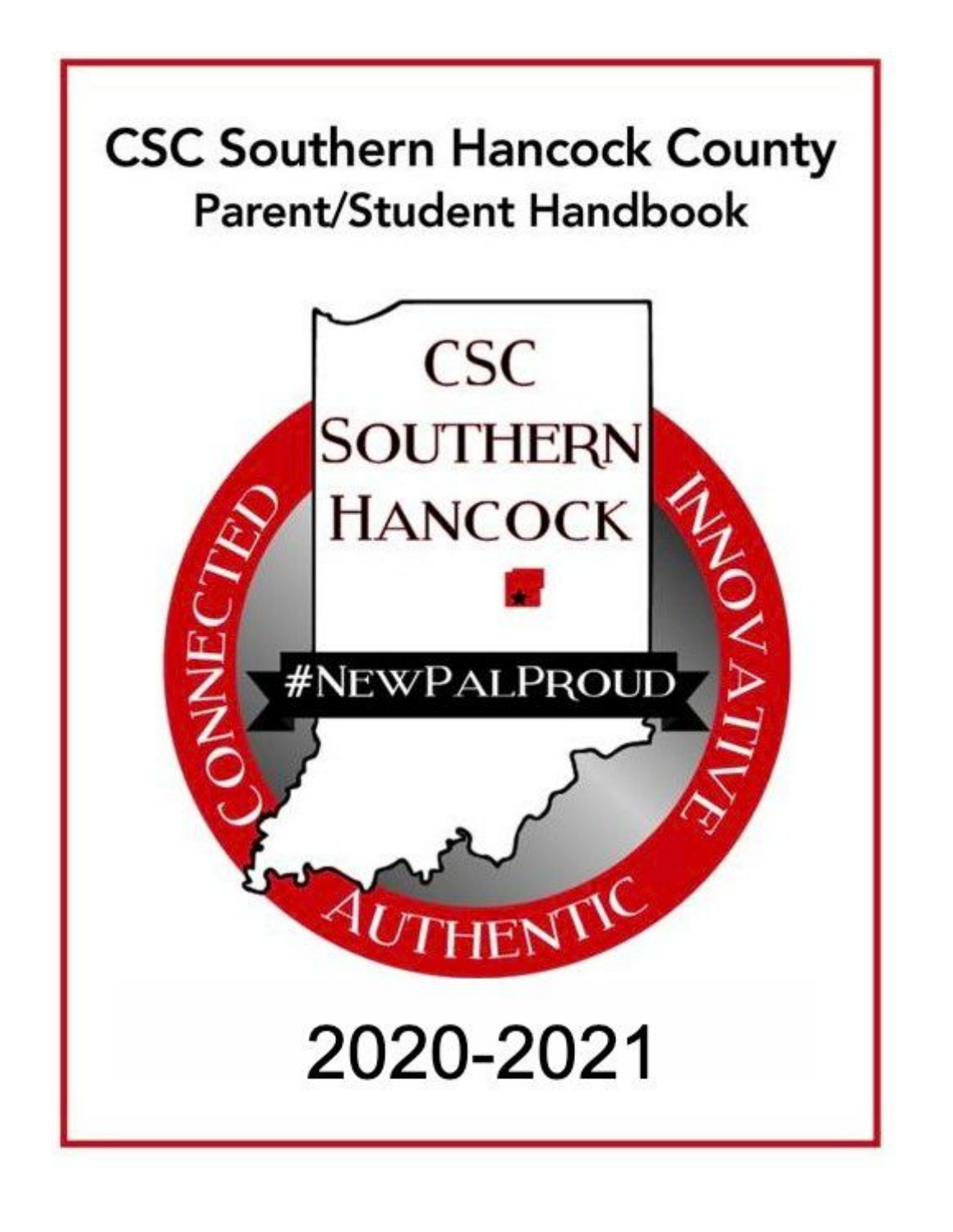#### **COMMUNITY SCHOOL CORPORATION OF SOUTHERN HANCOCK COUNTY HANDBOOK**

While this Student Handbook is intended to be a fair summary of certain matters of interest to students, readers should be aware that:

- A. it is not a complete statement of all procedures, policies, rules and regulations of Community School Corporation of Southern Hancock County;
- B. the School Corporation reserves the right to change without prior notice any procedures, policies, programs, and other information, which appear in the *Student Handbook*; and
- C. the various departments and teachers may have their own procedures and policies that apply to students.

All policies of the Board of School Trustees of the Community School Corporation of Southern Hancock County, including full language of those summarized below, are accessible via the internet at www.newpal.k12.in.us.

#### **New Palestine High School**

P.O. Box 448 4485 Victory Drive New Palestine, IN 46163 Telephone: 317-861-4417 Fax: 317-861-2125

#### **New Palestine Junior High School**

P.O. Box 478 2279 South 600 West New Palestine, IN 46163 Telephone: 317-861-4487 Fax: 317-861-2136

#### **New Palestine Intermediate School**

P.O. Box 714 5613 W. 200 South New Palestine, IN 46163 Telephone: 317-861-3267 Fax: 317-861-2134

#### **Brandywine Elementary School**

413 E. 400 South Greenfield, IN 46140 Telephone: 317-462-7396 Fax: 317-467-0174

#### **New Palestine Elementary School**

P.O. Box 538 4801 S. 500 West New Palestine, IN 46163 Telephone: 317-861-5287 Fax: 317-861-2146

#### **Sugar Creek Elementary School**

P.O. Box 558 2337 S. 600 West New Palestine, IN 46163 Telephone: 317-861-6747 Fax: 317-861-2656

#### *Website Address: www.newpal.k12.in.us*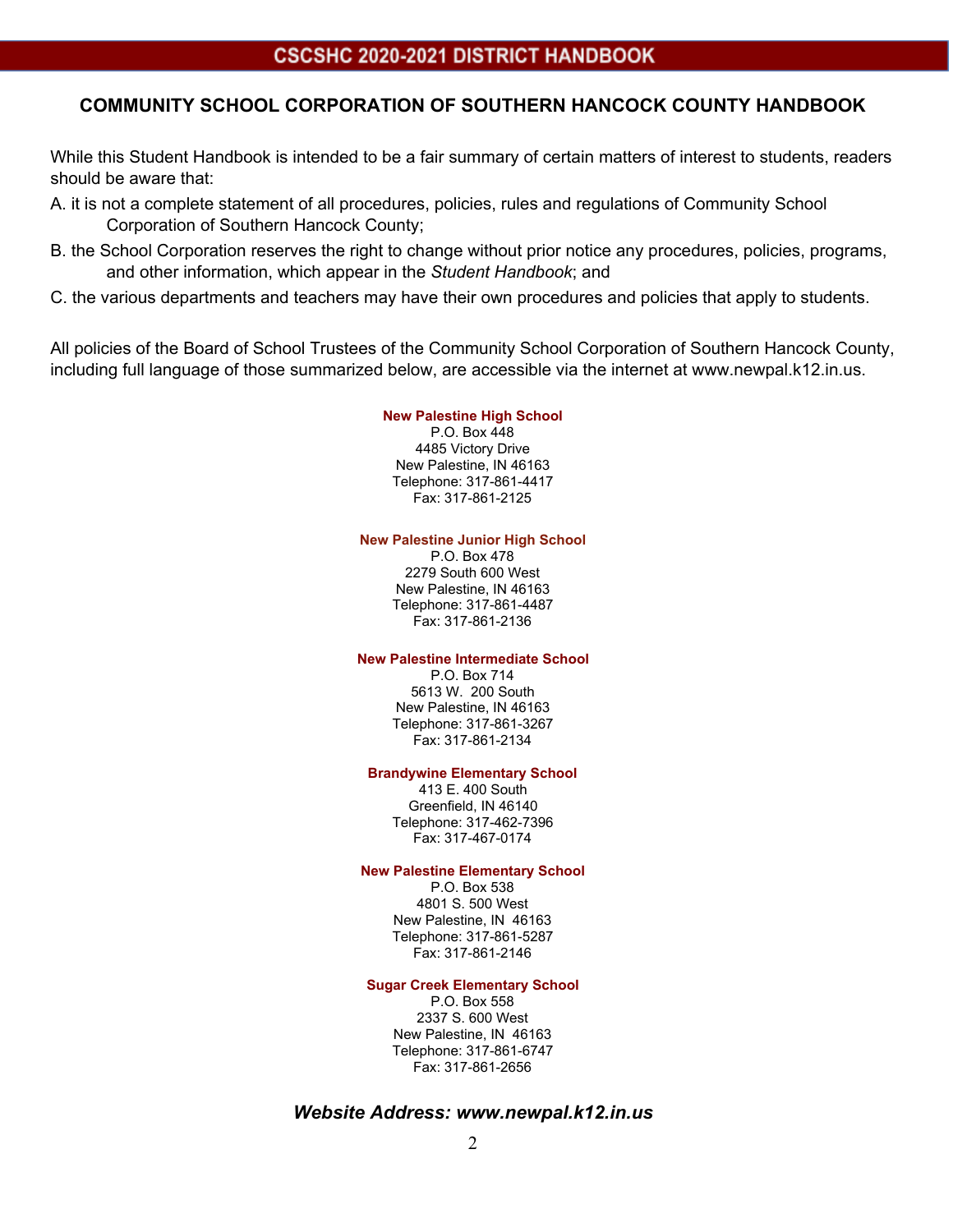# **TABLE OF CONTENTS**

|            | School Year Calendar, Where Do I Go For Help, Board of School Trustees, Administrative Staff,<br>CSCSHC Mission, Vision, and Guiding Statement, CSCSHC Educational Beliefs,<br><b>CSCSHC Expected Results, Skills For Success</b>                                                                                                                                                                                                                                                                                                                                                                                                                                                                             |
|------------|---------------------------------------------------------------------------------------------------------------------------------------------------------------------------------------------------------------------------------------------------------------------------------------------------------------------------------------------------------------------------------------------------------------------------------------------------------------------------------------------------------------------------------------------------------------------------------------------------------------------------------------------------------------------------------------------------------------|
| Attendance | Page 11<br>Determination of Legal Settlement and Eligibility of Enrollment of Students Without Legal<br>Settlement in the Corporation, Parent/Student Responsibilities, Attendance<br>Expectations, Student Vacations During the School Year, Student Vacations During the<br>School Year, Make up of Missed Work Procedure, Unexcused Absences, Truancy,<br><b>Withdrawal from School</b>                                                                                                                                                                                                                                                                                                                    |
|            | Student Education Technology Acceptable Use and Safety, Due Process and Discipline in the<br>CSCSHC Technology Program, Technology Device Misuse                                                                                                                                                                                                                                                                                                                                                                                                                                                                                                                                                              |
|            | Student Information<br>Page 16<br>Food Services, Wellness, Child Abuse, Extended Assistance Agencies, Hearing<br>Screening Administration, Speech Therapy Services, Medication, Distribution of Aspirin<br>Products, Student Accidents, Medical Insurance, Guidelines for Parents Visiting<br>Classrooms, Field Trip Eligibility, Use of Chaperones/School Volunteers                                                                                                                                                                                                                                                                                                                                         |
|            | <b>Student Code of Conduct</b><br>Page 22<br>Rights, Responsibilities, and Regulations Concerning School Behavior for Students, Due Process,<br>Students With Disabilities, School Bus Conduct and Safety Rules, Student Dress, Care<br>of the Building, Personal Communication Devices, Cheating, Insubordination, Sexual<br>Misconduct, Threats, Vandalism, Fighting, Criminal Gangs in Schools, Bullying, Hazing,<br>Accessory, Use of Tobacco or Electronic Smoking Devices, Controlled Drug<br>Substances, Weapons, Video Cameras, Rights, Responsibilities & Regulations<br>Concerning Searches of Lockers and Autos, Seclusion and Restraint, Discipline Rules,<br>Grounds for Suspension or Expulsion |
|            |                                                                                                                                                                                                                                                                                                                                                                                                                                                                                                                                                                                                                                                                                                               |
|            | Nondiscrimination and Access to Equal Educational Opportunity,<br>Anti-Harassment, Parent's and Student's Rights Concerning Educational Records,<br>Instruction on Human Sexuality, Student Privacy and Parental Access to Information,<br>Notice of Parental Rights/Section 504, Parent Participation, Students/Parents Pesticide<br>Application Notice, Indoor Air Quality, Animals in the Classroom, Idling School Buses and<br>Other Vehicles on School Property, Response to Instruction (RtI)                                                                                                                                                                                                           |
|            | School Closing Announcements, School Closing/Delay Decision Process                                                                                                                                                                                                                                                                                                                                                                                                                                                                                                                                                                                                                                           |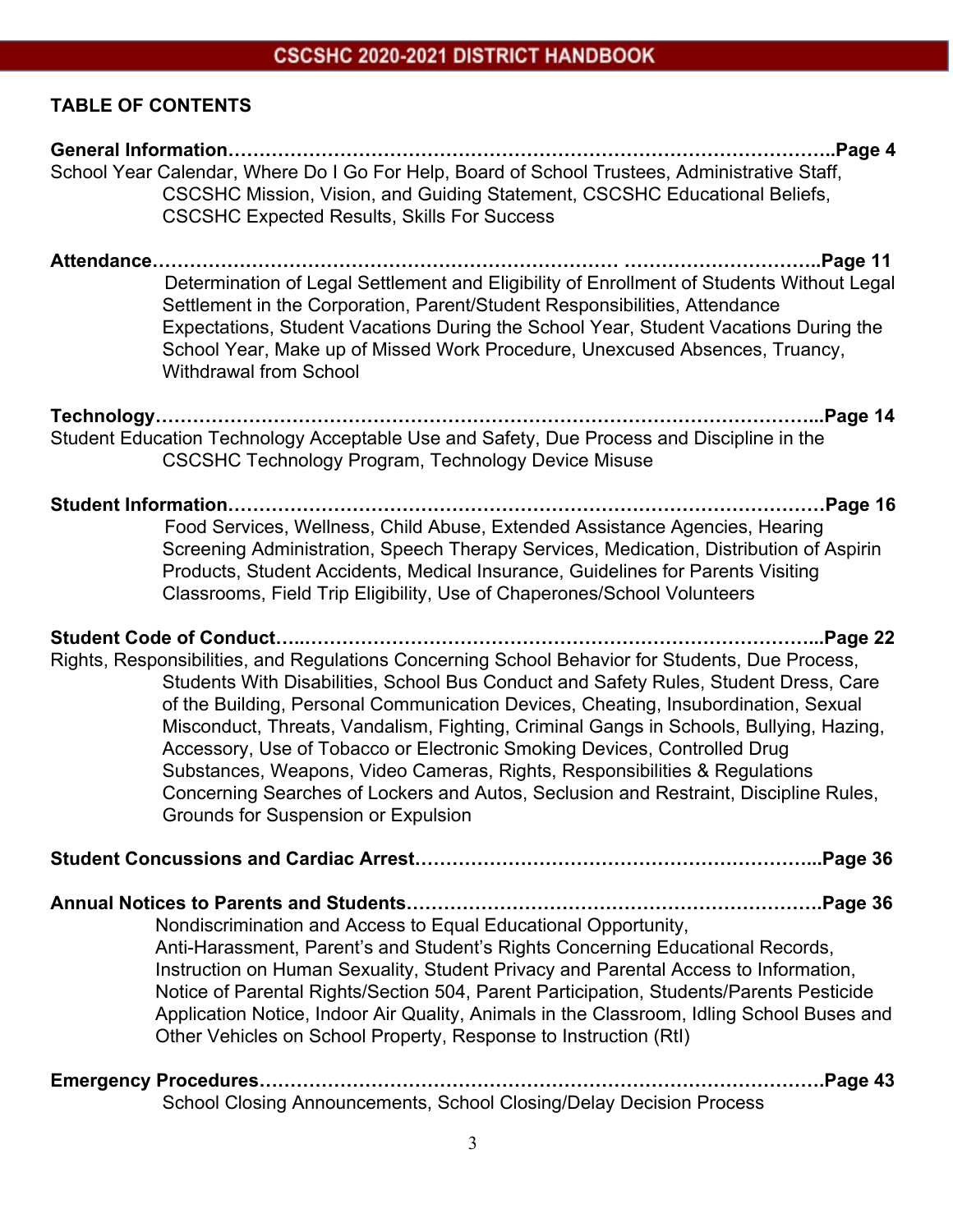# **GENERAL INFORMATION**

# **2020-2021 School Year Calendar**

| July 31                 | Teacher Preparation Day/Teacher In-Service                                        |
|-------------------------|-----------------------------------------------------------------------------------|
| August 3                | <b>First Student Day</b>                                                          |
| August 26               | Teacher Professional Development, NO SCHOOL                                       |
| September 7             | Labor Day, NO SCHOOL                                                              |
| September 23            | Teacher Professional Development, NO SCHOOL                                       |
| October 2               | End of First Quarter Grading Period                                               |
| October 7               | Parent/Teacher Conferences, NO SCHOOL                                             |
| October 12-16           | Fall Intersession, NO SCHOOL                                                      |
| November 23-27          | Thanksgiving Break, NO SCHOOL                                                     |
| December 18             | <b>End of Second Grading Period</b>                                               |
|                         | End of First Semester (Full Student Day)                                          |
| December 21 - January 1 | Winter Intersession, NO SCHOOL                                                    |
| January 4               | School Resumes After Winter Break Intersession                                    |
| January 18              | Dr. Martin Luther King Jr. Day, NO SCHOOL                                         |
|                         | (Snow Make-Up Day If Needed)                                                      |
| January 27              | Teacher Professional Development, NO SCHOOL                                       |
| February 15             | Presidents' Day, NO SCHOOL (Snow Make-Up Day If Needed)                           |
| March                   | NPHS Commencement scheduled and announced                                         |
| March <sub>5</sub>      | <b>End of Third Grading Period</b>                                                |
| March 22-April 2        | Spring Break, NO SCHOOL                                                           |
| April 5                 | School Resumes After Spring Break                                                 |
| April 14                | Teacher Professional Development, NO SCHOOL                                       |
| May 27                  | End of Fourth Grading Period; Second Semester                                     |
|                         | Last Day of School (Full Student Day) if no additional                            |
|                         | snow days needed                                                                  |
| <b>May 28</b>           | Last Day of School for Teachers (Records Day) if no additional<br>snowdays needed |
| <b>June 7-25</b>        | Summer School (15 Days) Monday - Friday                                           |
| June 27-July 3          | Sports Moratorium Week/ No scheduled/organized athletics                          |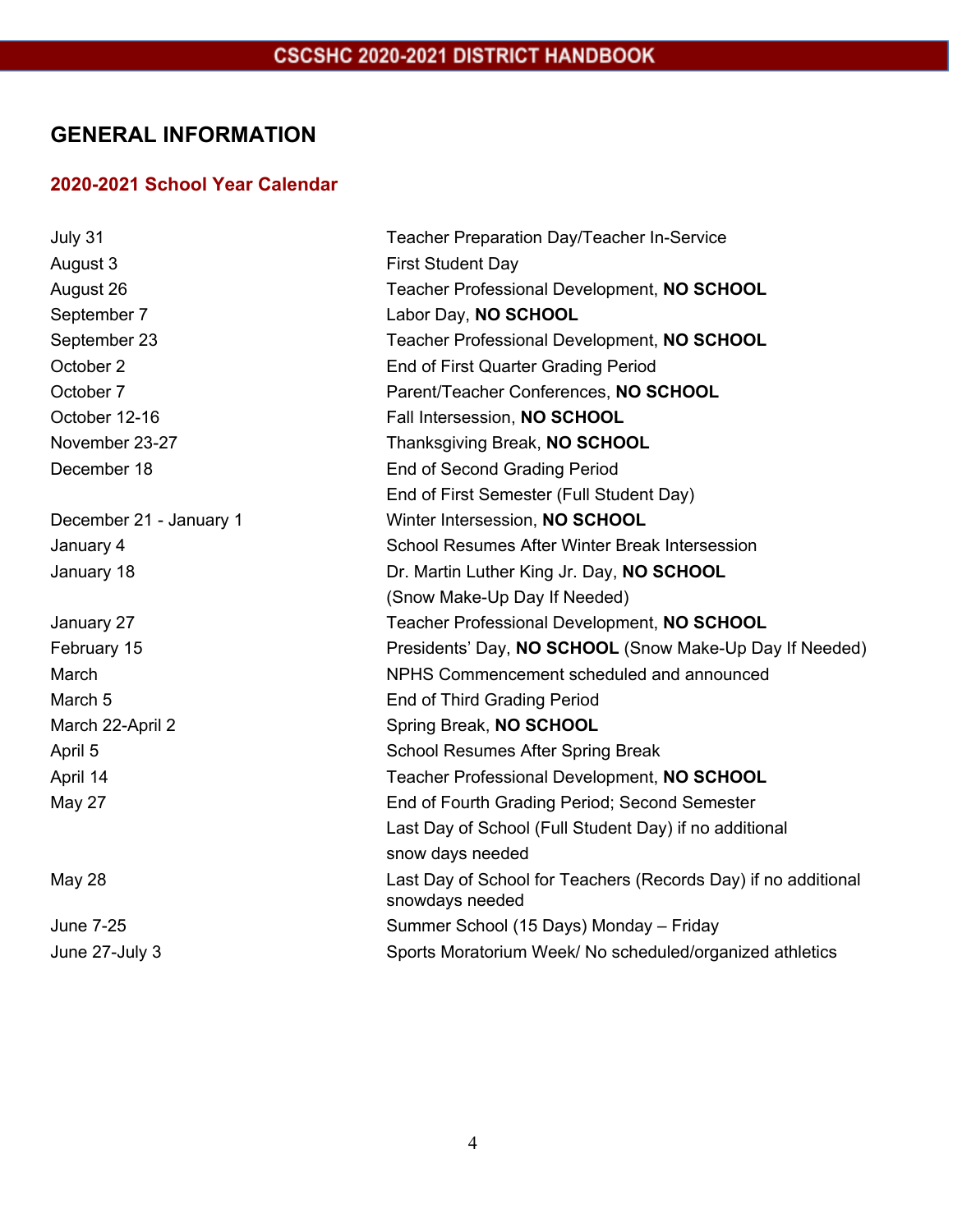# **Where Do I Go For Help?**

# **NEW PALESTINE HIGH SCHOOL 317-861-4417**

| <b>Service</b>                                | <b>Who Will Assist</b>         |                  | Ext. |
|-----------------------------------------------|--------------------------------|------------------|------|
| <b>Athletic Information</b>                   | <b>Athletic Secretary</b>      | Mrs. Tillage     | 2003 |
| <b>Attendance Problems</b>                    | <b>Assistant Principal</b>     | Mr. Mitchaner    | 2012 |
| <b>Book Rental and Refunds</b>                | Bookstore/Treasurer            | Mrs. Glover      | 2050 |
|                                               | Students A - Ht                | Mrs. Fangman     | 2016 |
| <b>Class Rank and GPA</b>                     | <b>Students Hu-SI</b>          | Ms. Lightcap     | 2015 |
|                                               | Students Sm-Z & Early College  | Mr. Whitaker     | 2017 |
| <b>Class Rings</b>                            | Bookstore/Treasurer            | Mrs. Glover      | 2050 |
| Free or Reduced Lunch                         | Bookstore/Treasurer            | Mrs. Glover      | 2050 |
|                                               | Students A - Ht                | Mrs. Fangman     | 2016 |
| <b>Graduation Requirements</b>                | <b>Students Hu-SI</b>          | Ms. Lightcap     | 2015 |
|                                               | Students Sm-Z & Early College  | Mr. Whitaker     | 2017 |
| Homework Assignments When III                 | <b>Attendance Secretary</b>    | Mrs. K. Robinson | 2002 |
| Illness at School / Other Medical<br>Problems | <b>Clinic Assistant</b>        | Mrs. Gohmann     | 2005 |
| Lockers                                       | <b>Attendance Secretary</b>    | Mrs. K. Robinson | 2002 |
| Lost and Found                                | Bookstore/Treasurer            | Mrs. Glover      | 2050 |
| <b>Parent Online Communications</b>           | <b>Guidance Secretary</b>      | Mrs. Komornik    | 2004 |
| <b>Parking Permits</b>                        | <b>Asst. Athletic Director</b> | Mr. Wright       | 2021 |
| <b>Students Grades</b>                        | <b>Guidance Secretary</b>      | Mrs. Komornik    | 2004 |
|                                               | Students A - Ht                | Mrs. Fangman     | 2016 |
| <b>Scheduling Problems</b>                    | <b>Students Hu-SI</b>          | Ms. Lightcap     | 2015 |
|                                               | Students Sm-Z & Early College  | Mr. Whitaker     | 2017 |
| <b>School Bus Problems</b>                    | <b>Assistant Principal</b>     | Mr. Mitchaner    | 2012 |
| Senior Graduation Information                 | <b>Guidance Secretary</b>      | Mrs. Komornik    | 2004 |
| <b>Student Activities</b>                     | <b>Associate Principal</b>     | Mrs. Dawson      | 2011 |
| <b>Transferring to Another School</b>         | <b>Guidance Secretary</b>      | Mrs. Komornik    | 2004 |
|                                               | Students A - Ht                | Mrs. Fangman     | 2016 |
| <b>Vocational Programs</b>                    | <b>Students Hu-SI</b>          | Ms. Lightcap     | 2015 |
|                                               | Students Sm-Z & Early College  | Mr. Whitaker     | 2017 |
| <b>Withdrawing from NPHS</b>                  | <b>Guidance Secretary</b>      | Mrs. Komornik    | 2004 |
| <b>Work Permits</b>                           | <b>Attendance Secretary</b>    | Mrs. K. Robinson | 2002 |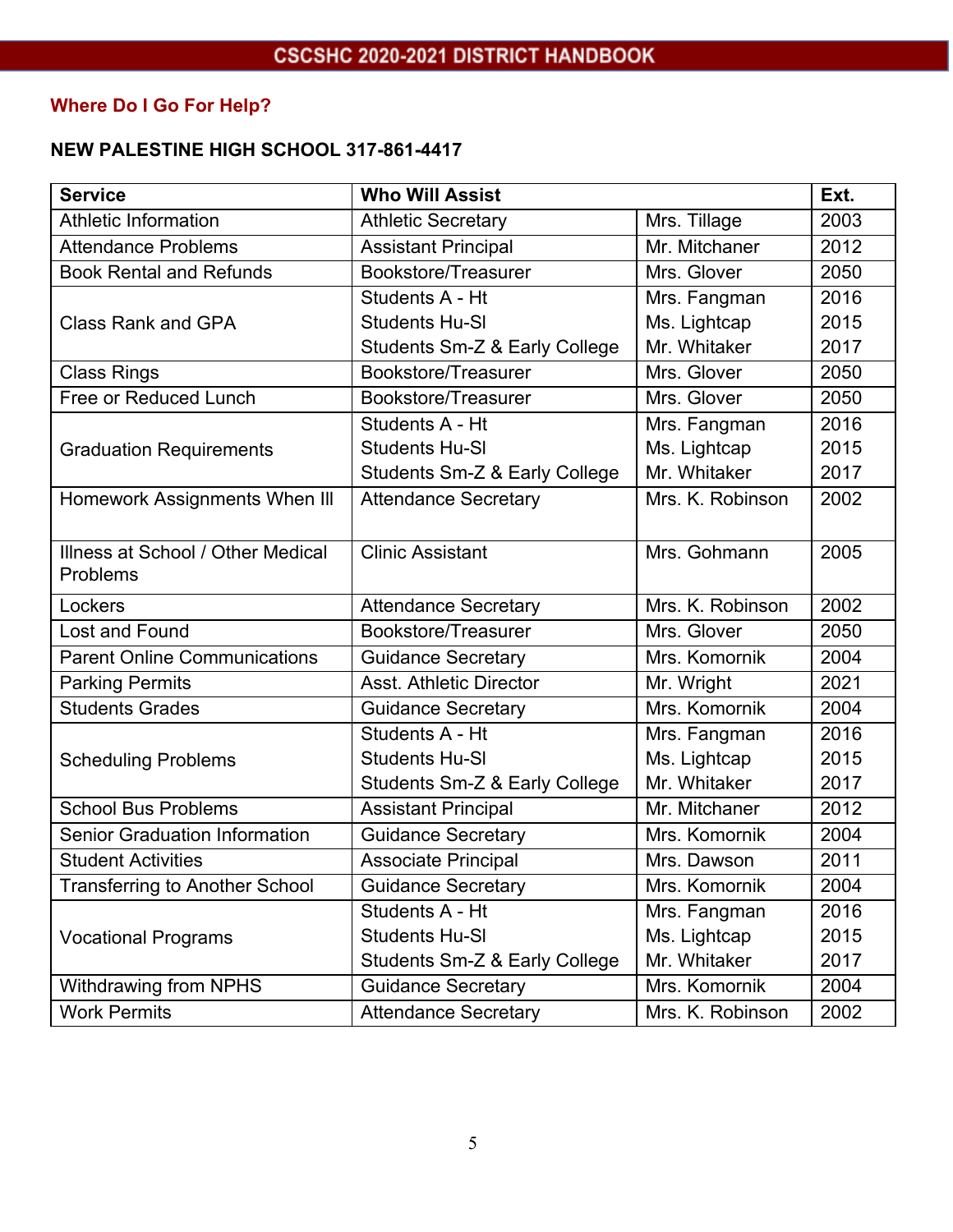# **NEW PALESTINE JUNIOR HIGH SCHOOL 317-861-4487**

| <b>Service</b>                    | <b>Who Will Assist</b>      |              | Ext. |
|-----------------------------------|-----------------------------|--------------|------|
| <b>Address Changes</b>            | <b>Guidance Secretary</b>   | Mrs. Hurst   | 3004 |
| <b>Athletic Information</b>       | <b>Athletic Director</b>    | Mr. Yount    | 3020 |
| Attendance                        | <b>Attendance Secretary</b> | Mrs. Myers   | 3001 |
| <b>Registration Fees</b>          | Treasurer                   | Mrs. Pratt   | 3050 |
| Free or Reduced Lunch             | Treasurer                   | Mrs. Pratt   | 3050 |
| Illness at School / Other Medical | <b>Clinic Assistant</b>     | Mrs. Hoskins | 3005 |
| Lockers                           | <b>Guidance Secretary</b>   | Mrs. Hurst   | 3004 |
| Lost and Found                    | <b>Attendance Secretary</b> | Mrs. Myers   | 3001 |
| <b>Report Cards</b>               | <b>Guidance Secretary</b>   | Mrs. Hurst   | 3004 |
| Scheduling                        | Counselor                   | Ms. Schwyn   | 3015 |
| <b>School Bus Issues</b>          | <b>Assistant Principal</b>  | Mr. Moore    | 3012 |
| <b>Student Activities</b>         | <b>Front Office</b>         | Mrs. Myers   | 3001 |
| Withdrawing from NPJH             | <b>Guidance Secretary</b>   | Mrs. Hurst   | 3004 |
| <b>Work Permits</b>               | <b>Treasurer</b>            | Mrs. Pratt   | 3050 |

#### **NEW PALESTINE INTERMEDIATE SCHOOL 317-861-3267**

| <b>Name</b>   | <b>Title</b>                   | Ext. |
|---------------|--------------------------------|------|
| Mr. Meo       | Principal                      | 4010 |
| Mrs. Kishindo | <b>Assistant Principal</b>     | 4011 |
| Mrs. DeLion   | Counselor                      | 4015 |
| Mrs. Burks    | Secretary/Treasurer            | 4050 |
| Mrs. Harris   | Secretary/Receptionist         | 4001 |
| Mrs. Shearer  | <b>Clinic Registered Nurse</b> | 4005 |

# **BRANDYWINE ELEMENTARY SCHOOL 317-462-7396**

| <b>Name</b>  | <b>Title</b>                   | Extension |
|--------------|--------------------------------|-----------|
| Mr. Theobald | Principal                      | 6010      |
| Mrs. Walsh   | Secretary/Treasurer            | 6050      |
| Mrs. Norton  | <b>Clinic Registered Nurse</b> | 6005      |
| Mrs. Hobbs   | Social Worker                  | 6015      |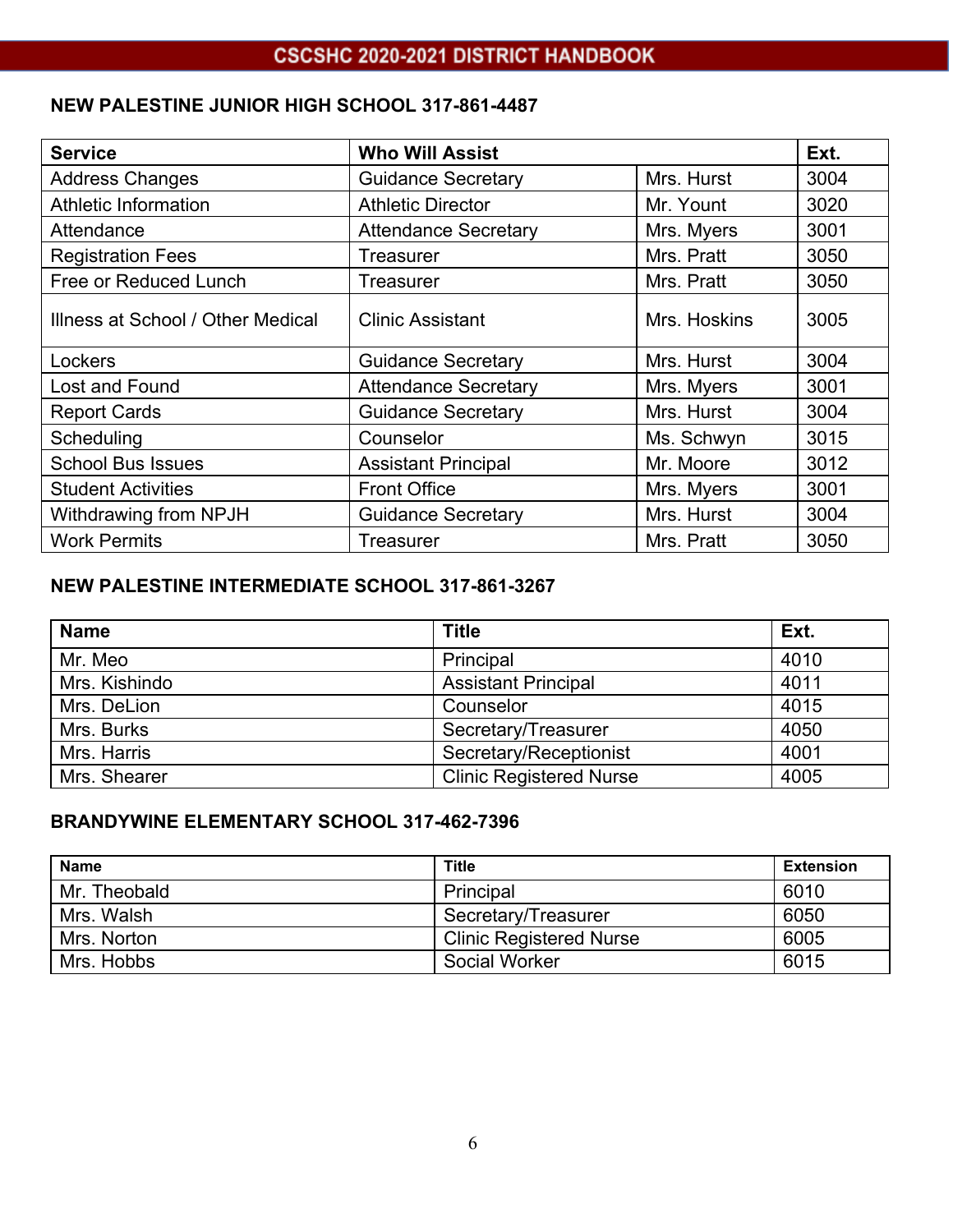# **NEW PALESTINE ELEMENTARY SCHOOL 317-861-7396**

| <b>Name</b>   | <b>Title</b>                   | Ext. |
|---------------|--------------------------------|------|
| Mrs. Eastes   | Principal                      | 5010 |
| Mrs. Fosnow   | <b>Assistant Principal</b>     | 5011 |
| Mrs. Richwine | <b>Social Worker</b>           | 5015 |
| Mrs. Sellers  | Secretary/Treasurer            | 5050 |
| Mrs. Loman    | Secretary/Receptionist         | 5001 |
| Ms. Barringer | <b>Clinic Registered Nurse</b> | 5005 |

### **SUGAR CREEK ELEMENTARY SCHOOL 317-861-6747**

| <b>Name</b>  | <b>Title</b>               | Ext. |
|--------------|----------------------------|------|
| Mrs. Kehrt   | Principal                  | 7010 |
| Mr. Dehr     | <b>Assistant Principal</b> | 7011 |
| Ms. Doyle    | Social Worker              | 7015 |
| Mrs. Johnson | Secretary/Treasurer        | 7050 |
| Mrs. Ingold  | Secretary/Receptionist     | 7001 |
| Ms. Shaffer  | Data Secretary             | 7002 |
| Mrs. Faubion | <b>Clinic Assistant</b>    | 7005 |

# **Board of School Trustees**

| <b>Name</b>         | <b>Title</b>        |
|---------------------|---------------------|
| Mr. Brian McKinney  | President           |
| Dr. Matt Ackerman   | Vice-President      |
| Mr. Dan Walker      | Secretary           |
| Dr. Craig Wagoner   | <b>Board Member</b> |
| Mrs. Laura Haeberle | <b>Board Member</b> |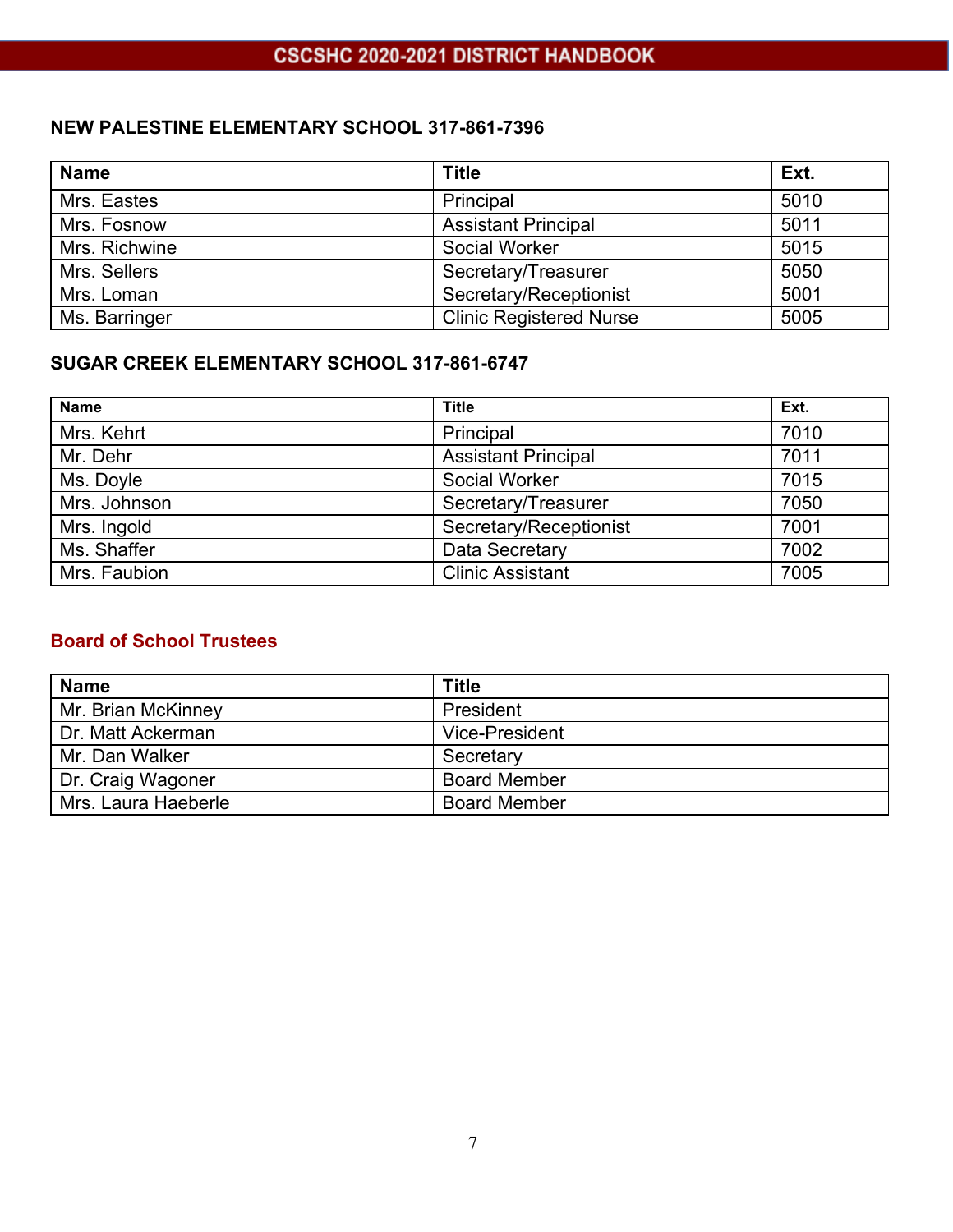#### **Administrative Staff 317-861-4463**

| <b>Name</b>            | <b>Title</b>                                           |
|------------------------|--------------------------------------------------------|
| Dr. Lisa Lantrip       | Superintendent                                         |
| Mr. Robert Yoder       | <b>Assistant Superintendent</b>                        |
| Mr. Miles Hercamp      | <b>Director of Instructional Services</b>              |
| Mrs. Katy Eastes       | <b>Director of Student Services</b>                    |
| Mrs. Briscoe           | <b>Assistant Director of Student Services</b>          |
| Ms. Charissa Igo       | <b>Director of Food Services</b>                       |
| Mr. Bob Martin         | <b>Director of Transportation</b>                      |
| Mr. Wes Anderson       | Director of School and Community Relations             |
| Mr. Andrew Bennet      | Director of Buildings and Grounds                      |
| Mr. Keith Fessler      | Principal, New Palestine High School                   |
| Mrs. Amy Dawson        | Associate Principal, New Palestine High School         |
| Mr. Nicholas Mitchaner | Assistant Principal, New Palestine High School         |
| Mr. Allen Cooper       | Director of Athletics, New Palestine High School       |
| Mr. Jim Voelz          | Principal, New Palestine Junior High School            |
| Mr. Craig Moore        | Assistant Principal New Palestine Junior High          |
| Mr. Vincent Meo        | Principal, New Palestine Intermediate School           |
| Mrs. Suzanne Kishindo  | Assistant Principal, New Palestine Intermediate School |
| Mr. Austin Theobald    | Principal, Brandywine Elementary School                |
| Mrs. Kayleigh Fosnow   | Principal, New Palestine Elementary School             |
| Mr. Nik Giant          | Assistant Principal, New Palestine Elementary School   |
| Mrs. Jan Kehrt         | Principal, Sugar Creek Elementary School               |
| Mr. John Dehr          | Assistant Principal, Sugar Creek Elementary School     |

# **CSCSHC Mission, Vision, and Guiding Statement**

#### **Policy 2105**

#### **Mission Statement**

Through collaboration, we provide an environment in which knowledge and skills are developed so every student will achieve their personal best.

#### **Vision Statement**

Achieving our personal best in pursuit of excellence.

#### **Guiding Statement**

Students, parents, patrons, community, Board, and staff all collaborate toward the success of our Vision, mastery of the Indiana Academic Standards, and achievement of the "Expected Results of a Southern Hancock Education" through the maximization of the time and quality of instruction. We will provide the best possible environment. We will develop meaningful and appropriate policies.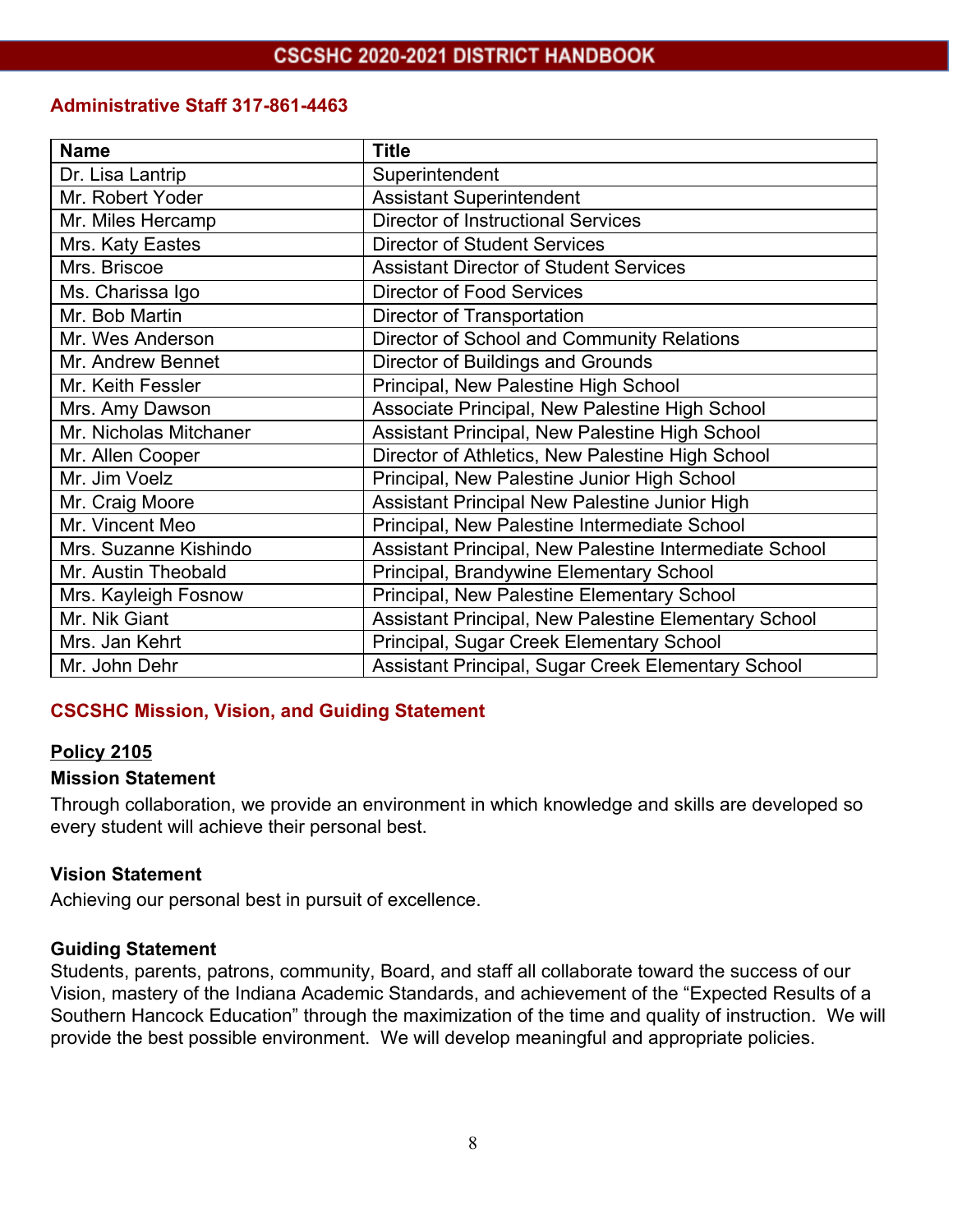# **CSCSHC Educational Beliefs**

# **Policy 2110**

WE BELIEVE:

- A. The purpose of public education is to ensure that each student develops the capacity to think and reason, and acquires the knowledge and skills necessary to participate fully in a diverse, democratic society operating in an information based, global economy.
- B. Every student can learn and be successful when presented with the right opportunities. Success is defined as the feeling of power over his/her own learning and future.
- D. It is the responsibility of the family, school, and community to give each student the support s/he needs to achieve their personal best.
- E. Commitments to excellence, innovation, and continuous improvement should be expected of all people and programs throughout the School Corporation.

# **CSCSHC Expected Results**

# **Policy 2131**

The Board of School Trustees believes that the mission of the Corporation is being accomplished when there is valid evidence that its educational programs are making it possible for students to achieve the following educational results, commensurate with their ability and potential:

# A. Communicate Effectively

- The Corporation graduate:
- 1. reads critically and speaks and writes with clarity;
- 2. processes, comprehends, and synthesizes information found in a variety of media;
- 3. actively listens and responds in an appropriate manner;
	- 4. uses technology/social media to communicate responsibly.

# B. Think Critically

The Corporation graduate:

- 1. applies research and problem solving skills in diverse contexts to make informed decisions;
- 2. incorporates mathematical principles and operations in a variety of circumstances to decipher problems;
- 3. integrates skills related to scientific concepts to analyze and solve world challenges;
- 4. uses technology to promote creative and critical thinking within challenging scenarios.

# C. Respect diversity

The Corporation graduate:

- 1. demonstrates an understanding and appreciation of world cultures;
- 2. interacts well and works cooperatively with others;
- 3. displays an appreciation for aesthetics and the fine arts;
- 4. participates in school, community, and world programs to improve the quality of life.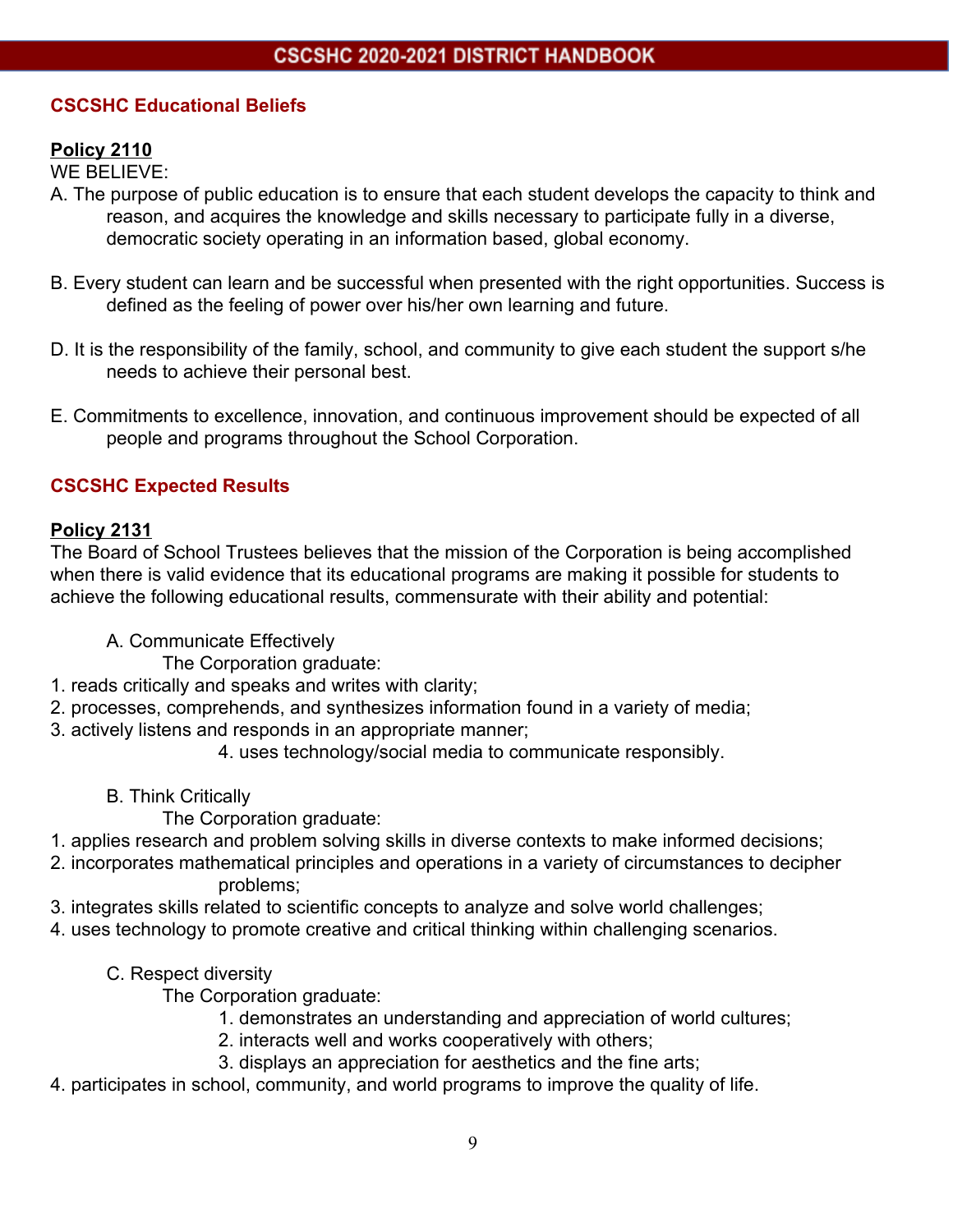D. Practice skills for success

The Corporation graduate:

- 1. demonstrates skills and values necessary to be productive members of society (i.e. effort, initiative, honesty, citizenship, caring, respect, responsibility, acceptance, motivation, self-discipline, etc.);
- 2. demonstrates the knowledge and skills necessary to explore and achieve post-secondary education/training and career goals;
- 3. uses technology appropriately and demonstrates knowledge and skill needed to learn and compete in a digital society;
- 4. demonstrates knowledge and skills necessary to promote health and wellness.

# **Skills for Success**

The Southern Hancock Schools have identified the following Skills for Success to help promote a positive school climate:

| <b>Motivation:</b>      | Wanting to do a task                                                                         |
|-------------------------|----------------------------------------------------------------------------------------------|
| <b>Best Effort:</b>     | Being willing to work hard to do your best                                                   |
| Honesty:                | Telling the truth                                                                            |
| <b>Respect:</b>         | Valuing people and their property                                                            |
| <b>Responsibility:</b>  | Doing what's right and being accountable                                                     |
| Initiative:             | Moving into action when something needs to be done                                           |
| Caring:                 | Showing and feeling concern for others                                                       |
| Citizenship:            | Respecting the government, laws, and symbols of the United States of<br>America              |
| Acceptance:             | Respecting the difference in everyone and their right to have their own<br>views and beliefs |
| <b>Self-Discipline:</b> | Living in a peaceable society and settling disputes without violence                         |

# **ATTENDANCE**

# **Determination of Legal Settlement and Eligibility of Enrollment of Students Without Legal Settlement in the Corporation**

# **Policy 5111**

Summary: The Board will educate, tuition free, students who have legal settlement in the Corporation, and students enrolled according to the requirements of I.C. 20-26-11. In addition to students with legal settlement in the Corporation, students without legal settlement in the Corporation (hereafter referred to as "transfer students") will be enrolled in compliance with I.C. 20-26-11-32.

Transportation will not be provided by the School Corporation for transfer students accepted for enrollment.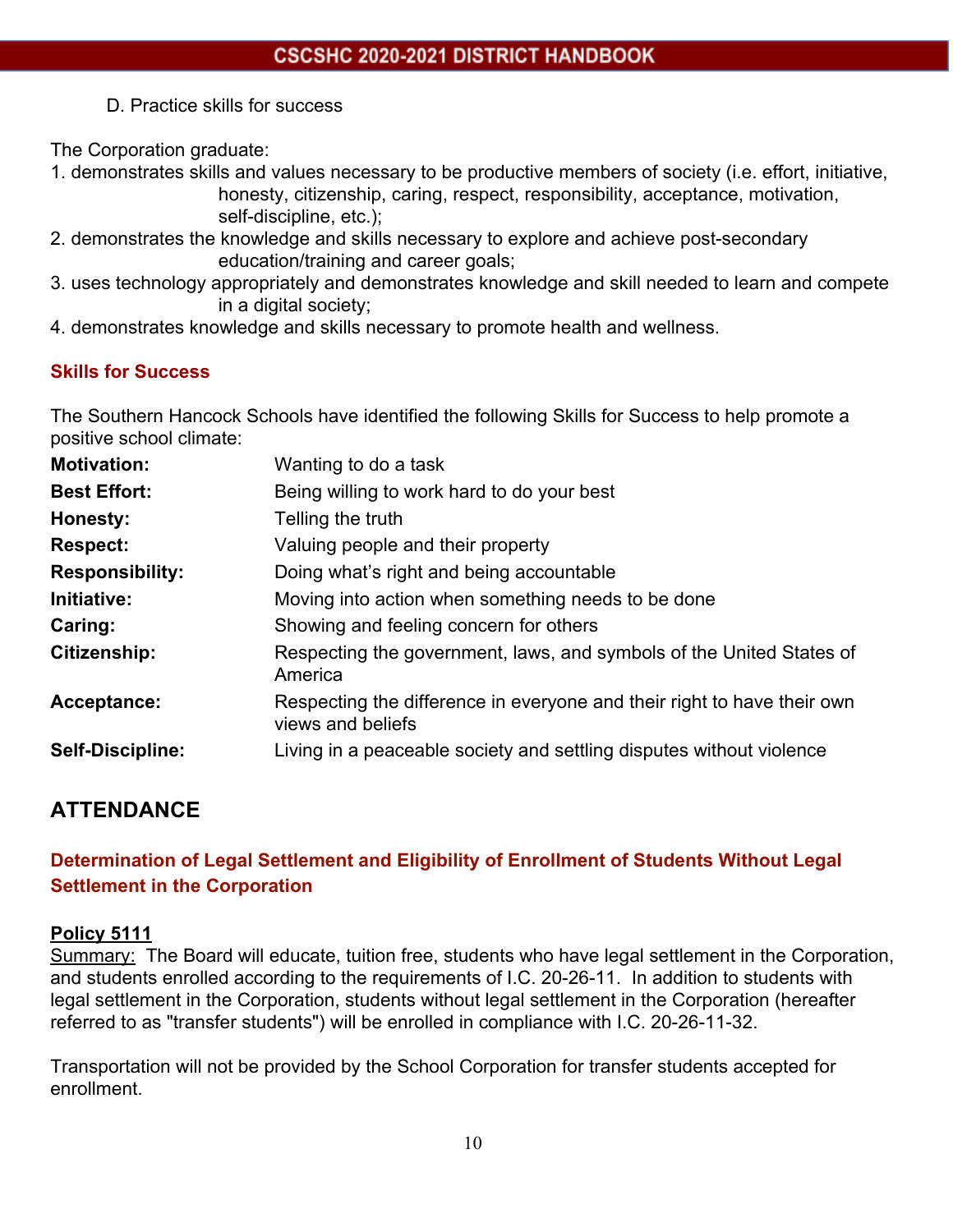No transfer student shall be accepted for enrollment for athletic reasons. Transfer students may be charged transfer tuition according to Board Policy 6150.

# **Policy 5200**

Summary: (Attendance) The Board, as an agency of the State, is required to enforce regular attendance of students. Attendance shall mean to be physically present in a school or at another location where the school's educational program is being conducted during regular school hours on a day in which the educational program in which the student is enrolled is being offered.

Summary: (Excused Absence) Exceptions to compulsory attendance that shall be recognized by the school corporation as provided by state statute are:

A. service as a page or honoree of the general assembly (I.C. 20-33-2-14)

- B. service on a precinct election board or helper to a political candidate on the date of an election (I.C. 20-33-2-15)
- C. subpoena to appear in court as a witness in a judicial proceeding (I.C. 20-33-2-16) D. service in active duty with the National Guard for not more than ten (10) days (I.C. 20-33-2-17)
- E. participating as a member of the Indiana wing of the Civil Air Patrol for not more than five (5) days (I.C. 20-33-2-17.2)
- F. participating in an educationally-related, non-classroom activity which is consistent with and promotes educational philosophy and goals of the school corporation, facilitates the attainment of specific educational objectives, is part of the goals and objectives of an approved course or curriculum, represents a unique educational opportunity, cannot reasonably occur without interrupting the school day, and is approved in advance by the school principal (I.C. 20-33-2-17.5)
- G. if a student or a member of the student's household is in good academic standing, and has an exhibit at the Indiana State Fair for educational purposes, that student may receive up to five (5) excused absences.

For any of these exceptions a student shall not be recorded as absent from school.

The Board considers the following factors for excused absences:

- A. illness verified by parent communication
- B. recovery from accident
- C. required court attendance

D. professional appointments – Parents are encouraged to schedule medical, dental, legal, and other necessary appointments other than during school hours. When appointments are necessary during the school day, the student shall report back to school immediately after the appointment with a signed statement from the doctor, dentist, lawyer, counselor, etc.

- E. death in the immediate family
- F. observation or celebration of a bona fide religious holiday
- G. military connected families' absences related to deployment and return
- H. such other good cause as is stipulated in the student handbooks or permitted by law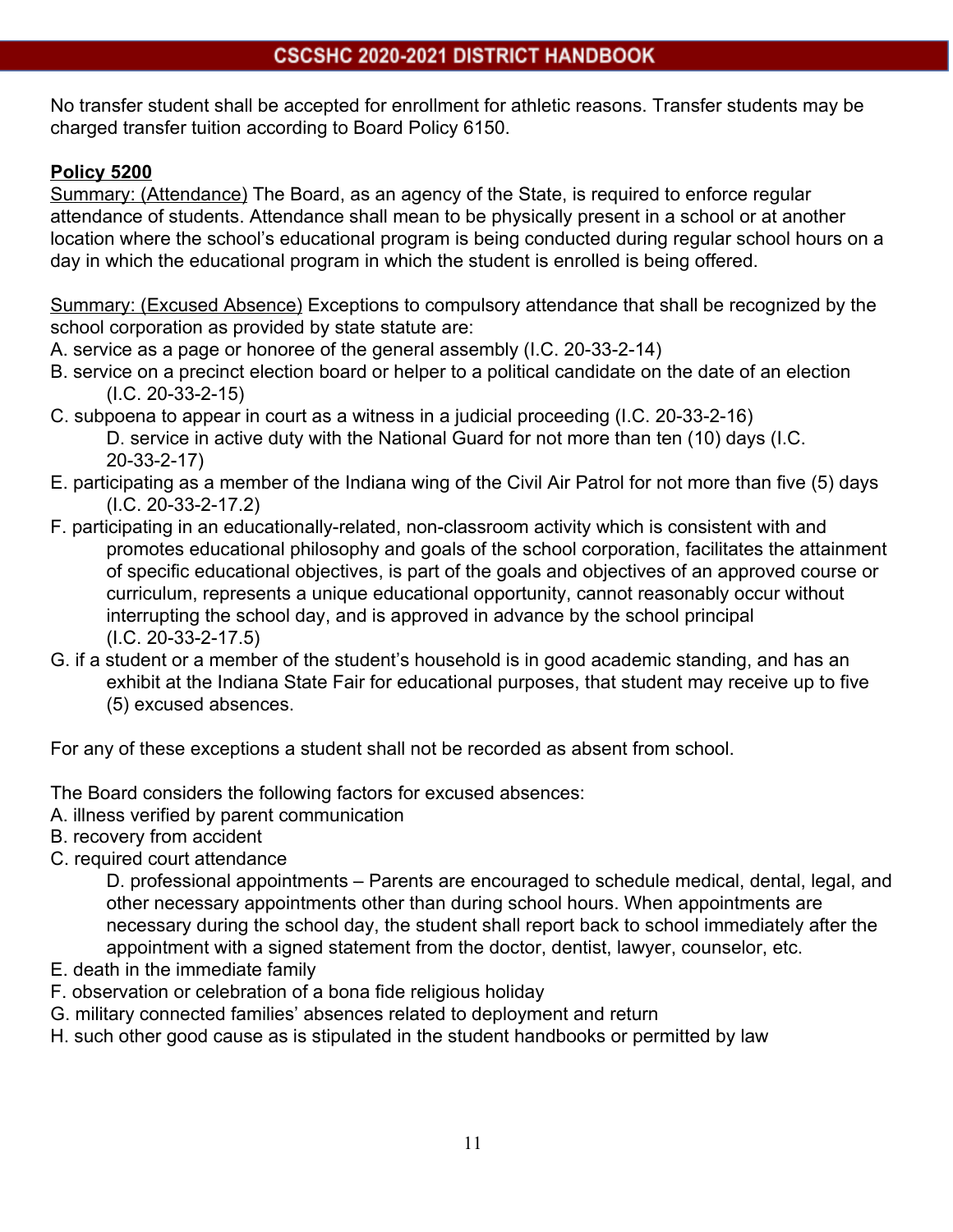### **Parent/Student Responsibilities**

- A. IC 20-33-2 requires parents to ensure that their children attend school as required by compulsory attendance laws.
- B. The elementary and intermediate schools require telephone calls from parents by 10:00 am on each day a student is absent. Parents may call their student's school at any time and leave a message on the voicemail attendance line.
- C. Students are expected and required to attend all classes to which they are assigned.
- D. It is the student's responsibility to request all make up work. Failure to complete make up work in the designated time will result in no credit.
- E. Parents are expected to keep the school informed during a pupil's prolonged illness by contacting the school office every third day.

### **Attendance Expectations**

Attendance is a factor in how the district and each individual building's federal accountability grades are calculated. This change is a result of the Every Student Succeeds Act (ESSA). The federal grades use an attendance calculation for each individual student. A student is considered a "model attendee" if they miss less than eight days in a school year. The percentage of model attendees makes up the district's attendance rate for federal grades.

The Principal, or the Principal's designee, will maintain a record for each student's attendance. Repeated, unreported, or patterned absences will be referred to the school administration. Incidents of an extreme number of repeated, unreported, or patterned absences may result in the absences being reported to the Hancock County Prosecutor's Office as educational neglect.

Parents will be contacted daily by phone for any student absence that is unverified by a phone call or email.

1. After six (6) unexcused or unverified absences, parents will be notified by letter. This letter will be documented in PowerSchool. The student may be required to submit a medical note as authorized by I.C. 20-33-2-18 for absences to be considered excused. Failure to submit a medical note may result in a referral to the Hancock County Probation Department or Hancock County Welfare Department.

2. After eight (8) unexcused or unverified absences, parents will be notified by letter. This letter will be documented in Powerschool. The student may be required to submit a medical note as authorized by I.C. 20-33-2-18 for absences to be considered excused. Failure to submit a medical note may result in a referral to the Hancock County Probation Department or Hancock County Welfare Department.

3. After ten (10) unexcused or unverified absences have been accumulated, a conference will be held with the parent/guardian, student, and administrator and an attendance contract may be developed. The contract may include, but is not limited to, any or all of the following: required doctor's certificate for each absence thereafter, additional parent conferences, and/or loss of credit.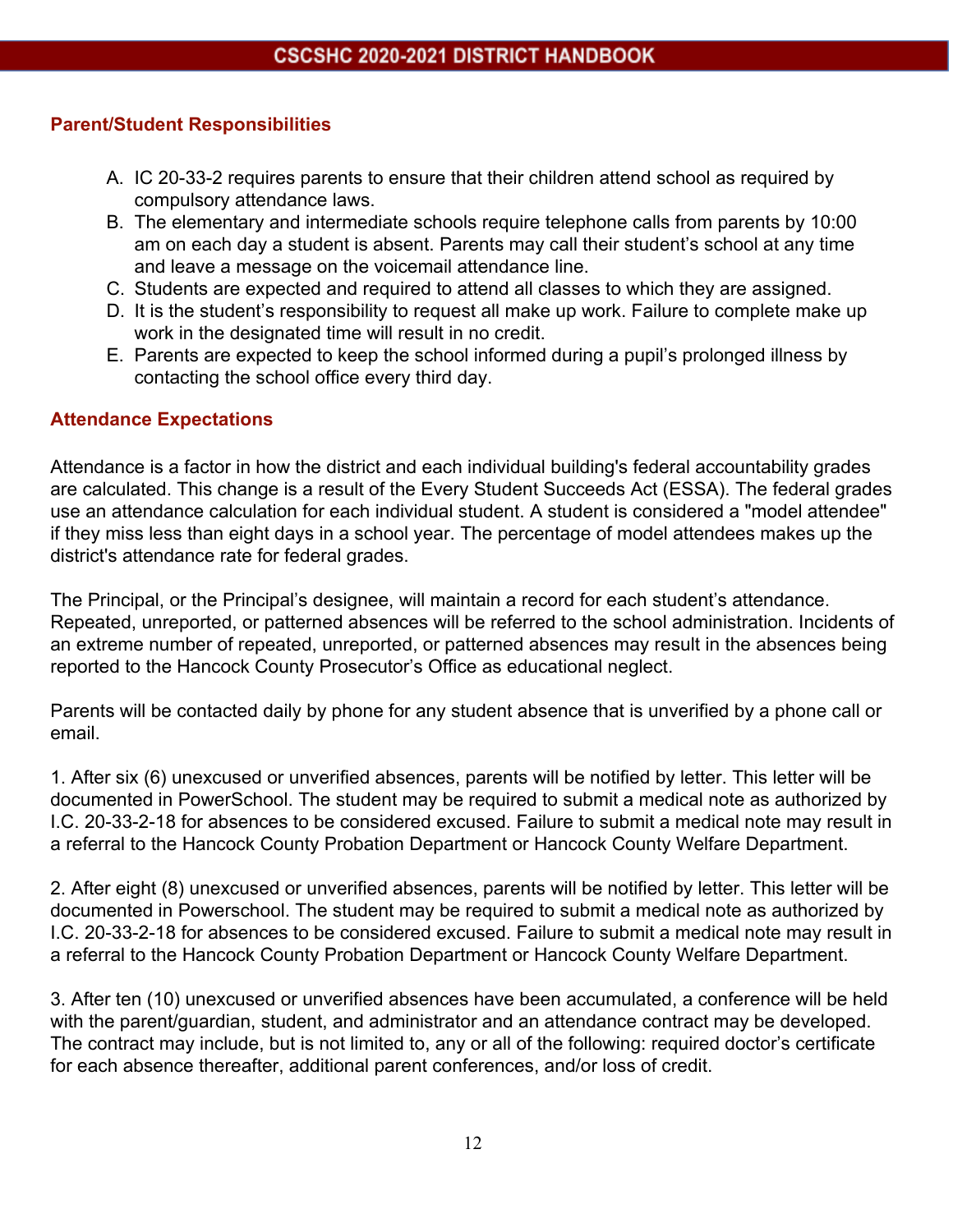4. If a student accumulates fifteen (15) unexcused or unverified absences, the Probation Office will be notified and a letter, signed by the Probation Officer, Sheriff's Department designee, and Prosecutor, will be sent to the student's parent/guardian.

5. If a student accumulates sixteen (16) or more unexcused or unverified absences over a semester, the Probation Officer will be informed of each absence.

6. From this point, the Probation Officer will be involved in deciding consequences that will be enforced.

7. For implementation of the New Palestine High School attendance policy, study hall and academic lab are considered classes even though no credit is offered.

8. School-sponsored or sanctioned activities are exempt from, and will not count toward, the total days of absence. It is important to note that the student is responsible to make-up the work missed. (The student is also responsible for notifying his teachers when such an activity will occur.)

9. Students with excessive absenteeism and no parent contact may be recommended for expulsion from school.

# **Student Vacations During the School Year**

Students are discouraged from taking vacation during the school year. Whenever a proposed absence-for-vacation is requested, **parents must discuss it with the principal**. The length of absence should be made clear, and those involved should have an opportunity to express their views on the potential effects of the absence. If a student is absent for any type of vacation, the absence will be unexcused.

A student may be given assignments and materials for completion during the absence. Work completed during or after an unexcused absence for a vacation and submitted to a teacher will be counted.

# **Make Up of Missed Work Procedure**

Assignments given by the classroom teacher to students present in the classroom are due on the due date. If the student is absent on the day the previously given assignment is due, then the student is responsible for the assignment the first day he/she returns to school. When assignments are made while a student is absent from school, the student will be allowed to make up the assignment. It is recommended that one class day be allowed for each class day absent. When an extended illness (three class days or more) occurs, the length of make-up time should be arranged with the teacher, student, and administration. After two consecutive days of absence, called-in requests for homework will be honored.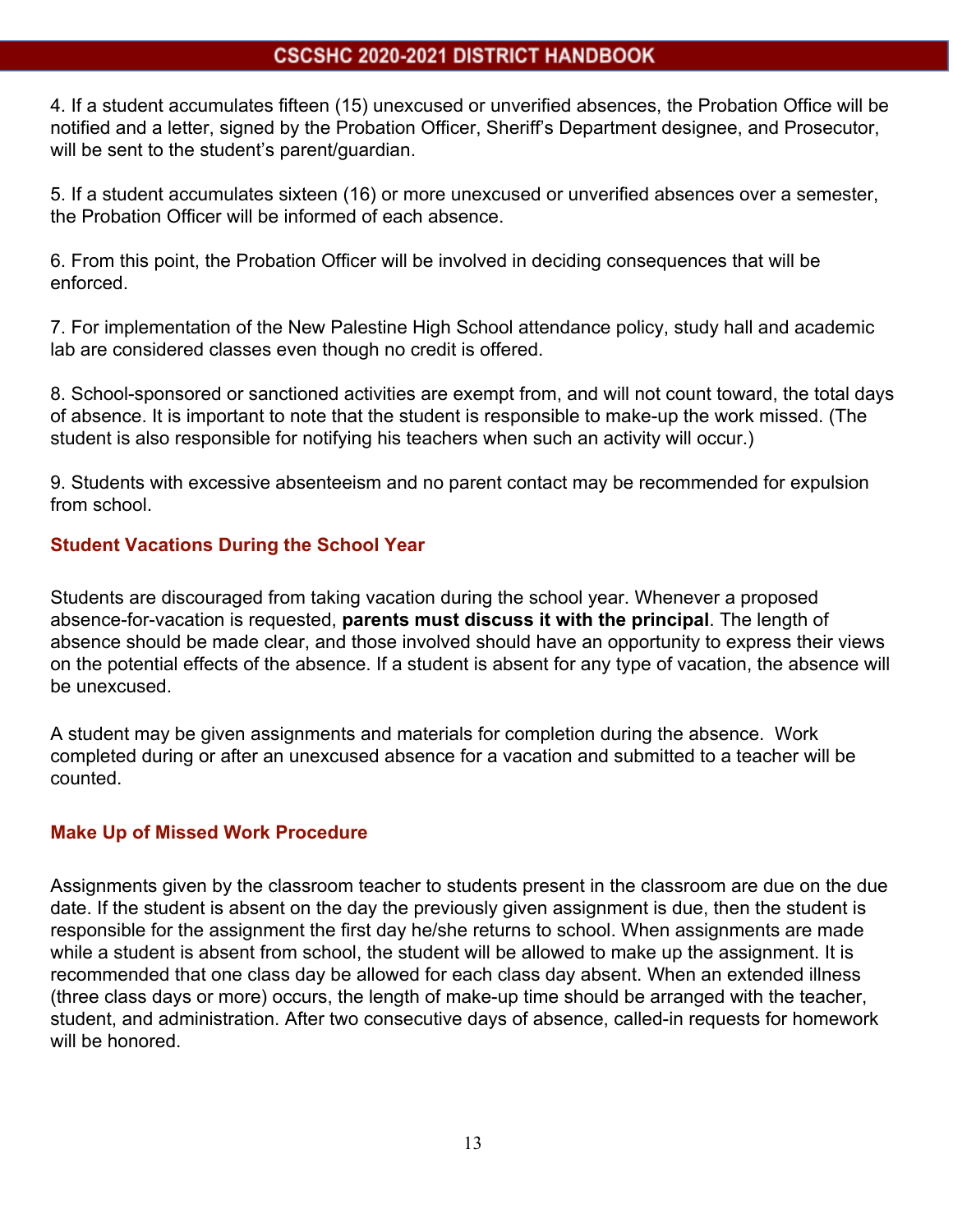### **Unexcused Absences**

Any absence from school for any reason not included as an excused absence or a prearranged absence is an unexcused absence.

Examples include, but are not limited to:

- 1. Car trouble
- 2. Oversleeping
- 3. Missing the bus
- 4. Babysitting
- 5. Personal business
- 6. Undocumented absences due to illness beyond the six (6) per semester confirmed by parent contact

# **Truancy**

Truancy is an absence without consent of a parent and/or knowledge of school officials. When a student is considered to be a truancy problem, he/she will be reported to the proper legal authorities. "Habitual truancy" is (absent without consent of parent or the school) defined as the accumulation of 10 unexcused absences from school during one school year. If a student of at least 13 years of age is a habitual truant, the student's name will be reported to the Bureau of Motor Vehicles in accordance with state law (IC 20-33-2-11) in addition to the penalties set out in this policy. Students who are truant from class period(s) will receive disciplinary consequences for their actions. Possible consequences are detention, attendance contract, in-school suspension, out-of-school suspension, and expulsion.

# **Withdrawal From School**

In order for all necessary records to be completed, parents should contact the school office, either in writing or by telephone as soon as a withdrawal date is established. Early notification will ease the transition for the student from Southern Hancock Schools to the new school. This procedure will also assist the school in providing the parents and/or receiving school with the appropriate school records. All fees must be paid before the withdrawal process is complete. Students are required to turn in all books to their teachers as they go through the schedule on their last day of attendance.

# **TECHNOLOGY**

# **Student Education Technology Acceptable Use and Safety**

#### **Policy 7540**

Summary: The Board provides Education Technology so that students can acquire the skills and knowledge to learn effectively and live productively in a digital world. The Board provides students with access to the Internet for limited educational purposes only and utilizes online educational services to enhance the instruction delivered to its students. The Corporation's Internet system does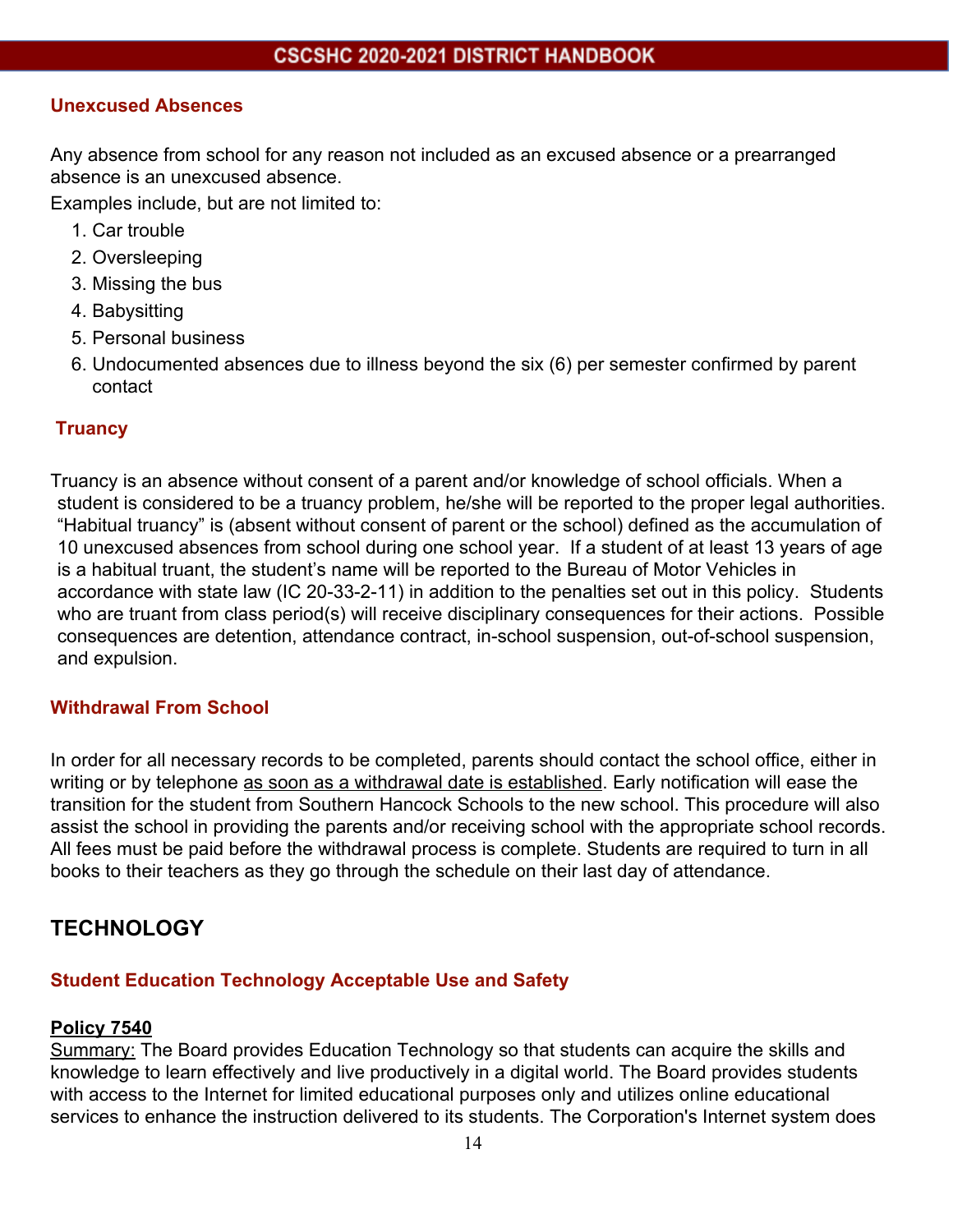not serve as a public access service or a public forum, and the Board imposes reasonable restrictions on its use consistent with its limited educational purpose.

This policy and the Student Code of Conduct govern students' use of the Corporation's personal communication devices and students' use of their personal communication devices (that is, according to Board Policy 5136, computers, laptops, tablets, e-readers, cellular/mobile telephones, smartphones, and any other web-enabled device), network, and Internet connection and online educational services. Smartwatches are included under "any other web-enabled device".

Pursuant to Federal law, the Board has implemented technology protection measures, which protect against (e.g., filter or block) access to visual displays/depictions/materials that are obscene, constitute child pornography, and/or are harmful to minors, as defined by the Children's Internet Protection Act. Any student who attempts to disable the technology protection measures will be subject to discipline. Parents of minors are responsible for setting and conveying the standards that their children should follow when using the Internet.

Staff members will monitor the online activities of students while at school. Monitoring may include, but is not necessarily limited to, visual observations of online activities during class sessions; or use of specific monitoring tools to review browser history and network, server, and computer logs.

**Students will be assigned a school email account that they are required to utilize for all school-related electronic communications, including those to staff members and individuals and/or organizations outside the Corporation with whom they are communicating for school-related projects and assignments.** Further, as directed and authorized by their teachers, they shall use their school-assigned email account when signing up/registering for access to various online educational services, including mobile applications/apps that will be utilized by the student for educational purposes. Students shall not access social media for personal use from the Corporation's network, but shall be permitted to access social media for educational use in accordance with their teacher's approved plan for such use.

# **Due Process and Discipline in the CSCSHC Technology Program**

The entire foundation and success of public school education depends on the basic concept of self-discipline that will allow all individuals to exist in a world of change and with the individual rights afforded them by our federal and state constitutions. Certain standards of conduct are necessary to assure that people seeking to express their own individual rights do not at the same time infringe upon the rights of others.

Recognizing that some users may misuse or abuse the technology of the school district, school administration may find it necessary to remove a user from the district's technology program. In this event, due process procedures according to the present code of conduct and the standing district policies will be followed as appropriate.

Intentional actions that are harmful or potentially harmful to computer, laptop case, and all accessories (i.e. throwing laptop or case on the floor or desk or defacing them in any way)

• 1<sup>st</sup> Offense: Parent/student pay for damages and parent contacted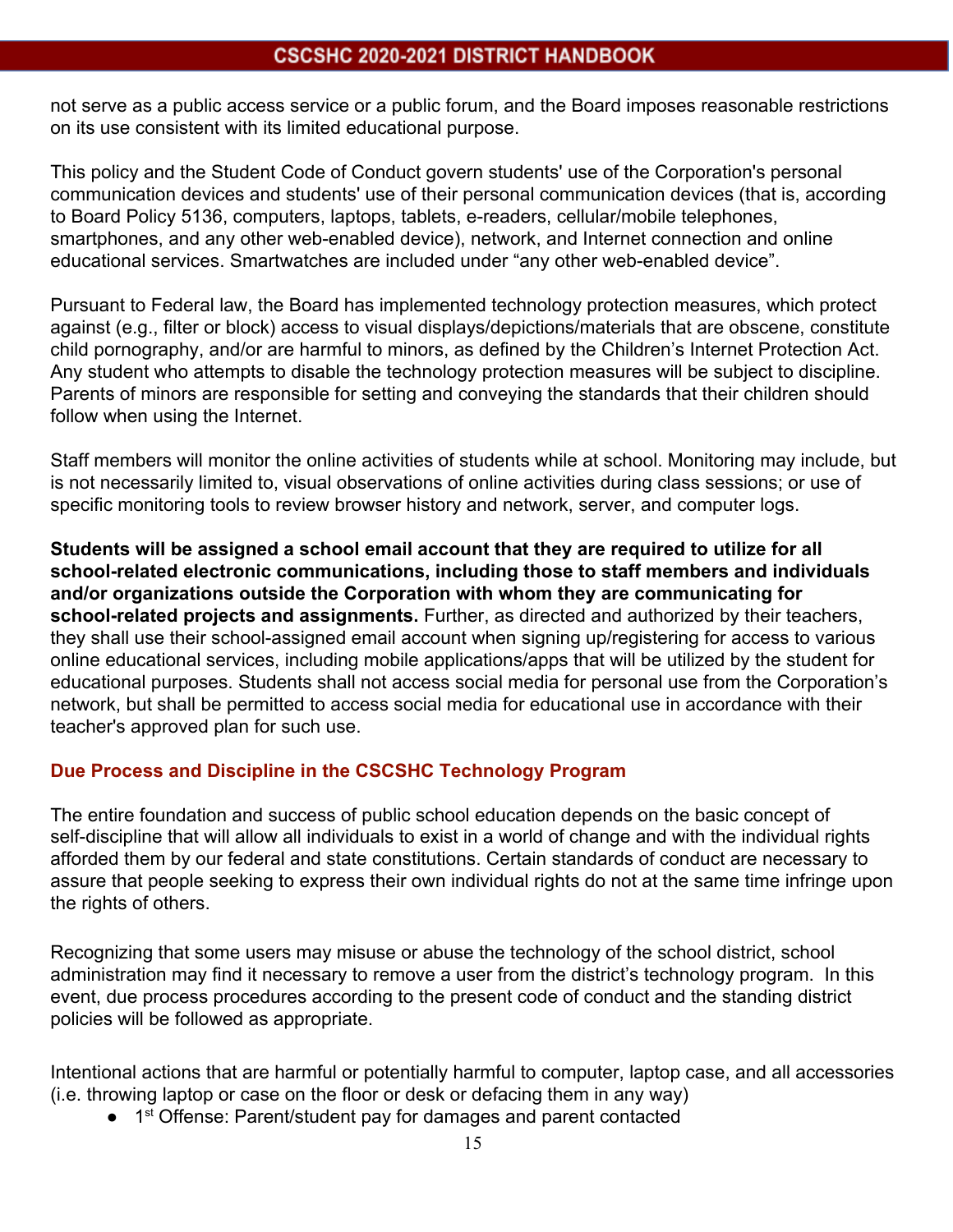- 2<sup>nd</sup> Offense: Parent/student pay for damages, parent contacted, and after school time assigned at the discretion of the administrator
- 3<sup>rd</sup> and Subsequent Offense: Parent/student pay for damages, parent contacted and discipline consequences at the discretion of the administrator and could include loss of the device

# **Technology Device Misuse**

### **Inappropriate Use**

Includes but is not limited to:

- Inappropriate use of websites, iChat, iTunes, Photo Booth, or any software
- Searching or attempting to search inappropriate topics
- Taking pictures or videoing on school property when not related to an assignment
- Video chatting, emailing, or online chatting during class time (when not related to an assignment)
- Profanity

# **Consequences of Inappropriate Use**

- 1<sup>st</sup> referral- Parent contact and automatic Discipline Detention
- 2<sup>nd</sup> referral- Parent contact and automatic Discipline Detention
- 3<sup>rd</sup> referral- Parent contact and loss of computer for 5 days

Additional referrals will result in loss of laptop use and parent conference.

# **Unacceptable Use**

Includes but not limited to:

- Pornography (real life or cartoon)- Pornography can be a felony offense and if so will be turned over to the authorities. This includes: possession, manufacturing (using the camera to create pictures/movies), and distributing (sending to someone via email, iChat, flash drive, etc.).
- Searching or attempting to search unacceptable topics
- Taking pictures or videoing on school property when not related to an assignment and sharing the video or picture (showing it to another person, texting it, posting it to the Internet in any way, etc.
- Inappropriate use of images of weapons- these will be turned over to authorities and will be taken seriously. Weapon referral will result in an automatic counseling referral.
- Gang-related files
- Creating bootleg movies or music
- Logging into a computer application using someone else's login information
- Cheating
- Using computer to plan a fight
- Profanity directed at faculty or staff
- Threats and/or cyber bullying
- Hacking the laptop and/ or the network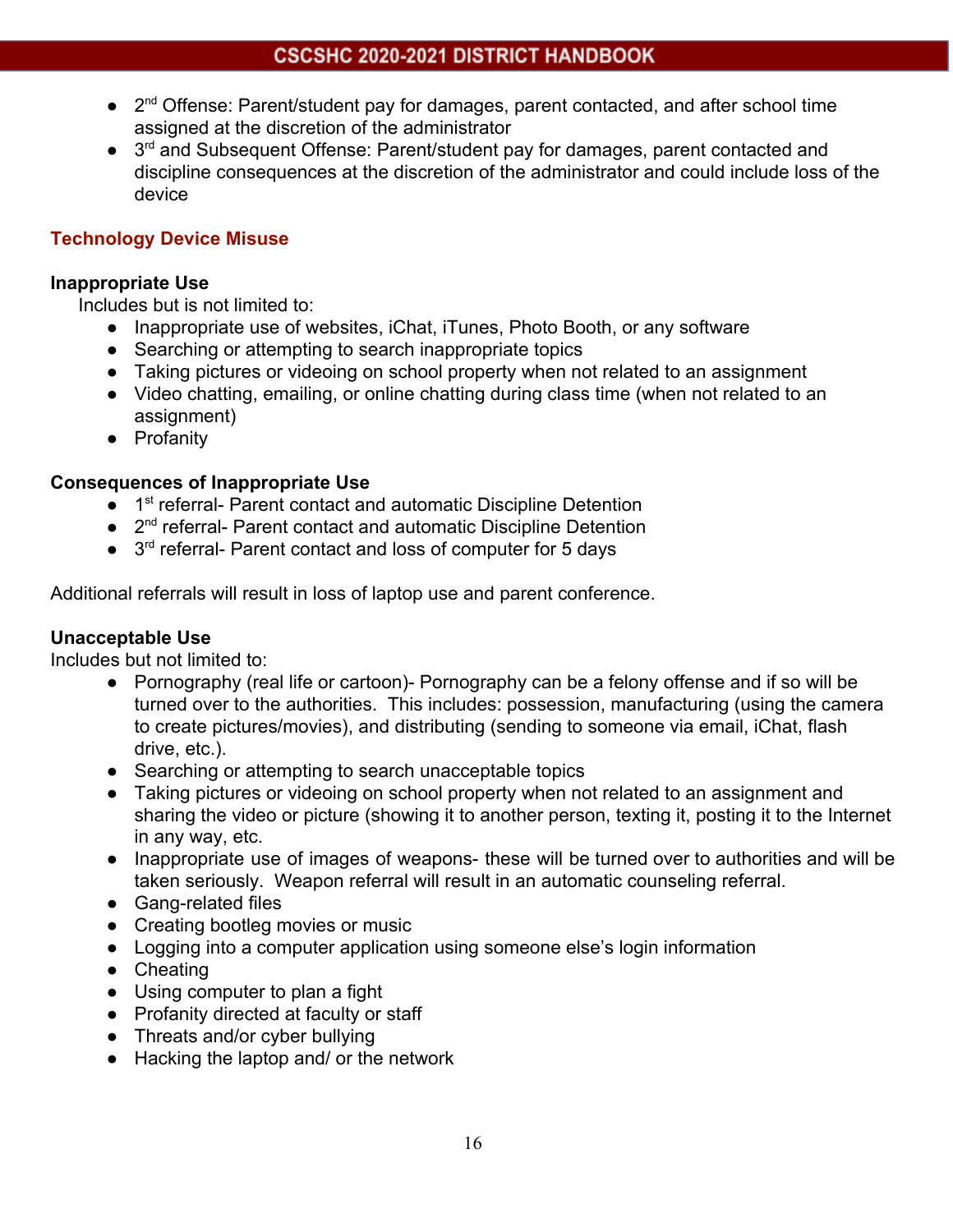#### **Consequences of Unacceptable Use**

- 1<sup>st</sup> referral- Parent contact, loss of laptop for number of days to be determined by administrator, Internet loss not to exceed 30 days, up to 3 days of ISS
- 2<sup>nd</sup> referral- Parent contact, loss of laptop for number of days to be determined by administrator, Internet loss not to exceed 30 days, up to 5 days of ISS
- 3<sup>rd</sup> referral- Parent conference, loss of laptop as designated by the administrator, Internet loss for the remainder of the grading period or at least 30 days, and up to 5 days of OSS

**PLEASE REMEMBER:** Administration reserves the right to take computers at any time if they suspect misuse. Teachers may also suspend use of computers during their class times if they suspect misuse. Computers will be monitored to determine Internet violations and misuse. **Serious and/or habitual offenses may result in more severe consequences as the situation warrants.**

# **STUDENT INFORMATION**

# **Food Services**

The Aramark Food Service Department offers a variety of meal choices with one goal in mind: To provide outstanding service and high quality "kid-friendly" meals that meets or exceeds the latest federal and state requirements. The Food Service staff is looking forward to serving students nutritious, great-tasting meals that support their achievements in school and promote healthy lifestyles.

Detailed information can be found on the Food Service webpage on the corporation website under the information tab for the following subjects:

- Account deposit information including how to deposit money into the student's food service account utilizing SchoolPay.
- Menus and Nutrition
- Meal assistance information for Free and Reduced priced breakfast and lunch meals
- National School Lunch Program and National School Breakfast Program Facts
- Nutrition Education including Healthy For Life material that can also be found in your school cafeteria

When sending money to school, please place the student's name in the memo portion of the check and send cash or check in an envelope labeled with the student's first and last name.

Free and Reduced Meal Applications are available online and included in the registration packet. Please apply for free and reduced meals at the start of each school year or if there has been a change in household size or income.

#### **Our Mission Statement:**

To provide outstanding service and high quality meals that meets or exceeds the federal and state requirements in an informative environment that enriches and nourishes students lives.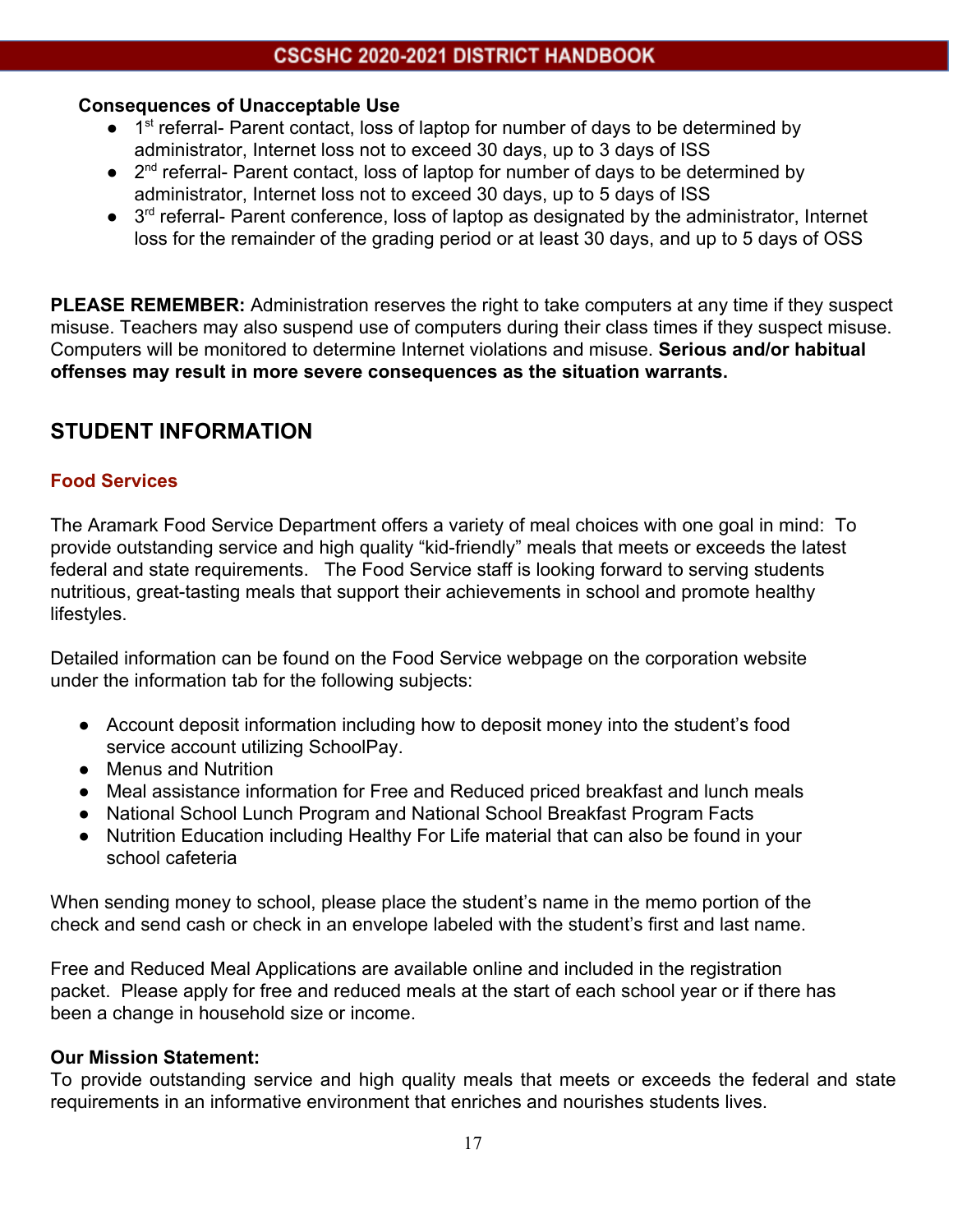### **Food Service Account Charges**

It is important to keep a student's food service account current to eliminate disruption to daily meal selections. With busy schedules it is easy to forget to send money. To eliminate a potential disruption with student's having a choice in offerings, parents are encouraged to sign up for a free notification via email when the student's meal account reaches a certain threshold. Notifications can be sent online through SchoolPay.

For further assistance, please call the Director of Food Service at (317) 861-4463.

### **Lunchroom Behavior Guidelines**

Students will wait patiently in line and not "cut" in front of other students. Students are responsible for:

- A. Depositing all litter in the wastebaskets provided,
- B. Staying at their seat until dismissed, and
- C. Leaving the table and floor area around their place in clean condition for others.

Students are to remain in the cafeteria during the lunch period. They are not to be in the academic areas or at their lockers without permission. There is to be no open food or drinks taken from the cafeteria.

### **Wellness**

#### **Policy 8510**

Summary: The Board recognizes that good nutrition and regular physical activity affect the health and well-being of the Corporation's students. Research suggests that there is a positive correlation between a student's health and well-being and his/her ability to learn. Schools can play an important role in the developmental process by which students establish their health and nutrition habits by providing nutritious meals and snacks through the schools' meal programs, by supporting the development of good eating habits, and by promoting increased physical activity both in and out of school.

#### **Child Abuse**

All public employees are required to report suspected child physical and/or sexual abuse to an agency authorized to investigate such. This will be reported by the school district in accordance with the statutes of the State of Indiana. (I.C. 31-33-1 et. seq.)

#### **Extended Assistance Agencies**

(Information provided by First Steps/Step Ahead)

- Hopeless, depressed, suicidal, feeling alone, CALL 317-468-6200, Hancock Counseling
- Crisis and Suicide Intervention, CALL 317-251-7575
- Hancock County Suicide Hotline, CALL 317-462-8777
- Drug and alcohol problems, CALL 317-318-7100, Gallahue Mental Health Services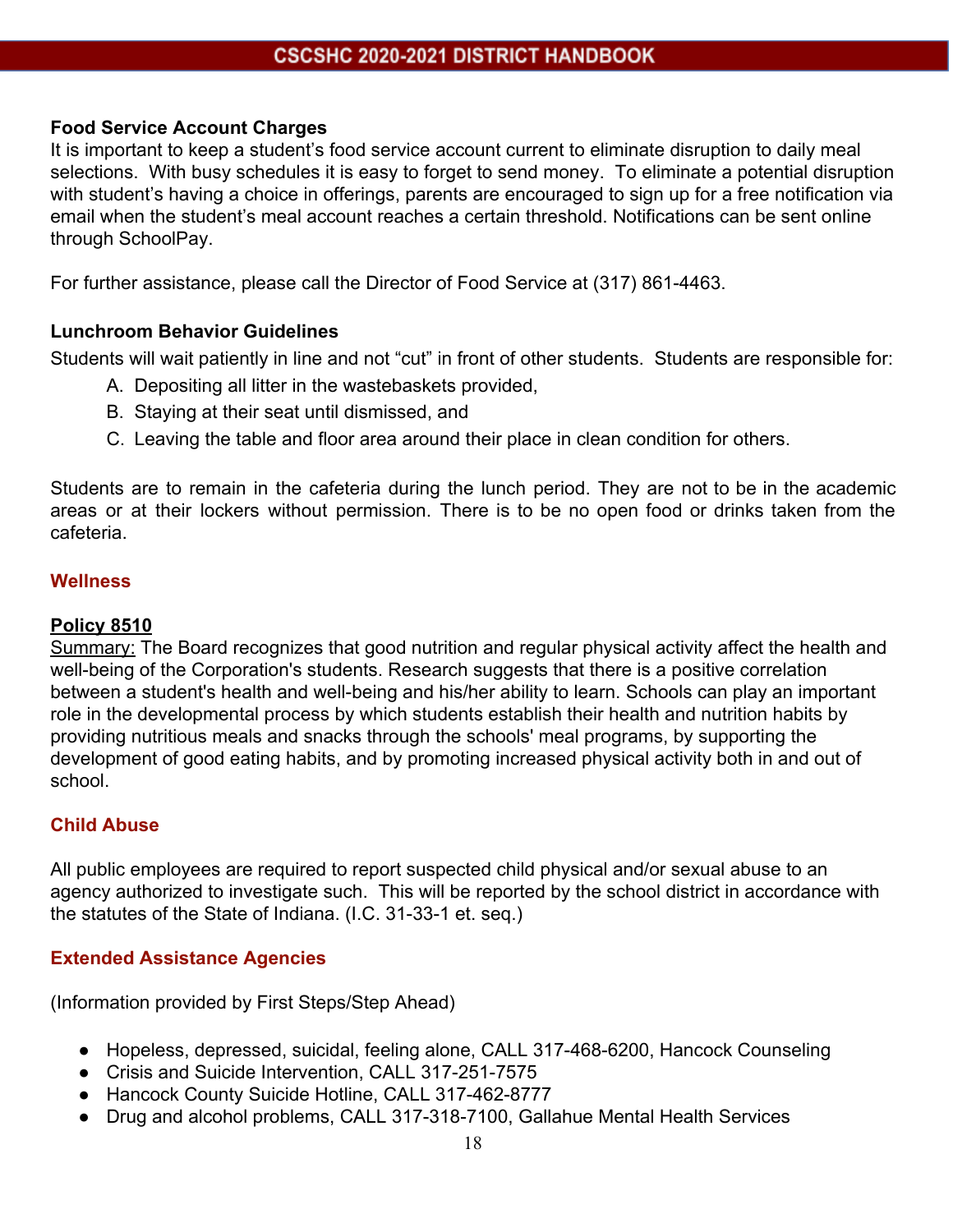- Alcohol and Drug Addiction Treatment, CALL 1800-225-4673, Fairbanks
- Physically, sexually, or emotionally abused, CALL 1-800-800-5556, Department of Child **Services**
- Sexually transmitted diseases and pregnancy, CALL 317-899-4731, Planned Parenthood
- Domestic Violence, CALL 317-462-8777, Alternatives Incorporated
- National Runaway Switchboard, CALL 1-800-786-2929 1-800-RUNAWAY [www.1800runaway.org](http://www.1800runaway.org/)
- Hancock County Mental Health, CALL 317-462-2877

For further information and referral, see your school's guidance counselor or social worker.

# **Hearing Screening Administration**

The speech-language pathologist conducts hearing screenings annually (traditionally at the beginning of the school year) for all students in kindergarten, first, fourth, seventh, and tenth grades. All students who were identified as having a hearing problem the previous year and all students newly enrolled in the school system are also tested. Students may also be referred for hearing testing by a parent or teacher at any time during the school year.

Indiana Criteria for Waiving Hearing Screening Requirement: No student shall be required to submit to a hearing test if written objection by the parent or guardian is submitted to the school principal prior to testing. (This must be submitted annually).

Any student who fails the hearing test will be rechecked within three weeks. Failures upon re-screening will be referred to the Educational Audiologist for a complete evaluation. When a referral to the Educational Audiologist is warranted, parental permission will be obtained for this additional testing.

# **Speech Therapy Services**

The speech-language pathologist screens the speech of all students in grade one, all students who were identified the previous year as needing follow-up, and all students referred by parents or teachers.

If the screening indicates further diagnostic testing should be conducted, the speech-language pathologist will obtain parental permission. After parental consent is obtained, the speech-language pathologist will conduct a diagnostic evaluation to help assess the needs of children in one or more of the following areas:

- Language (vocabulary, grammar, sentence structure, auditory processing)
- Articulation (pronunciation of speech sounds/words)
- Fluency (stuttering or abnormal rate of speech)
- Voice (voice quality, pitch, loudness)

A case conference will be conducted after testing is completed. At the conference, the speech-language pathologist interprets the results of the evaluation to the family. Eligibility for speech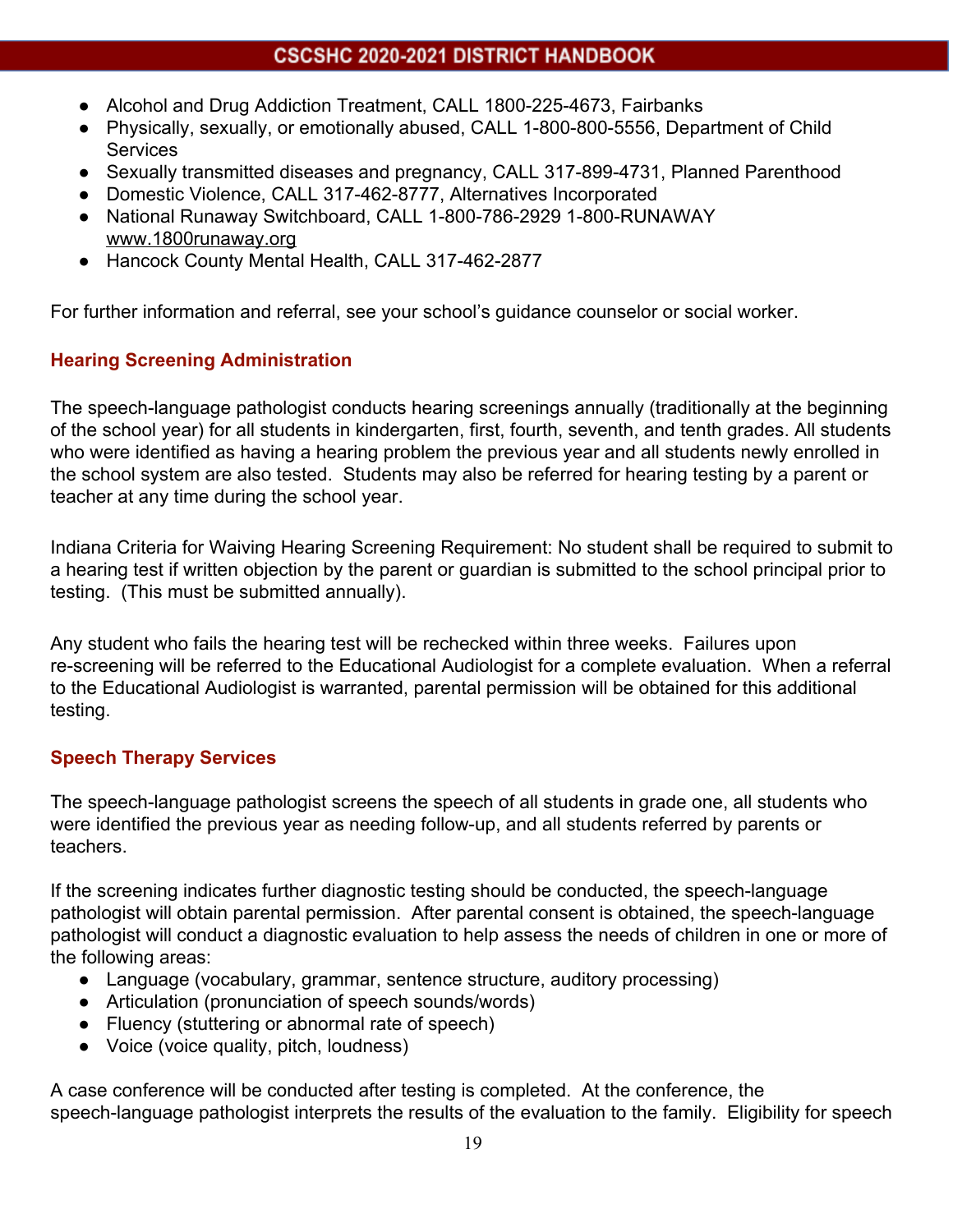therapy services is determined by this Case Conference Committee, based upon the evaluation conducted by the speech pathologist, the input of all the Case Conference Committee members, and the eligibility criteria established by the state.

# **Medication**

The following statements define the medication guidelines for all Southern Hancock students K-12:

- 1. All prescription and non-prescription medication for students K-12 must be delivered to and picked up from the school nurse or school office personnel by a parent or other responsible adult age 18 or over.
- 2. **NO** medication is to be transported by students. This would include cough drops in accordance with state guidelines.
- 3. **ALL** medication must be in the original container, and all prescription medication must have the pharmacy label.
- 4. At the high school level, students may bring the medication to the nurse in the office, however, parents must transport to and from school any controlled substance prescription drugs (For example: Ritalin, Adderall, Dexedrine, Tylenol #3).
- 5. No medication shall be administered to a student without the written and dated consent of the student's parent. The parent or guardian will need to fill out the "permission to administer" form(s) to accompany the medication in order for their child to receive medication at school. The instruction from parents must contain the date, name of student, name of medication, dosage, time to be given, and must be signed by the parent/guardian. The consent of the parent shall be valid only for the period specified on the form and in no case longer than the current school or program year.
- 6. All prescription medicine, including injectable medicine, and all blood glucose tests by finger prick to be administered to a student, must be accompanied by a physician's prescription note, a copy of the original prescription, or the pharmacy label. The written consent of the parent and the written order of the physician shall be kept on file.
- 7. Medication shall be administered only by a school nurse, clinic assistant, or other employee(s) designated in writing by the Corporation Nurse. All administration of medicine shall be documented in writing. Any designated employee, who is responsible for giving injectable insulin or blood glucose test by finger prick, shall receive proper training, which will be documented by the Corporation Nurse. Such medication must be kept in the school clinic unless there is proper document signed by a doctor allowing a student to have an inhaler or blood glucose monitoring equipment with him/her. **The parent or guardian must complete the appropriate school authorization form for either prescription and/or non-prescription medication/treatment for their student. This completed and signed documentation will be submitted to the school clinic and kept in the student's health file.**
- 8. All medication will be kept in a locked area in the school clinic. Students are not allowed to keep medication in their possession at school. However, such items as asthma inhalers and blood glucose monitoring kits may be kept in the possession of the student provided a physician's statement of necessity is on file with the school nurse. If a student is found with a medication in his/her possession, his/her record should be checked to determine if the proper authorization is on file. If not, the matter is to be reported to the principal for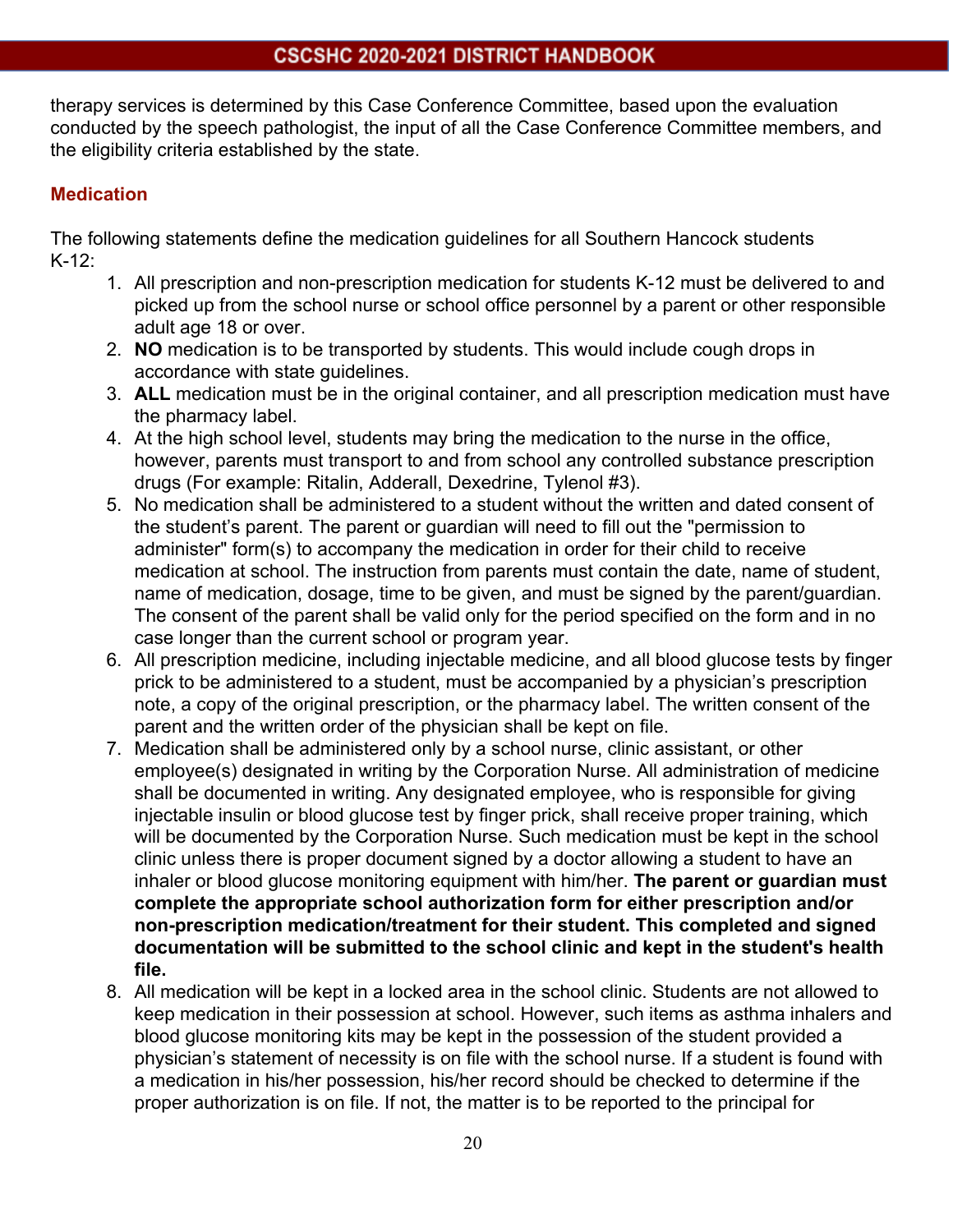appropriate action. The purpose of any appropriate action on this matter should be to make it clear to all students and parents that, because of its policy on drug use, the school cannot allow possession or use of any form of unauthorized drug or medication at any time.

9. If medication is to be discontinued, instruction/consent from the parent must be presented to the school nurse/school office personnel in writing. In an emergency situation, medication will be discontinued upon a phone authorization from a parent/guardian. However, this must be followed up by a written authorization. At the K-8 level, all unused medication must be picked up by a parent/guardian. The school nurse will properly dispose of all medication not picked up within 2 weeks of discontinuation. Medication not picked up, or sent home with student at the high school level, by the last day of school, will be appropriately disposed of unless prior arrangements have been made.

### **Distribution of Aspirin Products**

We **DO NOT** distribute aspirin products to students due to the risk of Reye's syndrome unless there is written permission from a physician documenting its necessity.

### **Student Accidents**

All accidents in the school building, on the school grounds, at practices, or at any event sponsored by the school, must be reported immediately to the individual in charge. During the school day, the teacher will send the child to the school nurse, or the clinic assistant. Parents will be notified of serious accidents as soon as possible. In the event that parents cannot be reached, the student will be discharged to the person designated as the "medical emergency contact" on the enrollment form.

#### **Medical Insurance**

The Community School Corporation of Southern Hancock County does not carry insurance to cover student accidents or injuries.

#### **Guidelines for Parents Visiting Classrooms**

#### **Policy 9150**

Summary: In order to protect the educational program of the schools from undue disturbance and provide a safe environment for students and staff:

- A. Persons wishing to visit a school are to make arrangements in advance through the school office.
- B. Every visitor to a school must register at the school office.
- C. No visitor may see a student in school unless it is with the specific approval of the principal. A student is never to be permitted to leave the school with anyone who is not clearly identified as his/her parent or an appropriately authorized person.
- D. Students may not bring guests to school unless permission to do so has been granted by the principal.
- E. Because classroom visitations can be distracting to the students, the following guidelines have been established:
	- 1. Visitations will not be allowed during examinations and independent study periods.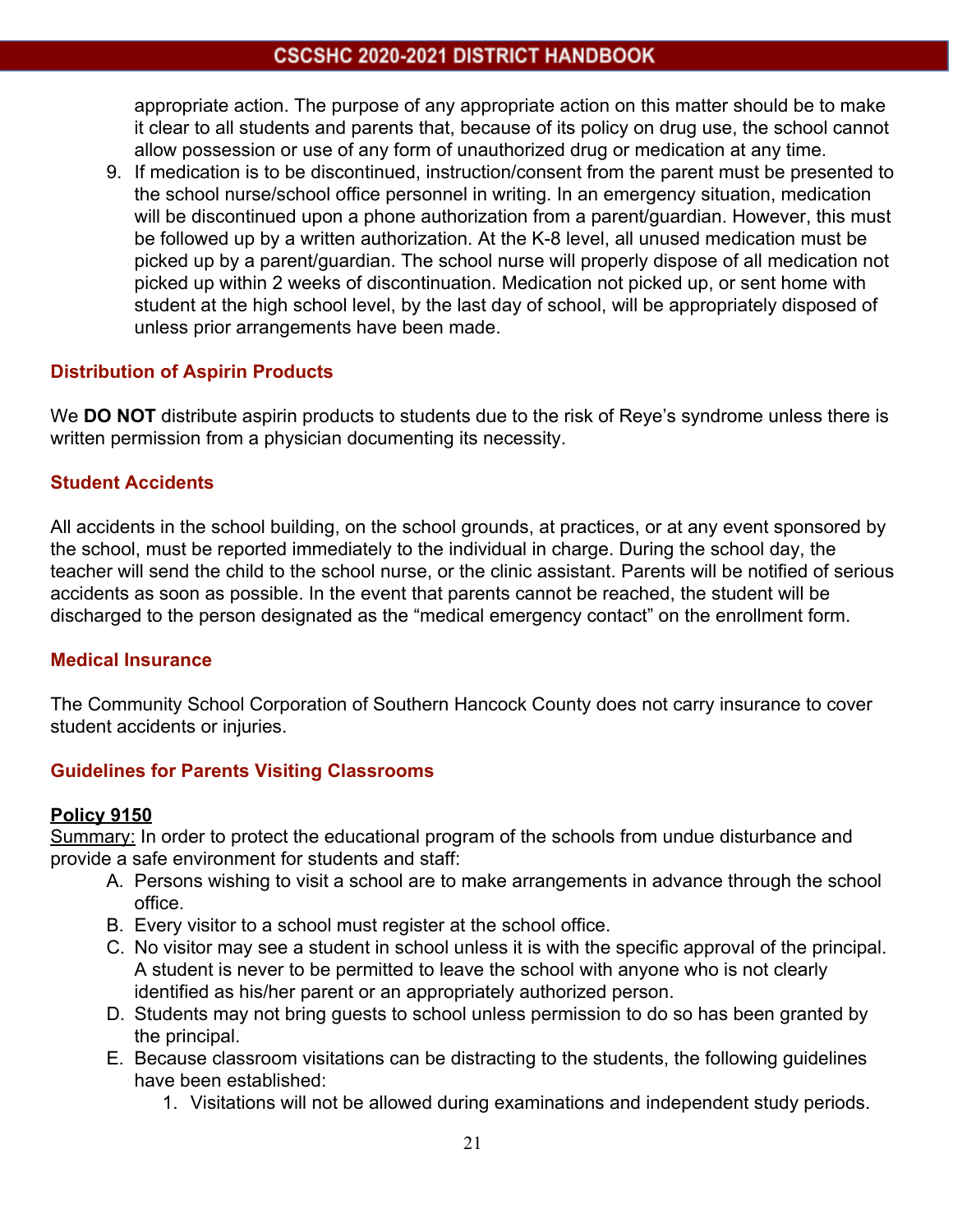- 2. Any comments made by individual students are to be maintained in confidence by the visitor to the activity.
- 3. Use of audio or visual equipment to record classroom activities must be approved by the principal and the teacher. No visitor shall be allowed to videotape students in the classroom as it violates the privacy rights of students unrelated to the visitor.
- 4. If the nature and instructional purpose of any activity calls for students to be segregated by gender, only visitors of the appropriate gender may observe those groups.
- 5. If a parent or other visitor wishes to tape record a conversation with a teacher or the principal, s/he should request permission from the teacher or principal.
- 6. Any comments or concerns are to be discussed with the teacher before or after the school day when students are not present. Appointments are recommended.

# **Field Trip Eligibility**

A student cannot participate in a school-sponsored field trip that will require his/her absence from a class other than the class sponsoring the field trip, if the student is not in good standing in regard to attendance and discipline.

### **Use of Chaperones/School Volunteers**

Parental support of field trips is sincerely appreciated.

One of the goals of Southern Hancock Schools is to provide the safest environment possible for all students. In keeping with this goal **criminal history background checks will be obtained on all field trip volunteers. A form for this purpose is available in each of the school offices and must be completed and returned to the building principal one week prior to going on any field trip.** This information will be valid for the current school year.

There are many field trip opportunities within the school year. As many parents as is appropriate will be scheduled to help with each trip. The destinations often have restrictions or requirements as to the number of participants, and arrangements are made well ahead of the trip. It is necessary to schedule volunteer participation to ensure a successful outing. The goal is to provide the best possible educational experience for students.

The primary role is to assist with the supervision of students. This will require the undivided attention of volunteers.

Chaperones are expected to set an example of correct school behavior at all times, therefore **smoking or the use of any other tobacco products (including e-cigarettes) is prohibited on field trips at all times.**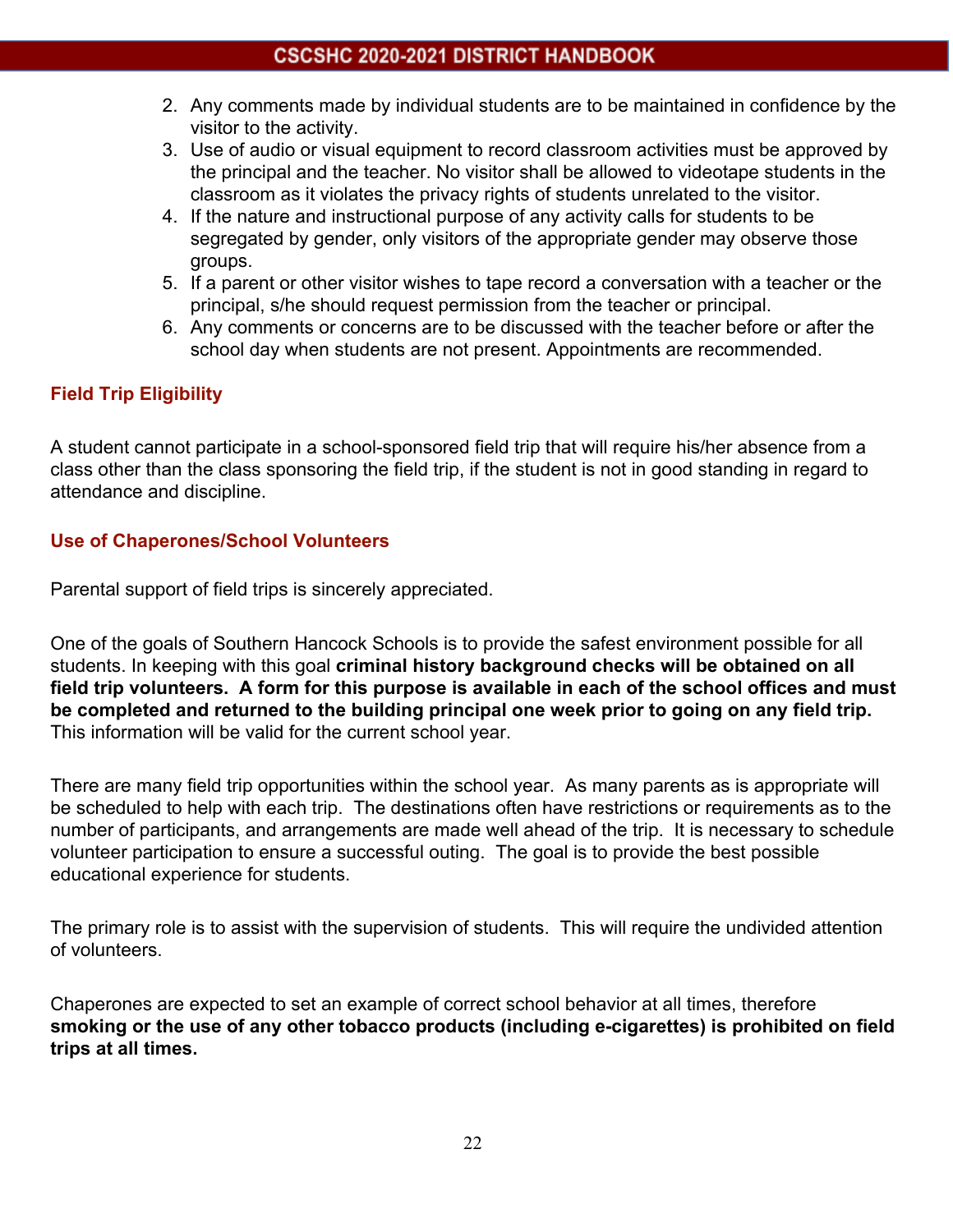# **STUDENT CODE OF CONDUCT**

# **Rights, Responsibilities, & Regulations Concerning School Behavior for Students**

The responsibility for the development and maintenance of an orderly learning environment falls to a combined effort of students, parents, teachers, administrators, and to our community. Regulations for management of school behavior must be outlined by those responsible for the operation of the schools. The county has the legal responsibility for the school in which you are enrolled. The Board, in turn, sets policies and appoints administrative officers to carry them out. Authority for such Board responsibility is included in the School Powers Act and Student Due Process Code of the Indiana General Assembly, in the Policy Manual of the Community School Corporation of Southern Hancock County and in the various teacher and student handbooks. A breach of conduct may result in a variety of disciplinary strategies including a reprimand, loss of privileges, referral to special school personnel, parent conferences, behavior contracts, detentions, Friday/Saturday school, suspension, expulsion or attendance at alternative school.

#### **Due Process**

Due process is guaranteed individuals by the Fourteenth Amendment to the Constitution. Due process in education implies that rules and regulations of schools are published and distributed; that students know and understand these rules and regulations; that when a student is believed to have violated a rule or regulation, he or she is confronted with this belief and given the opportunity to respond to the accusation; that when rules or regulations are violated, certain consequences may occur.

The Student Due Process Code, enacted and amended by the General Assembly of Indiana, outlines in detail the procedures to be followed when a student is disciplined by expulsion or suspension. So that the rights of the student concerned are protected, a copy of this law is on file in the office of each principal, as well as the Superintendent's office, and is available to students upon request.

#### **Students with Disabilities**

All students with disabilities will be expected to follow the rules, policies, and procedures contained in this handbook unless otherwise stated on their Individualized Educational Plan. This includes all behavior, conduct, substance abuse, and discipline rules.

#### **School Bus Conduct & Safety Rules**

The Bus Conduct and Safety Rules are designed to promote safety on the school bus at all times. The safety of all students is our top priority. Therefore, each student is expected to cooperate fully by always obeying the rules.

The authority of the bus driver who is in charge of the bus will be recognized and supported by all. For everyone's safety, the bus driver must be heard, be able to hear traffic sounds such as sirens, and be obeyed by students quickly and efficiently.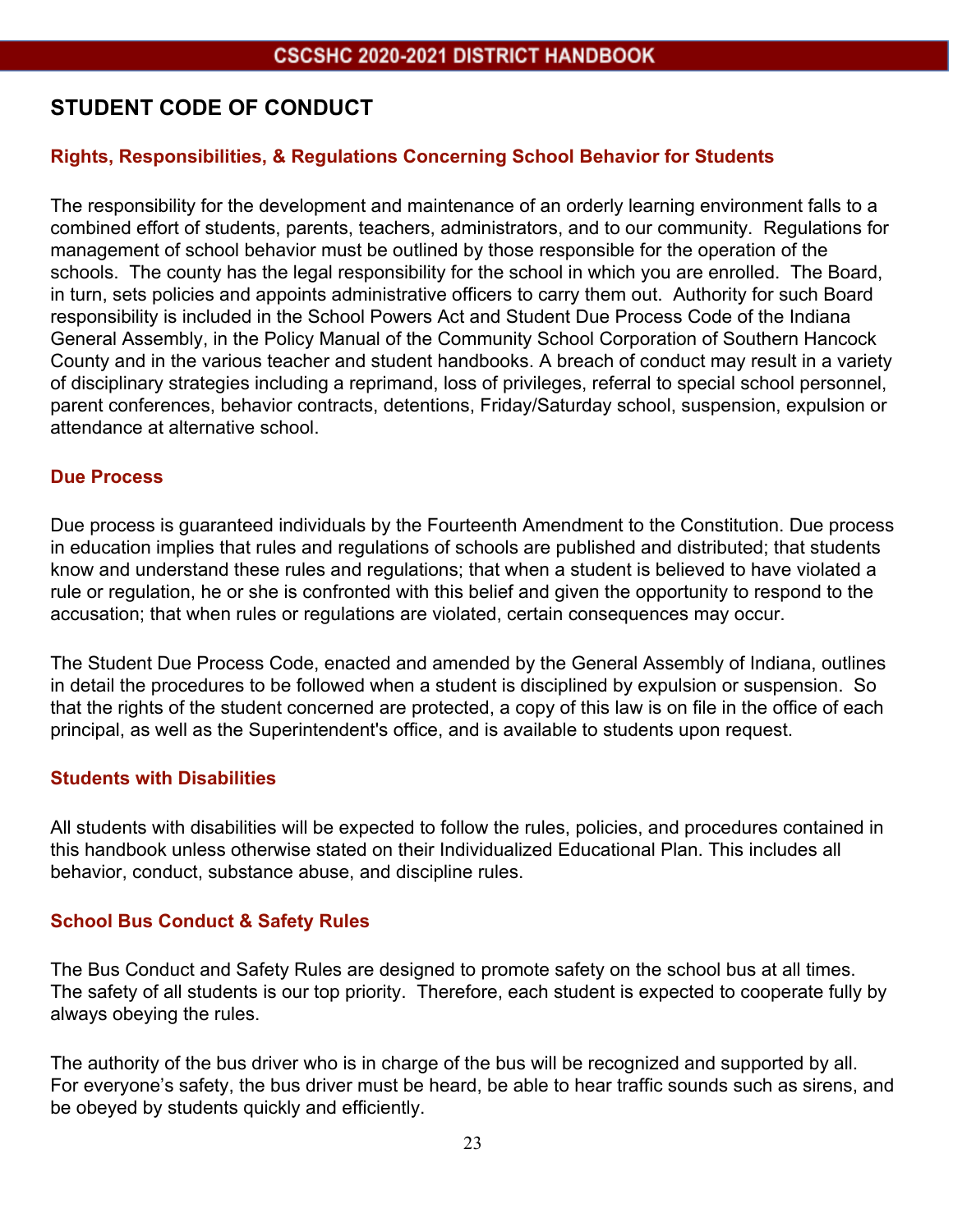School bus transportation is a privilege and is not guaranteed for you by law. Transportation is available; however, if students choose to disobey the rules, the privilege of riding the bus may be taken away in order to ensure safety for everyone. If transportation privileges are denied, the parents or guardians are responsible for getting their children to and from school.

# **To promote a safe, orderly, efficient, and enjoyable bus ride to and from school, follow the rules:**

# **At the bus stop**

- 1. Be on time. Do not run to or from the bus. Board and leave the bus only at your regularly assigned stop, unless you have received a bus pass in advance.
- 2. Stay back and away from the bus until it has come to a complete stop.

#### **On the bus**

- 1. Always obey the driver.
- 2. Observe classroom conduct.
- 3. Stay in your seat.
- 4. Be courteous and use no profane language.
- 5. Never push, shove, or fight; that is always unacceptable and are serious safety hazards.
- 6. The use of tobacco products is prohibited.
- 7. Keep your head, hands, feet, inside the bus and to yourself.
- 8. Never throw objects inside or outside the bus.
- 9. Do not eat or drink on the bus.
- 10. Never damage the bus.
- 11. Keep the bus clean.

#### **Leaving the bus**

- 1. Remain seated until bus comes to a complete stop.
- 2. Once off, clear the area immediately. Wait for the driver's signal before crossing in front of the bus.
- 3. Always cross at least 10 feet in front of the bus.

# **Student Dress**

CSCSHC students are expected to maintain an appearance that is conducive to the educational atmosphere. Whenever a school official considers a student's appearance to be inappropriate or distracting to the learning environment, the student will be expected to make the necessary changes.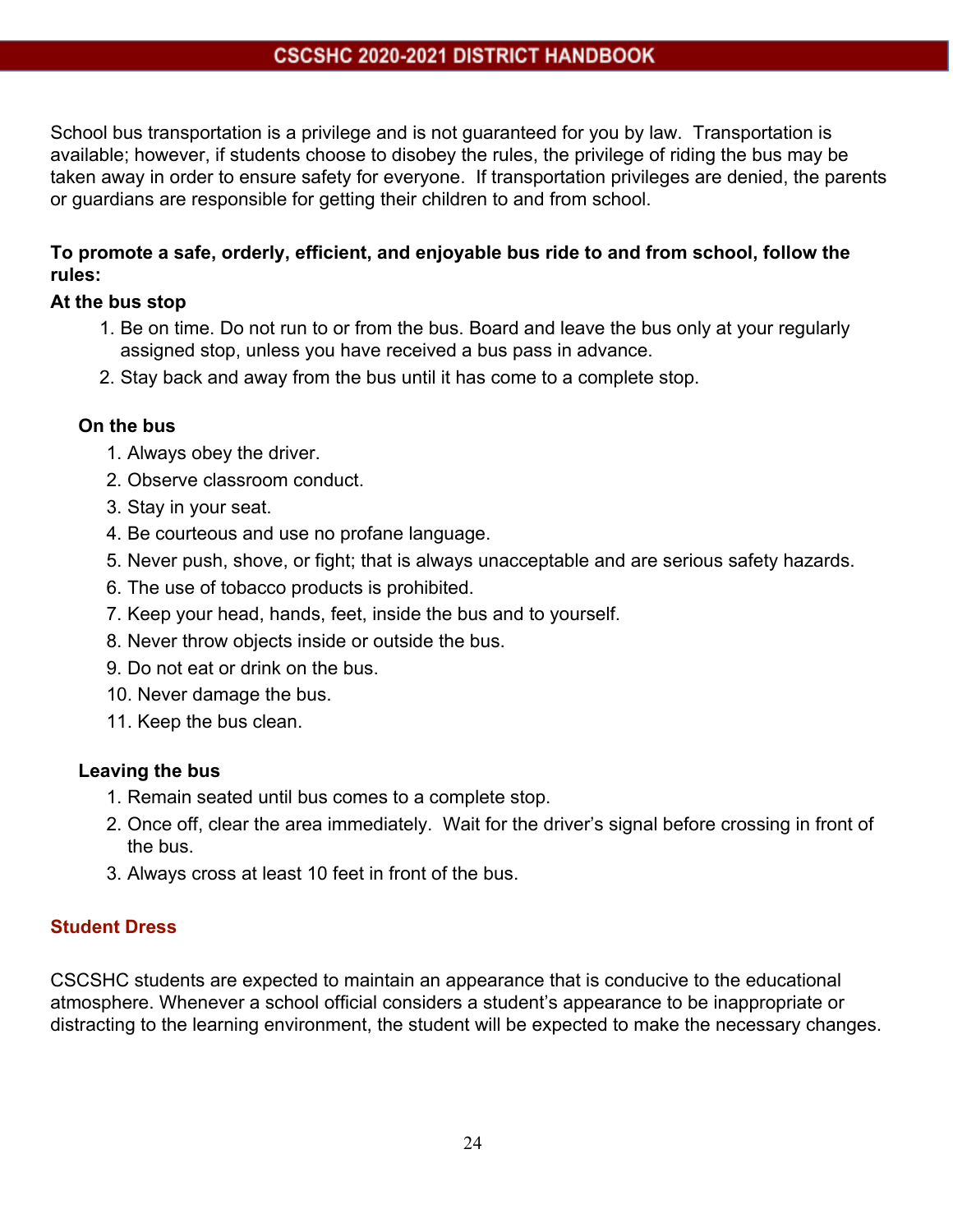Each aspect of the educational program seeks to create a learning environment, which is safe and focuses on high academic achievement for all students. A student dress code is one aspect, which supports the educational program. Therefore, the dress code will seek to accomplish the following:

- Maintain a safe and secure environment
- Focus students on their academic achievement
- Help students develop appropriate social and occupational dress and appearance skills
- Help students develop a positive and healthy self-esteem
- Create school pride

The school principal will make decisions concerning the appropriateness of any new styles in dress.

# **General Expectations**

- 1. Clothing or accessories displaying (disruptive) messages will not be tolerated. Examples include messages containing profanity, sexual innuendo, racial or ethnic slurs, and references to drugs, alcoholic beverages, tobacco products, violent or illegal acts, weapons, secret organizations, or gangs.
- 2. Hats or any type of head covering are not to be worn anywhere inside the building during the school day.
- 3. Non-prescription sunglasses are not to be worn inside the school building.
- 4. Clothing which reveals undergarments or the lack of undergarments is considered inappropriate.
- 5. Students who are cadet teachers must dress in a professional manner.
- 6. Students on a school sponsored field trip, attending school awards programs or participating in Commencement, should dress in a professional manner.
- 7. Athletic events: Special dress days and colorful attire are ways of promoting school spirit. CSCSHC encourages support for its athletic teams and performing groups. Good sportsmanship and positive spirit are our goals. This can be accomplished in very creative and enthusiastic ways, and still be within the proper dress guidelines. Students will remain fully clothed while practicing for and attending the events.

# **Shoes**

- 1. Appropriate shoes must be worn at all times. Open-toed shoes cannot be worn in areas or classes where the foot needs to be covered for safety reasons. Examples of these areas are the science labs, construction technology, physical education, and nutrition classes. Shoes such as beach type sandals/flip-flops, or shower type shoes are not appropriate for classes such as cadet teaching or for programs requiring a more professional dress.
- 2. House slippers shall not be worn.

All clothing, including shoes, must be safe for classrooms and playgrounds.

Attire required by a student's recognized religion will be deemed appropriate for school.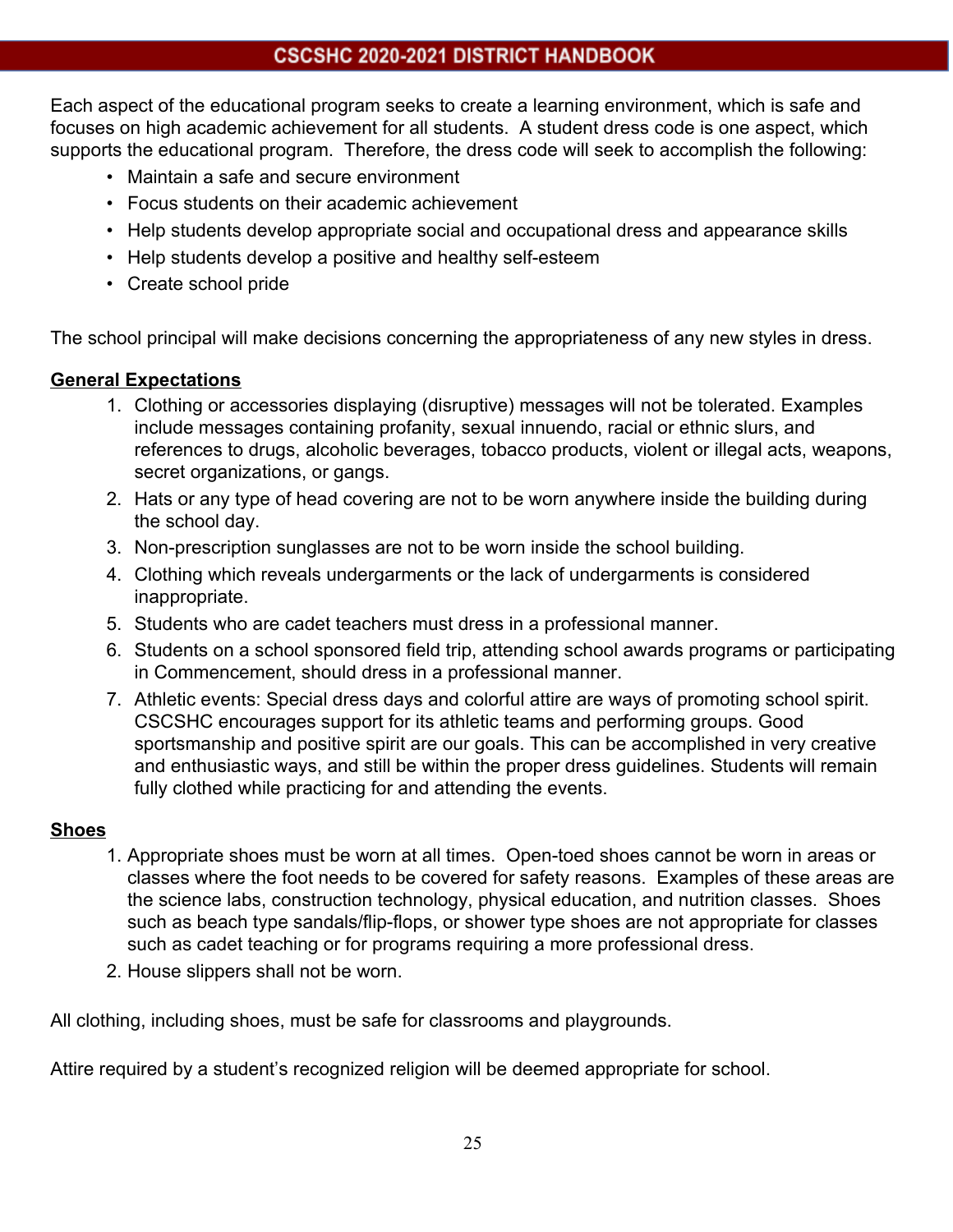**ADDENDUM for 2020-21**: Students are required to wear face coverings in grades 3-12 unless otherwise instructed by a CSCSHC staff member.

Any face coverings brought from home must comply with the district's **[Policy 5511 on Student Dress](http://go.boarddocs.com/in/shanc/Board.nsf/goto?open&id=BBTH7545B14D)** [and Grooming.](http://go.boarddocs.com/in/shanc/Board.nsf/goto?open&id=BBTH7545B14D) Any face covering that is offensive, insensitive, or inappropriate will be confiscated. The student will be given a mask to replace it.

# **Care of the Building**

### **Policy 5513**

Summary: Students who cause damage to school property shall be subject to disciplinary measures and restitution for damages and will be responsible for reimbursing any reward offered for the resolution of the issue. The Board reserves the right to file a civil action in a court of competent authority against parents of a student who willfully destroys Corporation property.

#### **Personal Communication Devices**

#### **Policy 5136**

Summary: Students may use personal communication devices (PCDs) before and after school, and during after school activities as determined by the coach or school sponsor (e.g. extra-curricular activities). High school students may be permitted to use cell phones during their assigned lunch period, which is considered to begin and end when the student enters and leaves the cafeteria. Use of PCDs, except those approved by a teacher or administrator, at any other time is prohibited and they must be powered completely off and stored out of sight.

Students are prohibited from the use of cell phones during a crisis situation, unless there is no adult available or they have been specifically authorized by school staff to use phones to communicate with parents or guardians. PCDs, including but not limited to those with cameras, may not be activated or utilized at any time in any school situation where a reasonable expectation of personal privacy exists. These locations and circumstances include but are not limited to locker rooms, shower facilities, restrooms, and any other areas where students or others may change clothes or be in any stage or degree of disrobing or changing clothes.

Students may not use a PCD in any way that might reasonably create in the mind of another person an impression of being threatened, humiliated, harassed, embarrassed or intimidated. Violation of these prohibitions shall result in disciplinary action. Such actions will be reported to local law enforcement and child services as required by law.

Students are also prohibited from using a PCD to capture, record, and/or transmit test information or any other information in a manner constituting fraud, theft, cheating, or academic dishonesty. Likewise, students are prohibited from using their PCDs to receive such information.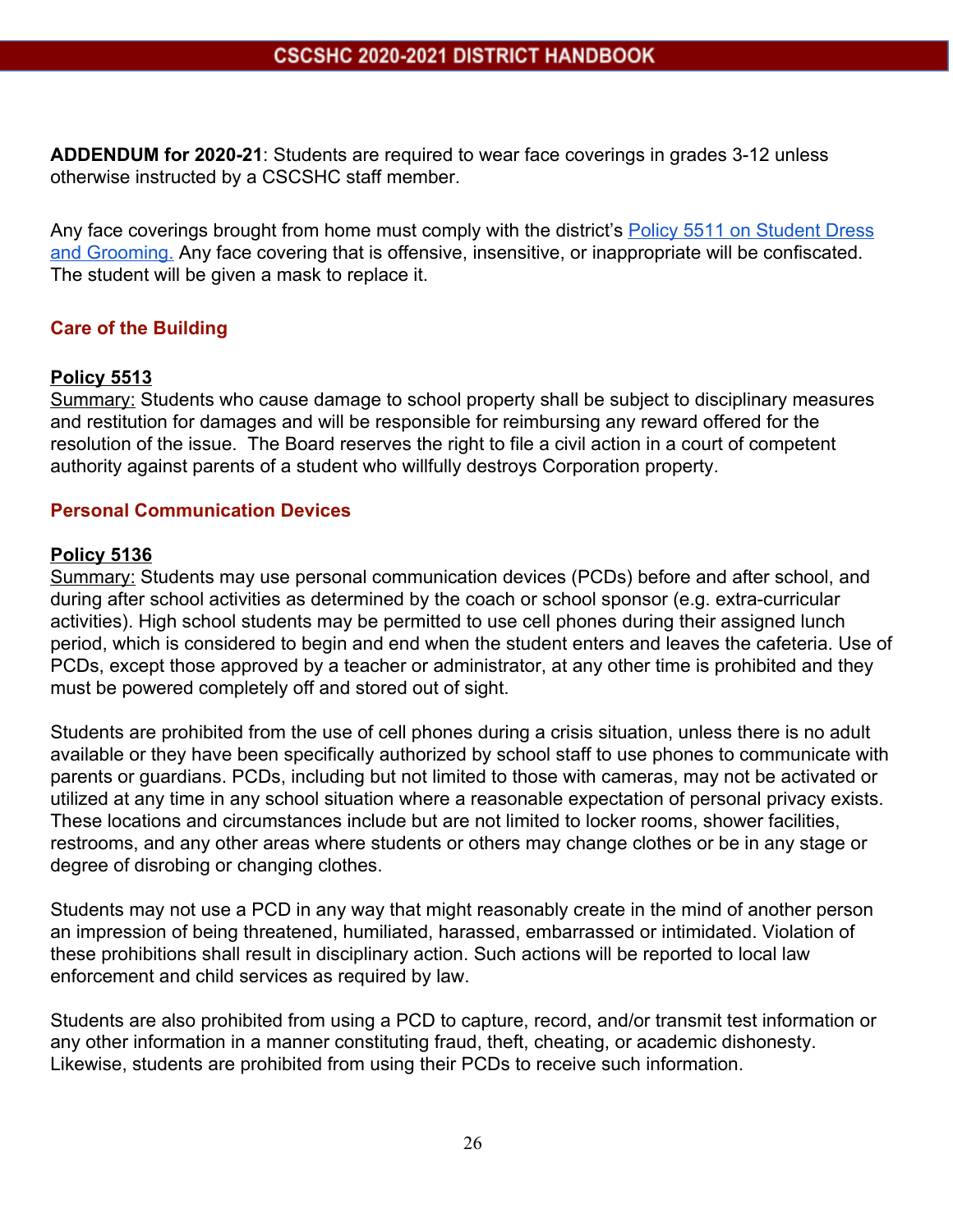Possession of a PCD by a student at school during school hours and/or during extra-curricular activities is a privilege that may be forfeited by any student who fails to abide by the terms of this policy, or otherwise engages in misuse of this privilege.

Students are personally and solely responsible for the care and security of their PCDs. The Board assumes no responsibility for theft, loss, or damage to, or misuse or unauthorized use of, PCDs brought onto its property.

Parents/Guardians are advised that the best way to get in touch with their child during the school day is by calling the school office.

# **Consequences for Using Personal Communication Devices**

- First Offense: The device will be confiscated and returned to the student at the end of the day.
- Second Offense: The device will be confiscated and returned to the student's parent or guardian after school hours, and a detention will be assigned.
- Third Offense: The device will be confiscated and returned to the student's parent or guardian after school hours, and a Friday School or detention will be assigned.
- Fourth Offense: The device will be confiscated and returned to the student's parent or guardian after school hours and the student will be assigned a suspension.
- Fifth Offense: The device will be confiscated and returned to the student's parent or guardian after school hours and the student will be assigned a suspension and/or expelled.

# **Cheating**

Cheating is forbidden. All students are responsible for following their individual teachers' policies and procedures concerning cheating. The minimum penalty for a student caught cheating will be a zero (0) for the assignment. Repeated violations will result in failure for the nine weeks and/or the semester. The following is a definition of cheating:

CHEATING: The use of unauthorized aid to complete any classroom assignment.

- A. "Unauthorized aid" covers any means expressly forbidden by the teacher.
- B. "Classroom assignment" includes homework, laboratory work, compositions, quizzes, and tests, and computer media.
- C. Allowing others to cheat by taking tests or other materials and passing them on to other students.
- D. Plagiarism The act of taking the literary composition of another author, or excerpts, ideas, or passages therefrom, and passing the material off as one's own creation. Theft of another person's writings or ideas. Generally, it occurs when someone steals expressions from another author's composition and makes them appear to be his own work. At its simplest and most extreme, plagiarism involves putting one's own name on someone else's work;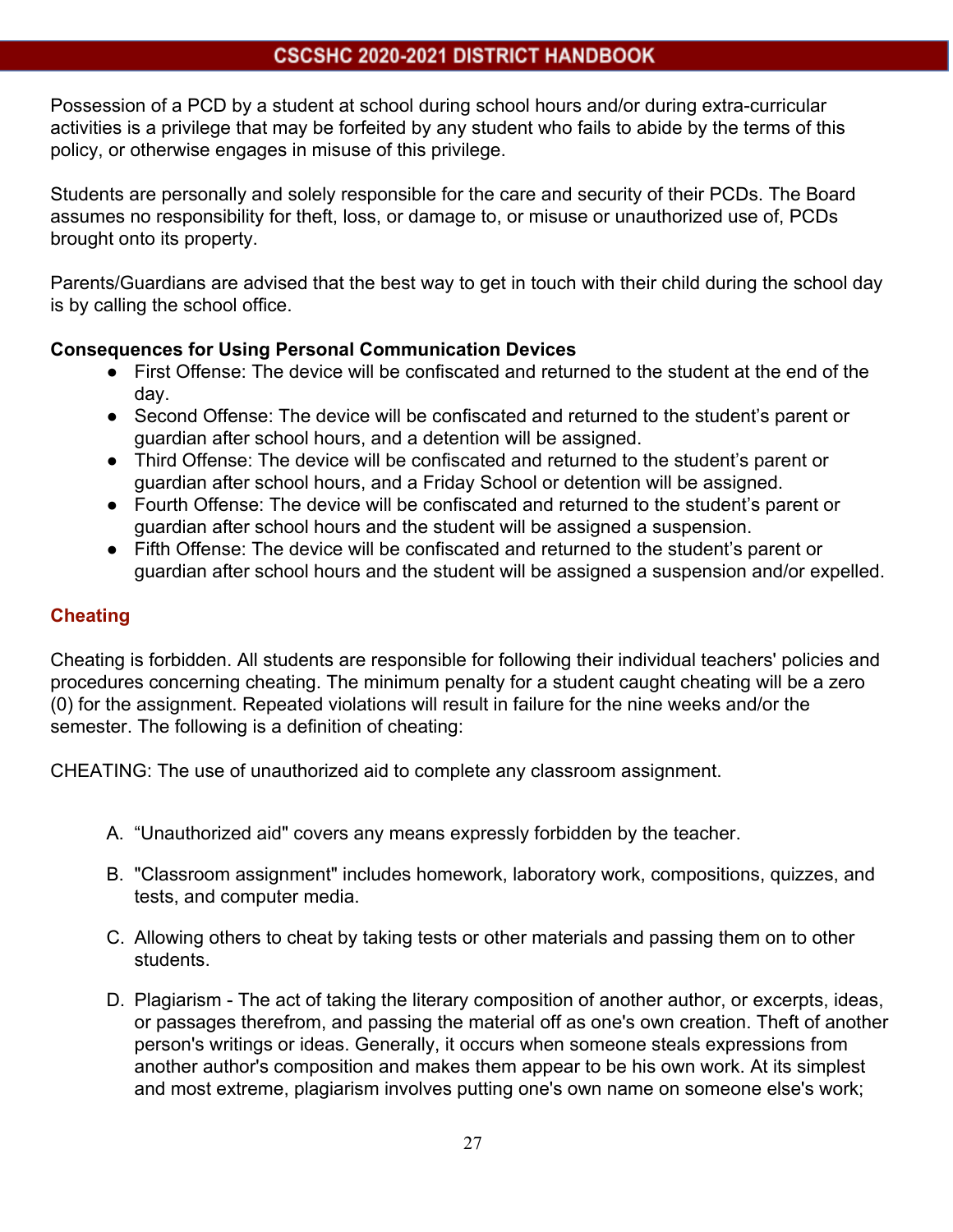this is commonly seen in schools when a student submits a paper that someone else has written.

#### **Insubordination**

All students are expected to conduct themselves as young ladies and young gentlemen. Students will be expected to be courteous and respectful to faculty, staff members, and other students at all times. If a student feels that a request is unreasonable, he/she must, first of all, comply with the request, and later he/she may appeal the case to the principal.

Any teacher or staff member has the same authority and responsibility as the principal to discipline and correct a student at any time regardless of whether the teacher/staff member does or does not have the student in class.

### **Sexual Misconduct**

If a student engages in inappropriate verbal (oral or written), physical, or sexual contact toward another student or adult, regardless of whether it is consensual at school, at a school-sponsored activity, during a school-related activity, and/or when the Corporation has disciplinary authority, the student may be subject to disciplinary action(s) at the discretion of the administrator.

# **Threats**

A threat consists of spoken or written words (including social media), the meaning of which a reasonable person would conclude carried the threat of imminent bodily harm to oneself or to another or to property, and the means to inflict it. When a threat is given, it will be assessed for its seriousness. This assessment may involve law enforcement if the threat is considered serious enough by school administration. Threats that are found to be a disruption to the school climate will be handled according to the discipline section of this handbook.

#### **Vandalism**

Acts of vandalism are punishable by state law. Any student who destroys school property will be turned over to the proper law enforcement officials.

# **Fighting**

Fighting or provoking a fight will not be tolerated. The penalty for fighting or contributing to a fight will be severe. Fighting, including spitting, is considered battery.

# **Criminal Gangs in School**

#### **Policy 5840.01**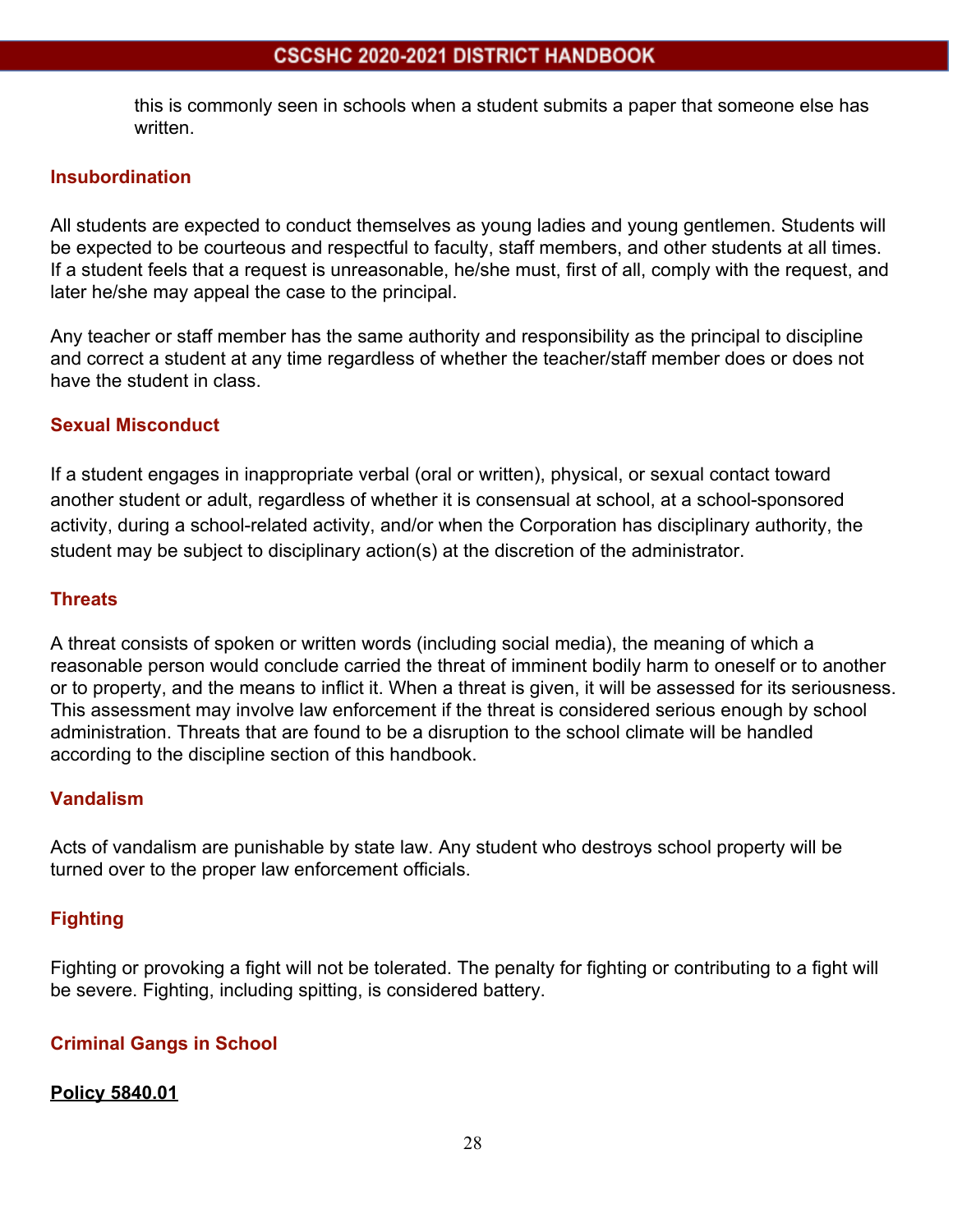Summary: Board policy prohibits gang activity and similar destructive or illegal group behavior on school property or school buses or at school-sponsored functions.

**"Criminal gang"** defined (per IC 35-45-9-1)- "criminal organization" means a formal or informal group with at least three (3) members that specifically:

- A. either:
	- 1. promotes, sponsors, or assists in; or
	- 2. participates in; or
	- 3. has as one of its goals; or

B. requires as a condition of membership or continued membership; the commission of a felony or an act that would be a felony if committed by an adult or the offense of battery (IC 35-42-2-1).

**"Gang Activity"** - a student who knowingly or intentionally actively participates in a criminal gang, or a student who knowingly or intentionally solicits, recruits, entices, or intimidates another individual to join a criminal gang.

Consequences and appropriate remedial actions for a student who engages in gang activity may range from positive behavioral interventions up to and including suspension or expulsion.

# **Bullying**

#### **Policy 5517.01**

Summary: Bullying behavior toward a student, whether by other students, staff, or third parties, is strictly prohibited and will not be tolerated. This prohibition includes physical, verbal, and psychological abuse as provided herein. The Board will not tolerate any gestures, comments, threats, or actions which cause or threaten to cause bodily harm or personal degradation. Engaging in bullying behavior through the use of data or computer software that is accessed through a computer, computer system or computer network also is prohibited. This policy applies when a student is on school grounds immediately before or during school hours, immediately after school hours, or at any other time when the school is being used by a school group; off school grounds at a school activity, function, or event; traveling to or from school or a school activity, function, or event; or, using property or equipment provided by the school.

Additionally, this policy applies regardless of the physical location when the individual committing the bullying behavior and any of the intended targets of the bullying behavior are students attending a school within the Corporation; and the bullying behavior results in a substantial interference with school discipline or an unreasonable threat to the rights of others to a safe and peaceful learning environment.

Bullying as defined in State law means overt, unwanted, repeated acts or gestures, including verbal or written communications or images transmitted in any manner (including digitally or electronically), physical acts committed, aggression, or any other behaviors committed by a student or group of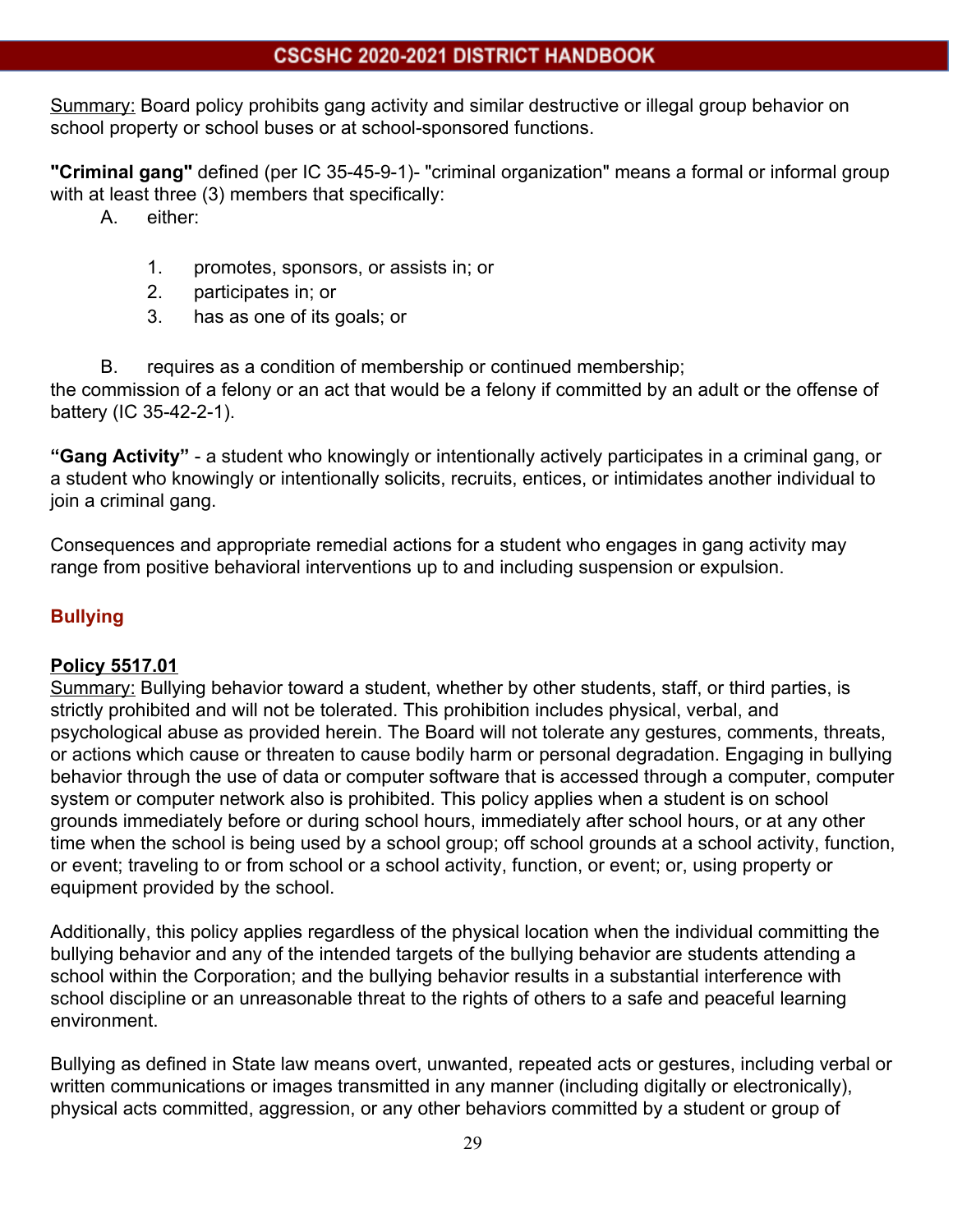students against another student with the intent to harass, ridicule, humiliate, intimidate, or harm the other student and create for the targeted student an objectively hostile school environment that:

- A. places the targeted student in reasonable fear of harm to the targeted student's person or property;
- B. has a substantially detrimental effect on the targeted student's physical or mental health;
- C. has the effect of substantially interfering with the targeted student's academic performance;
- D. or has the effect of substantially interfering with the targeted student's ability to participate in or benefit from the services, activities, and privileges provided by the school.

Any student who believes s/he has been or is currently the victim of bullying should immediately report the situation to the building principal or assistant principal or the Superintendent. The student also may report concerns to a teacher or counselor who will be responsible for notifying the appropriate administrator or Board official. This report may be made anonymously.

# **Hazing**

### **Policy 5516**

Summary: The Board believes that hazing activities of any type are inconsistent with the educational process and prohibits all such activities at any time in school facilities, on school property, and at any Corporation-sponsored event. Hazing shall be defined for purposes of this policy as performing any act or coercing another, including the victim, to perform any act of initiation into any class, group, or organization that causes or creates a risk of causing mental, emotional, or physical harm. Permission, consent, or assumption of risk by an individual subjected to hazing shall not lessen the prohibitions contained in this policy. Students, administrators, faculty members, and other employees who fail to abide by this policy may be subject to disciplinary action and may be held personally liable for civil and criminal penalties in accordance with law.

# **Accessory**

Any student who acts as a "lookout" or otherwise aids in or accompanies those participating in violation of school rules, will be viewed as a violator.

# **Use of Tobacco or Electronic Smoking Devices**

#### **Policy 5512**

Summary: The Board prohibits the use and/or possession of tobacco by students at all times within or on the campus of any facility owned or leased or contracted for by the Board. The Board prohibits the use and/or possession of tobacco in all vehicles owned or operated by the Board. For purposes of this policy, use of tobacco shall mean all uses of tobacco, including cigar, cigarette, pipe, snuff, or any other matter or substance that contains tobacco, as well as electronic, "vapor," or other substitute forms of cigarettes.

Students caught using and/or being in possession of any tobacco products or electronic smoking devices will be subject to the following penalties:

● First Offense: Three (3) days of in-school suspension and a court citation will be issued to any student under the age of eighteen (18) requiring appearance before a judge for violation of IC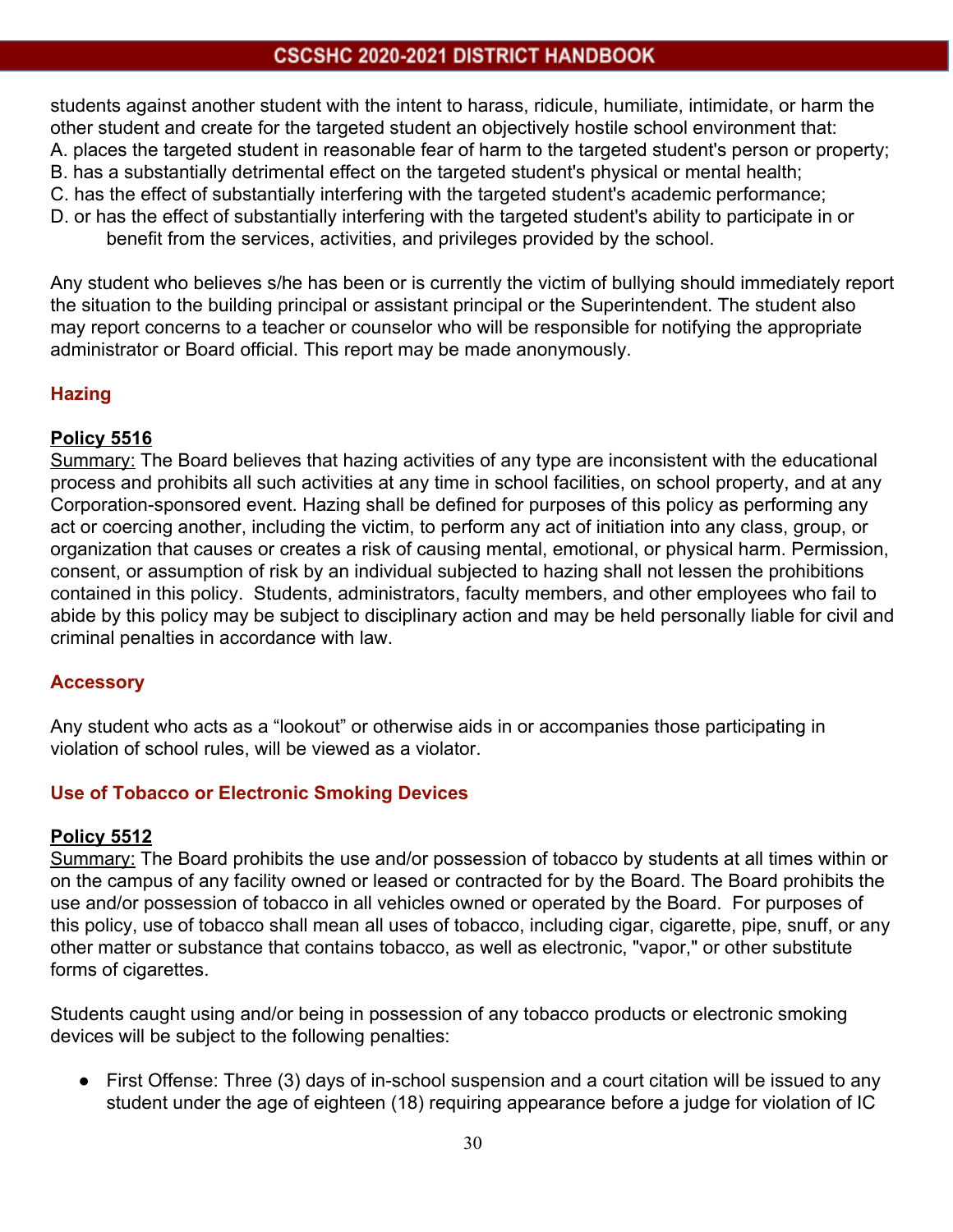35-46-1-10.5. Students will attend an approved smoking cessation class either in-person or via computer. This class is to be completed by the end of the 3rd day of suspension.

- Additional in-school suspensions may be assigned if students do not complete the smoking cessation class within the three day time frame. Administration reserves the right to refer this student to Hancock County Probation.
- Second Offense: Five (5) days out-of-school suspension and a court citation will be issued to any student under the age of eighteen (18) requiring appearance before a judge for violation of IC 35-46-1-10.5.

This policy applies to students who are caught on school property before, during, or after school, and at any school-sponsored activity on or off school property.

# **Controlled Drug Substances**

# **Policy 5530**

Summary: As the use of illicit drugs and the possession and use of alcohol is unlawful and harmful, the Board prohibits the use, possession, concealment, or distribution of any drug and any drug-related paraphernalia at any time on Corporation property or at any school-related event. Disciplinary sanctions, up to and including expulsion and referral for prosecution, will be imposed on students who violate the school standards of conduct.

For purposes of this policy, "drugs" shall mean:

- A. all dangerous controlled substances as so designated and prohibited by Indiana statute;
- B. any synthetic drug or derivative thereof defined as a controlled substance by Indiana statute;
	- C. all chemicals which release toxic vapors;
- D. all alcoholic beverages;
- E. tobacco and tobacco products;
- F. any prescription or patent drug, except those for which permission to use in school has been granted pursuant to Board policy;
- G. anabolic steroids;
- H. any "look-alike" substances;
- I. any other illegal substance so designated and prohibited by law.

# **Drug and Alcohol Disciplinary Procedures**

The following applies to all students as noted above. Due process will be followed. The disposition of each offense listed, may be imposed at the discretion of the building principal. Proper legal authorities will be notified per IC 20-33-9-5.

# **First Offense**

The student will be subject to a ten (10) day suspension accompanied by a recommendation to the Superintendent for his/her expulsion from school for the remainder of the current semester and the next regular school semester. If offense occurs within the last four weeks of a semester or while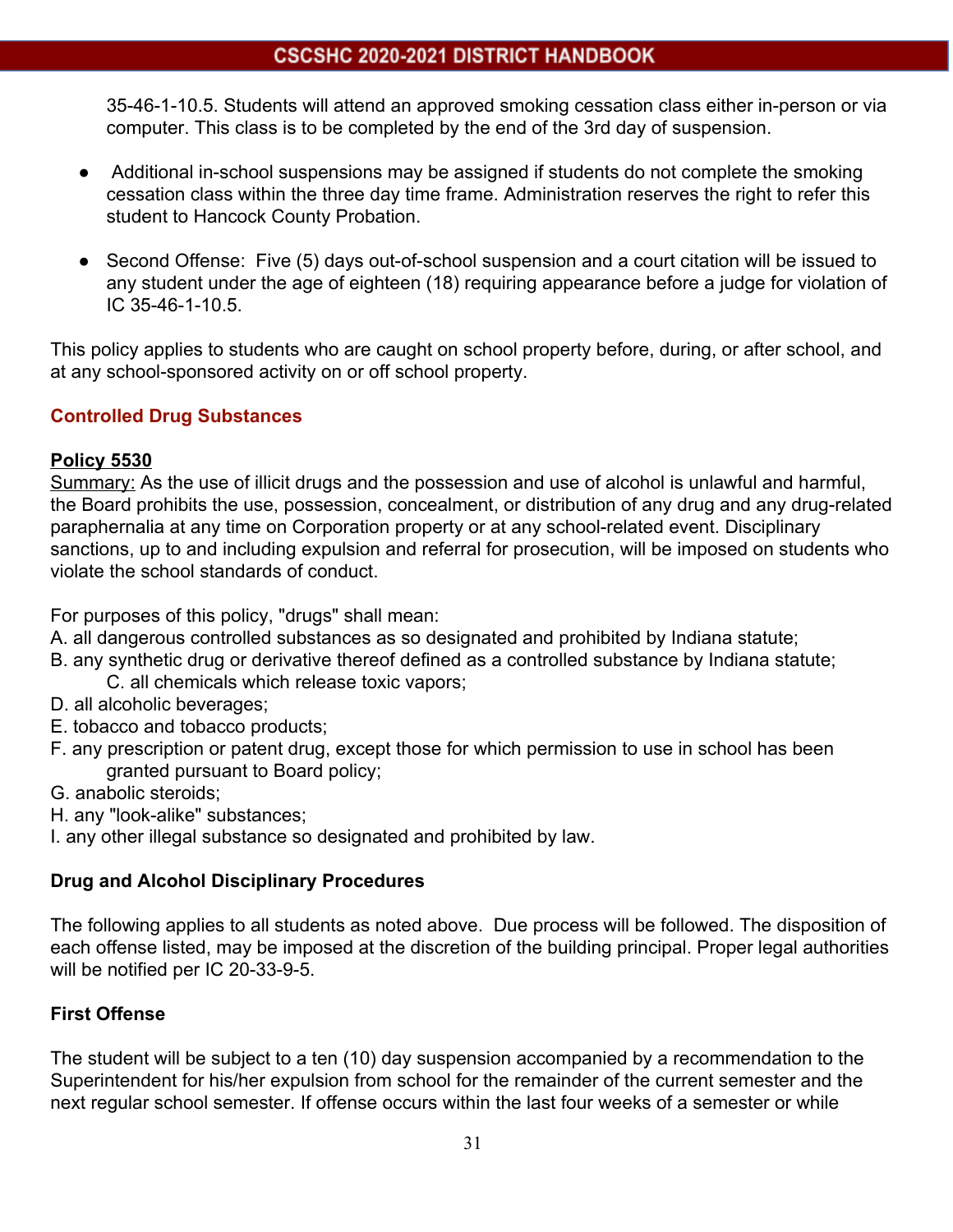enrolled in summer school, the recommendation for expulsion may extend through the next two semesters if credit is awarded for the current semester.

Upon review of the student's discipline record and the circumstances of the violation, the principal may at his/her discretion, recommend to the Superintendent that the student involved be given the option to enroll in an approved educational or counseling program of at least 10 hours in duration and complete a drug assessment, which includes a laboratory analysis. Where fees for service are involved, parents must accept responsibility for payment.

The service provider must be approved by the school district and both the program and the assignment must be shared with the school upon the student's satisfactory completion. Failure to satisfactorily complete the designated program within a specific time frame established by the principal, will result in the continuation of the expulsion from school during the second semester.

The principal may authorize the student's probationary return to school after no less than the completion of the semester providing negative drug assessment results are presented, and satisfactory evidence of completing an educational or counseling program is presented.

The student's expulsion will be held in abeyance while he/she is participating in the probationary program.

# **Parental Responsibility**

The parents or guardian must be impressed with the need to seek professional help for the student who is involved with drugs or alcohol. In the case of any student who appears to be a user and who has been or appears likely to be expelled or excluded in connection with such use, the parent or guardian will be informed that the school will be extremely reluctant to readmit the student without evidence of professional help or medical treatment. The school will look favorably upon any progress reports from professionals who indicate that the student is ready to adjust to and resume a normal role in the educational process. Any final decision on readmission, however, will be based upon the entire body of available evidence.

# **Second Offense**

The violation will result in expulsion.

#### **Counterfeit Drugs**

No student may possess, use, or transmit any substance which is represented to be or looks like a narcotic drug, hallucinogenic drug, amphetamine, barbiturate, marijuana, alcoholic beverage, stimulant, depressant, or intoxicant of any kind.

Students are prohibited from possessing, using, transmitting, or being affected by caffeine-based substances other than beverages, substances containing phenylpropanolamine (PPA), stimulants of any kind, or any other similar over-the-counter products. Students are also prohibited from possessing, using, distributing, purchasing, or selling tobacco products of any kind or in any form.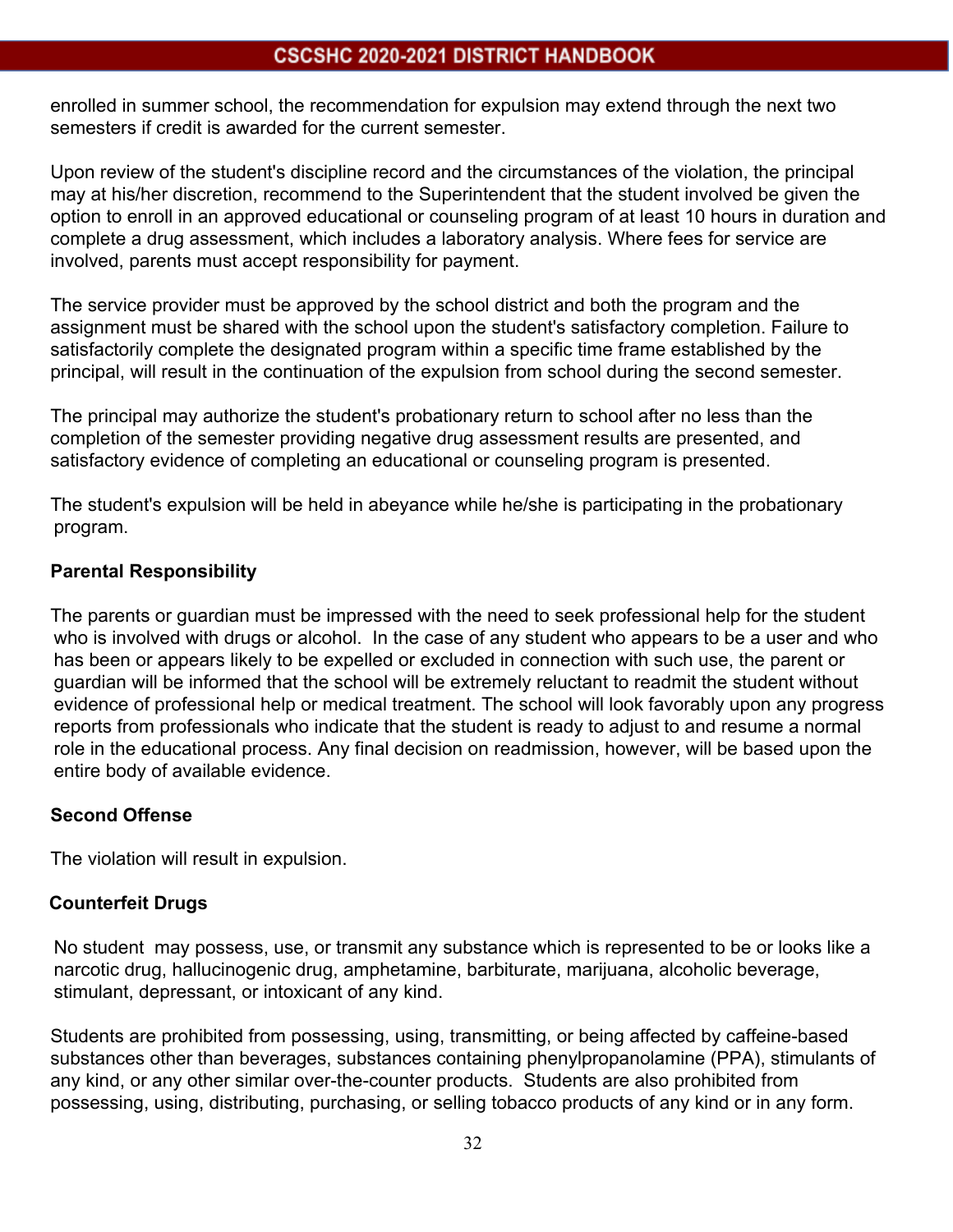Any substance for which a student has a prescription or written permission from a parent allowing use must be brought to the school nurse or designee in the health clinic and administered or taken there.

### **Weapons**

#### **Policy 5772**

Summary: The Board prohibits students from possessing, storing, making, or using a weapon in any setting that is under the control and supervision of the Corporation.

The term "weapon" means any object which, in the manner in which it is used, intended to be used, or represented, is capable of inflicting serious bodily harm or property damage, as well as endangering the health or safety of persons. Weapons include, but are not limited to, firearms, tasers, handguns, stun guns, guns of any type whatsoever, including air and gas-powered guns (whether loaded or unloaded), knives, razors, clubs, electric weapons, chemical weapons, metallic knuckles, martial arts weapons, ammunition, and destructive devices (bombs, incendiary, grenade, Molotov cocktail, rocket with a propellant charge of more than four (4) ounces, etc.). A "knife" is defined as "an instrument that: 1) consists of a sharp edge or sharp pointed blade capable of inflicting cutting, stabbing, or tearing wounds; and 2) is intended to be used as a weapon." I.C. 35-47-5-2.5(a). Any student who violates this policy will be reported to law enforcement and may be subject to disciplinary action, up to and including expulsion.

Students are required to immediately report knowledge of weapons and threats of violence by students and staff to the building principal. Failure to report such knowledge may subject the student to immediate suspension and potential expulsion from school.

#### **Video Cameras**

Video surveillance cameras are installed in critical areas of the school to improve the security of the building. They may also be used as evidence in investigations of wrongdoing. They may or may not be monitored at any time, and may or may not be on-line at any time.

# **Rights, Responsibilities, & Regulations Concerning Searching of Lockers & Autos**

#### **Policy 5771**

Summary: School facilities such as lockers and desks are school property provided for student use subject to the right of Corporation administrators to enter the facility as needed to inspect, access for maintenance, and search all items in the facility. The principal may search student lockers and storage areas and the contents contained therein at any time for any justifiable reason. Students shall not have an expectation of privacy in any facility provided by the school and shall not be permitted to deny entry to a Corporation administrator by the use of a lock or other device. No student shall lock or otherwise impede access to any locker or storage area except with a lock provided by or approved by the principal. Unapproved locks will be removed and destroyed. The principal may, at any time, request assistance of the law enforcement agency having jurisdiction over the facilities of the Corporation. The law enforcement officer must have probable cause, however, to conduct a search of the lockers and storage areas and the contents contained therein.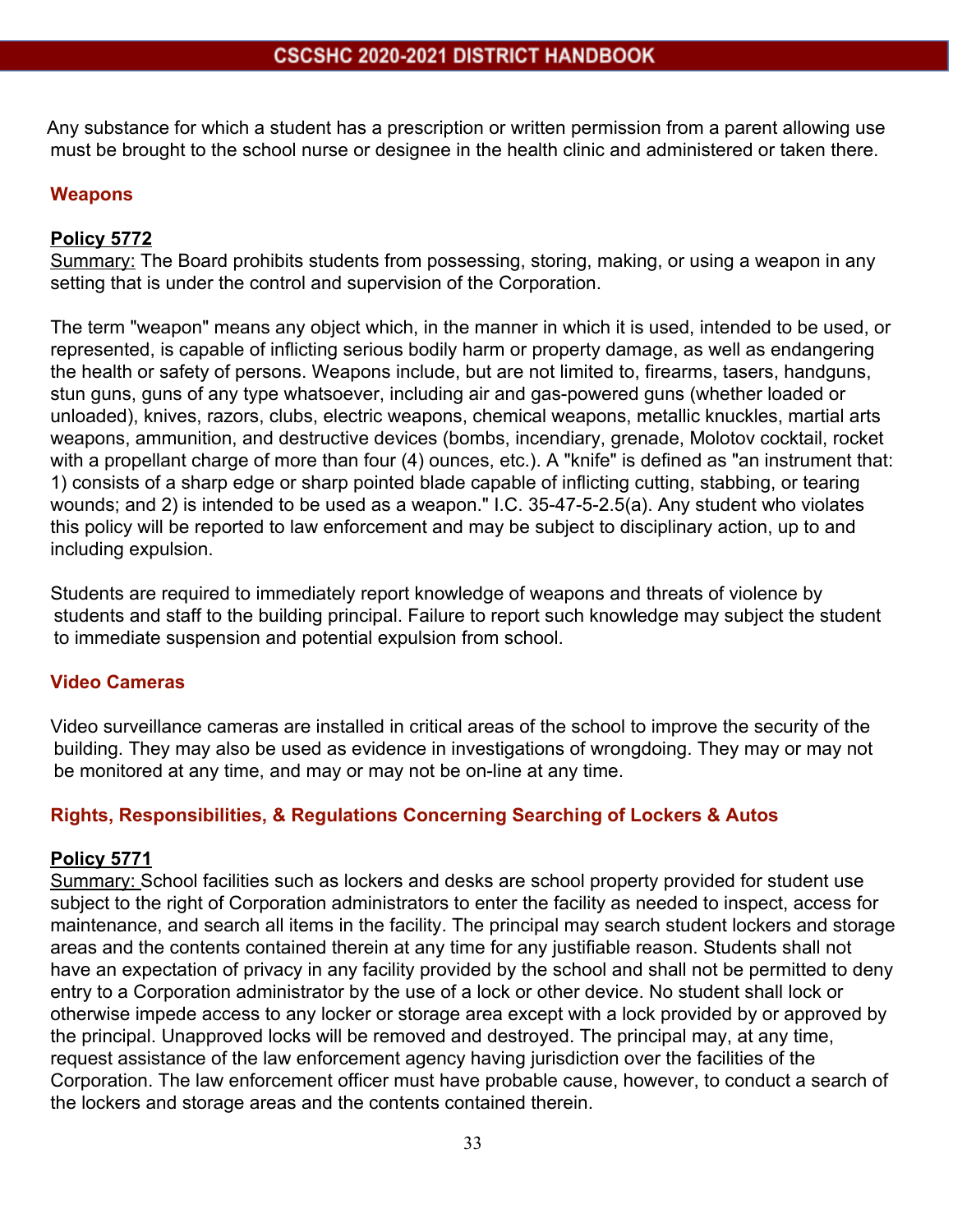Prior to a search of a student's person and personal items in the student's immediate possession, consent of the student shall be sought by an administrator. If the student does not consent, such a search shall be permitted based only upon the administrator's individualized reasonable suspicion to believe that the search will produce evidence of a violation of a law, school rule, or a condition that endangers the safety or health of the student or others.

Permission for a student to bring a vehicle on school property shall be conditioned upon consent of the search of the vehicle and all containers inside the vehicle by a school administrator with reasonable suspicion to believe the search will produce evidence of a violation of law, a school rule, or a condition that endangers the safety or health of the student driver or others. The student shall have no expectation of privacy in any vehicle or in the contents of any vehicle operated or parked on school property.

Anything found in the course of a search pursuant to this policy which constitutes evidence of a violation of a law or a school rule or which endangers the safety or health of any person shall be seized and utilized as evidence if appropriate.

A Corporation administrator may request the assistance of a law enforcement officer or agency in any aspect of a search or seizure based upon no less than reasonable suspicion to believe evidence of violation of a criminal or juvenile law, or school rule will be found.

Administrators are authorized to arrange for the use of breath-test instruments for the purpose of determining if a student has consumed an alcoholic beverage. Any student testing positive may be subject to disciplinary action or exclusion from school functions.

#### **Seclusion and Restraint**

#### **Policy 5630.01**

Summary: A student will not be subject to seclusion or restraint unless the student's behavior poses an imminent risk of injury to the student or others. However, significant violations of the law, including assaults on students and staff, will be reported to the police. As soon as possible after any use of seclusion or restraint, the student's parent or guardian will be informed and provided with a detailed account of the incident, including the circumstances that led to the use of seclusion or restraint.

# **Discipline Rules**

School officials may find it necessary to discipline students when their behavior interferes with school purposes, or educational functions of the school corporation. In accordance with the provisions of I.C. IC 20-33-8-9 and 20-33-8-10, administrators and staff members may take the following actions:

A. STUDENT REMOVAL FROM CLASS **Policy 5610.01**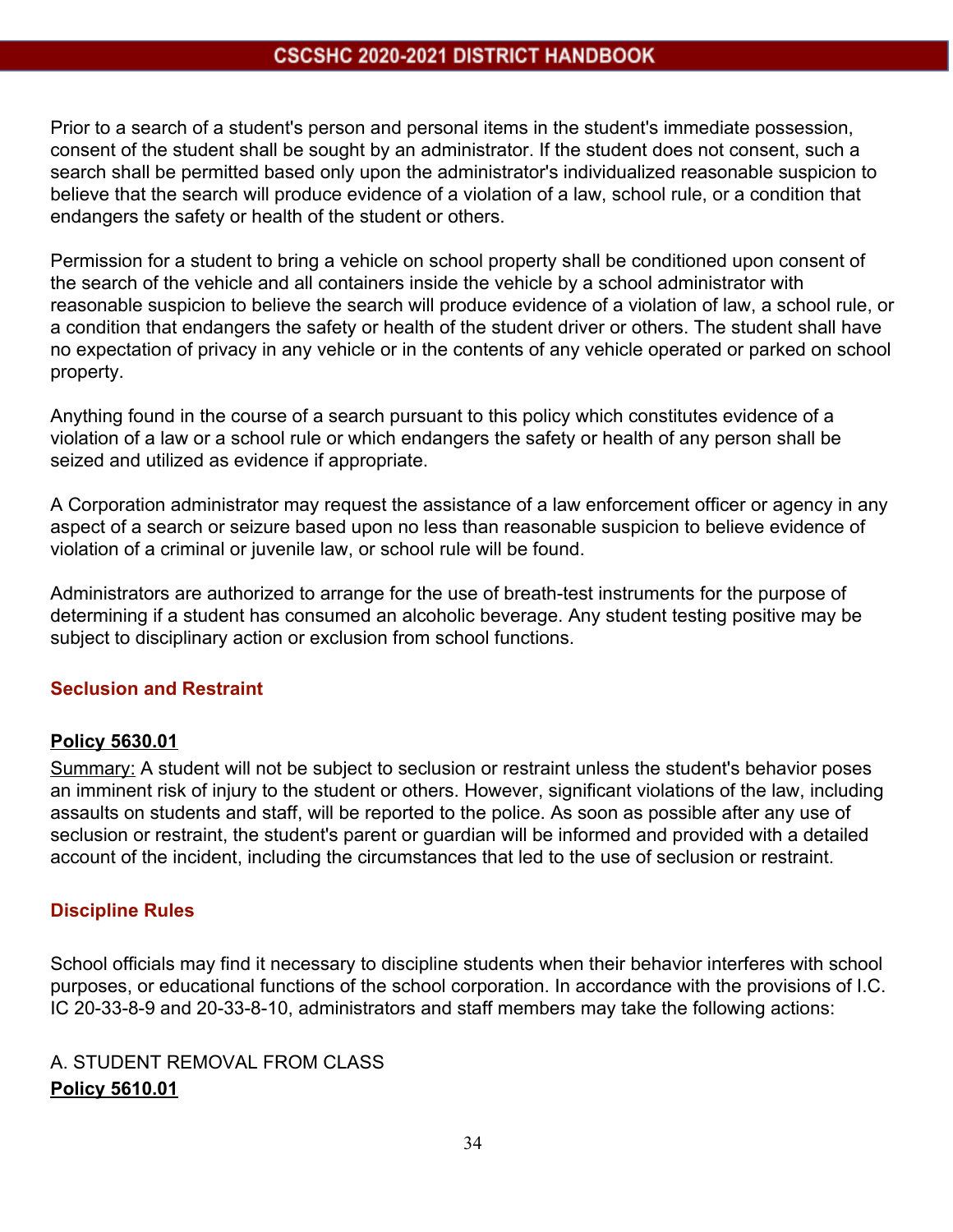Summary: The Board authorizes removal of a student from class in the event of a serious classroom disruption which would be grounds for suspension or expulsion. A teacher who removes a student must provide class work for the duration of the removal. If no suitable alternative setting exists within the school, the student is to be suspended utilizing the Hancock County Day Reporting Program. Teachers may still send students to the office for lesser violations of school and classroom rules however; these minor violations shall not be considered grounds for removal under this policy.

#### B. SUSPENSION FROM SCHOOL AND EXPULSION

# **Policy 5610**

Summary: A student may be suspended and/or expelled from an activity, program, or a school if his/her behavior represents misconduct or substantial disobedience while the student is on school grounds immediately before or during school hours, or immediately after school hours, or at any other time when the school is being used by a school group; off school grounds at a school activity, function, or event; or traveling to or from school or a school activity, function, or event. A student may be suspended or expelled for engaging in unlawful activity on or off school grounds if the unlawful activity may reasonably be considered to be an interference with school purposes or an educational function, or the student's removal is necessary to restore order or protect persons on school property, including any unlawful activity during weekends, holidays, other school breaks, and the summer period when a student may not be attending classes or other school functions. A student may be suspended or expelled for bullying, regardless of the physical location in which the bullying occurred. The administration decisions regarding suspensions and/or expulsions are final and will not be appealed to the Board. The student or his/her parents may appeal the decision only to the circuit or superior court of the county in which the student resides.

"Suspension" means any disciplinary action that does not constitute an expulsion whereby a student is separated from school attendance for a period not to exceed ten (10) school days. A student may be suspended for a longer period of time in accordance with the provisions of I.C. 20-8.1-5.1-16 pending expulsion.

"Expulsion" means a disciplinary or other action where by a student is:

- 1. separated from school attendance for a period exceeding ten (10) school days;
- 2. separated from school attendance for the balance of the current semester or current year unless a student is permitted to complete required examinations in order to receive credit for courses taken in the current semester or current year; or
- 3. separated from school attendance for at least one (1) calendar year pursuant to I.C. 20-33-8-16 for possession of firearms, deadly weapons, or destructive devices, which may include an assignment to attend an alternative school, an alternative educational program, or a homebound educational program.

# **Grounds for Suspension or Expulsion**

The grounds for suspension or expulsion listed in Section B above apply when a student is: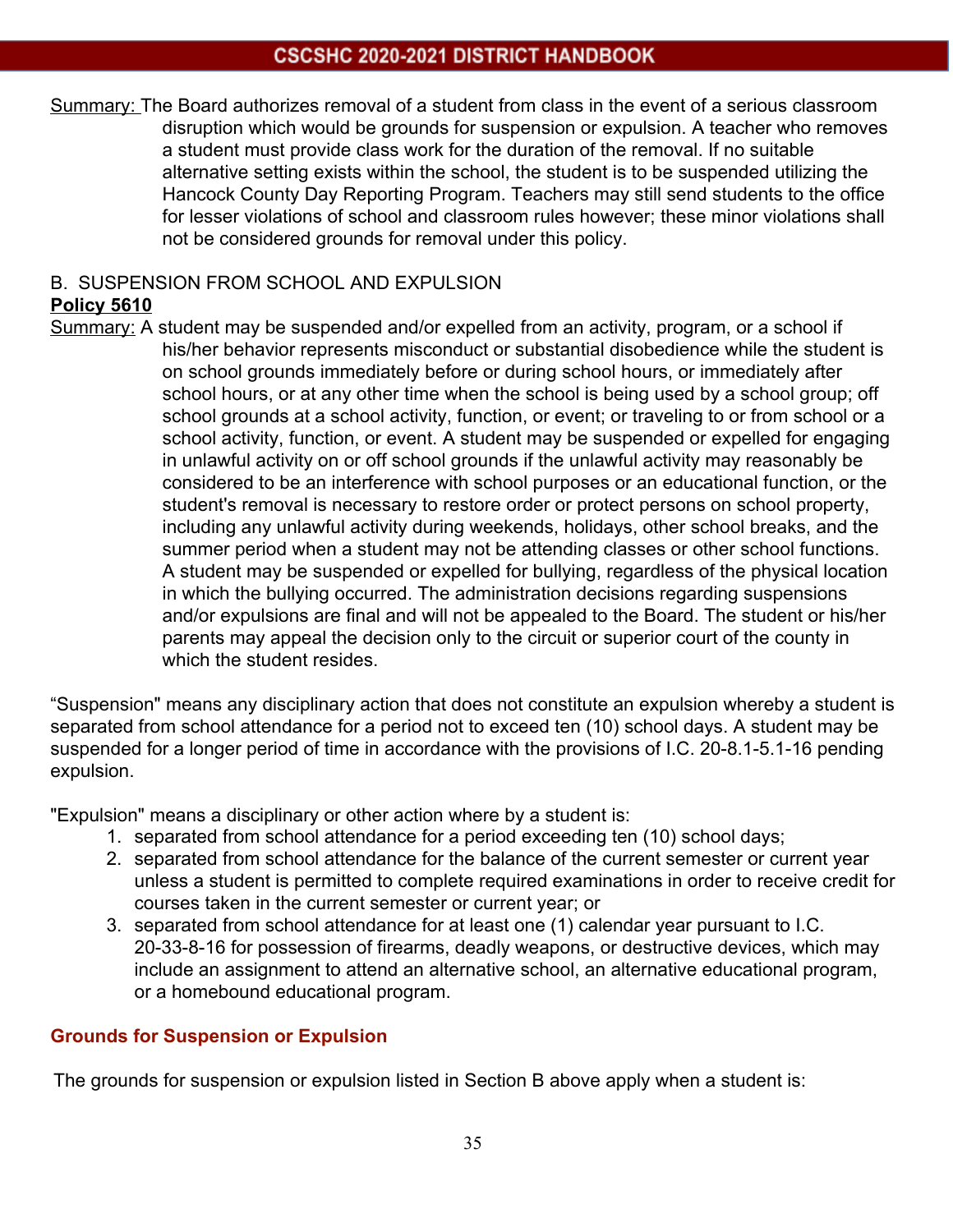- 1. On school grounds immediately before, during, and immediately after school hours and at any other time when the school is being used by a school group (including summer school);
- 2. Off school grounds at a school activity, function, or event; or
- 3. Traveling to or from school or a school activity, function, or event. I.C. 20-33-8-14 b

# **STUDENT CONCUSSIONS AND SUDDEN CARDIAC ARREST**

# **Policy 5340.01**

Summary: It is the policy of the Board that the risk of student injury be considered and addressed in the planning and implementation of every student activity sponsored by the Board. The Board therefore directs and requires that before beginning practice for a high school or middle school interscholastic and intramural sports activity, the coach/sponsor of the activity provide the parent of each student participant and each student participant with the information sheet on Student Concussions and acknowledgement form issued by the Indiana Department of Education, and require the student's parent and the student to sign and return the form acknowledging the receipt of the information from the Indiana Department of Education on Student Concussions.

The Board also directs and requires that before beginning practice for an athletic activity, the coach/sponsor of the activity provide to each student athlete and his/her parent or legal guardian the information sheet on Sudden Cardiac Arrest and acknowledgement form issued by the Indiana Department of Education and require the student athlete and his/her parent or legal guardian sign and return to the student athlete's coach/sponsor the form acknowledging their receipt of the information from the Indiana Department of Education on Sudden Cardiac Arrest.

A high school or middle school student athlete who is suspected of sustaining a concussion or head injury in a practice or game shall be removed from play at the time of the injury and may not return to play until the student athlete has been seen and evaluated by a licensed health care provider trained in the evaluation and management of concussions and head injuries, and the coach/sponsor receives a written clearance from the licensed healthcare provider who evaluated the student athlete that the student athlete can safely return to participation in the sport or activity.

A student athlete who is suspected of experiencing a symptom of sudden cardiac arrest in a practice for an athletic activity or in an athletic activity shall be removed from practice or play at the time that the symptom is identified, and the parent or legal guardian of the student athlete shall be notified of the student athlete's symptoms. A student athlete who has been removed from practice or play may not return to practice or play until the student athlete has been seen and evaluated by a licensed health care provider, and the coach/sponsor receives a written clearance from the licensed healthcare provider who evaluated the student athlete that the student athlete can safely return to participation in the sport or activity.

# **ANNUAL NOTICES TO PARENTS AND STUDENTS**

# **Nondiscrimination and Access to Equal Education Opportunity**

# **Policy 2260**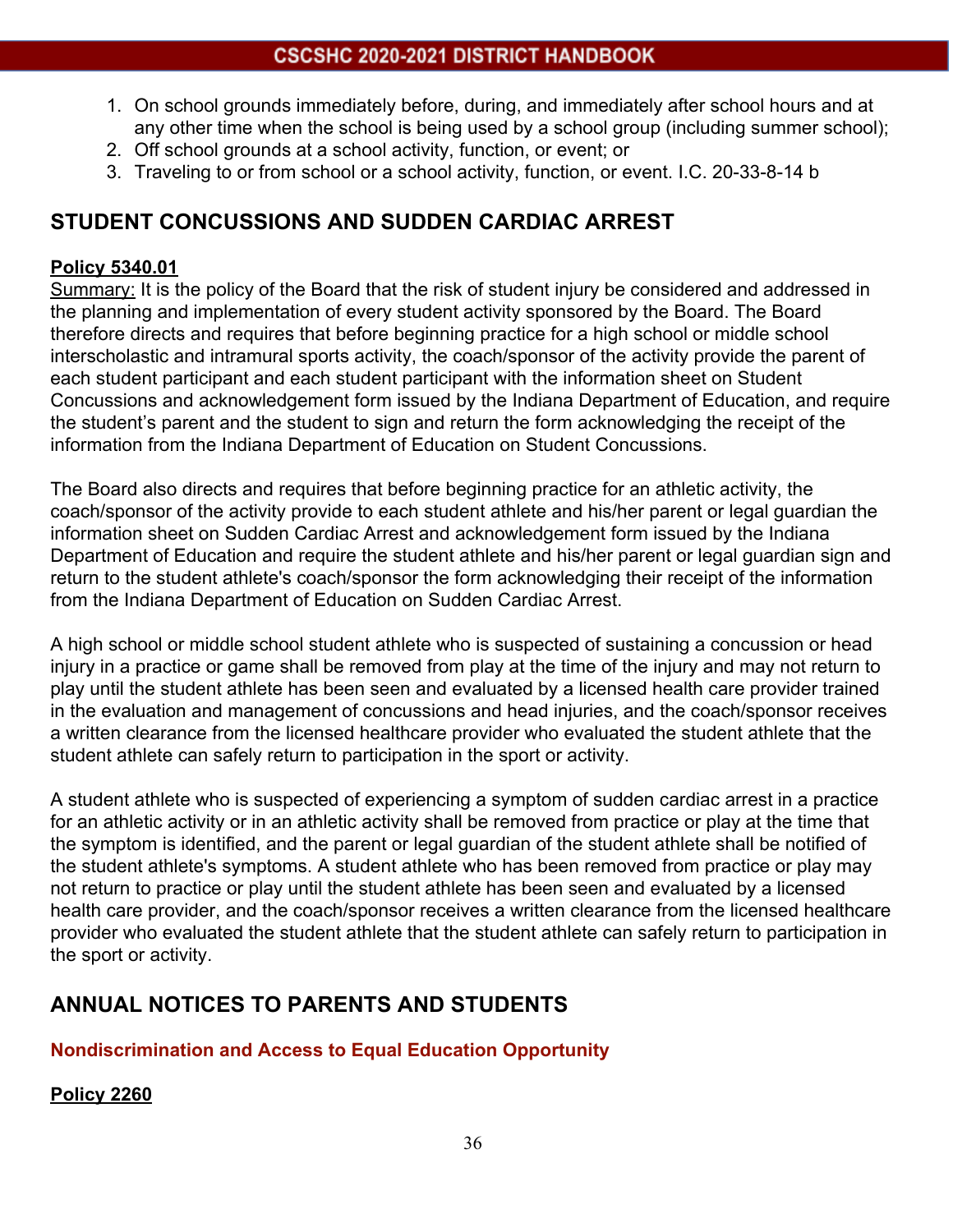Summary: The Board does not discriminate on the basis of race, color, national origin, sex (including sexual orientation or transgender identity), disability, age (except as authorized by law), religion, military status, ancestry, or genetic information (collectively, "Protected Classes") in its educational programs or activities and does not tolerate harassment of any kind.

Equal educational opportunities shall be available to all students, without regard to the Protected Classes, age (unless age is a factor necessary to the normal operation or the achievement of any legitimate objective of the program/activity), place of residence within the boundaries of the District, or social or economic background, to learn through the curriculum offered in this Corporation. Educational programs shall be designed to meet the varying needs of all students.

Civil Rights Coordinator, Title IX Coordinator Mr. Robert Yoder Assistant Superintendent, CSCSHC 4711 South 500 West PO Box 508 New Palestine, IN 46163 (317) 861-4463

Section 504 Coordinator, Americans with Disabilities Coordinator Mrs. Katy Eastes Director of Special Education, CSCSHC 4711 South 500 West PO Box 508 New Palestine, IN 46163 (317) 861-4463

Corporation Compliance Officer: Dr. Lisa Lantrip Superintendent, CSCSHC 4711 South 500 West PO Box 508 New Palestine, IN 46163 (317) 861-4463

The individual may also, at any time, contact the U.S. Department of Education, Office of Civil Rights, Citigroup Center, 500 West Madison Street, Suite 1475, Chicago, Illinois 60661; Telephone: (312) 730-1530; Fax: (312)730-1576; TDD: 877-521-2172; E-MAIL: OCR.Chicago@ed.gov Web: <http://www.ed.gov/ocr>.

# **Anti-Harassment**

# **Policy 5517**

Summary: It is the policy of the Board to maintain an education and work environment that is free from all forms of unlawful harassment, including sexual harassment. This commitment applies to all School Corporation operations, programs, and activities. All students, administrators, teachers, staff, and all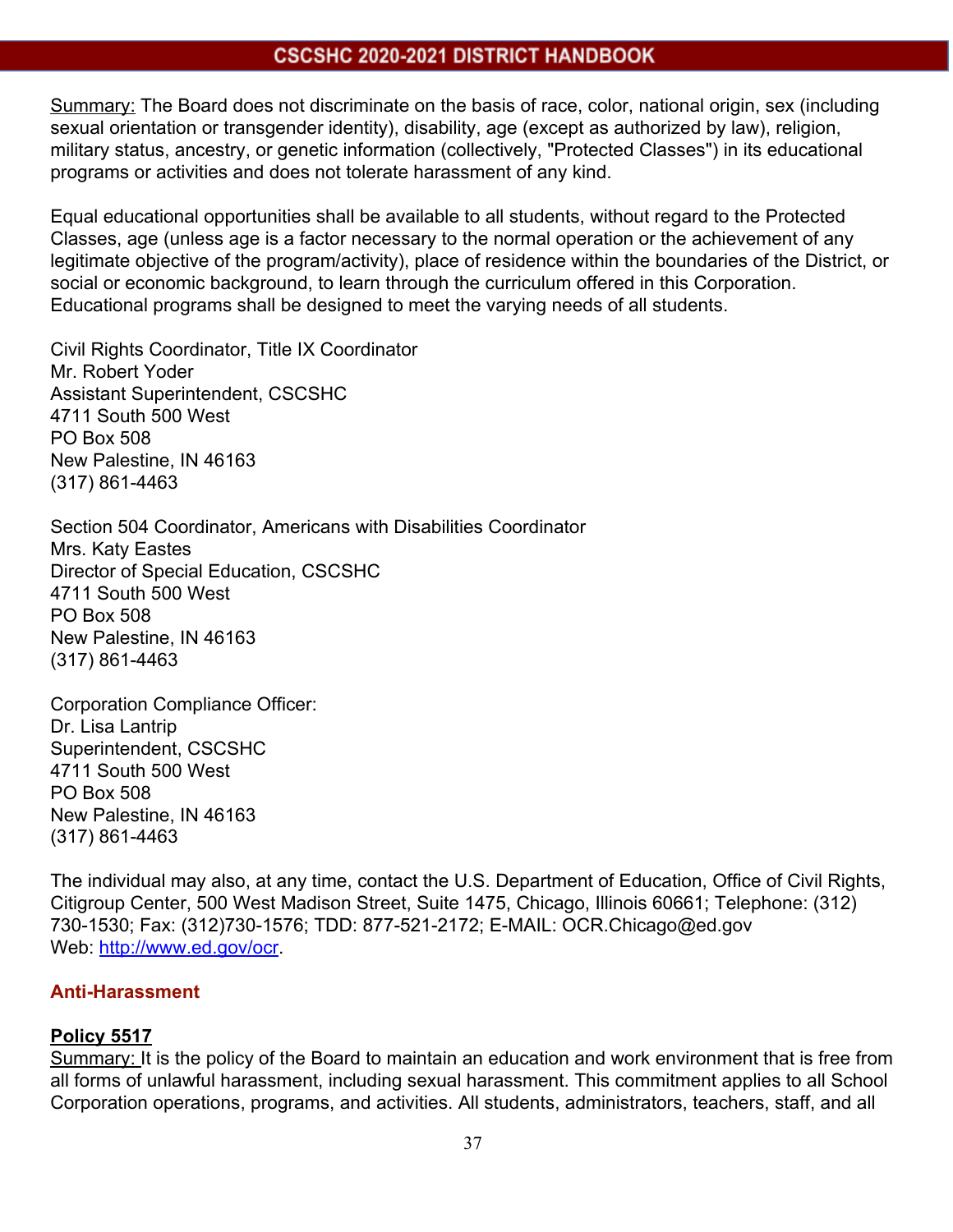other school personnel share responsibility for avoiding, discouraging, and reporting any form of unlawful harassment. This policy applies to unlawful conduct occurring on school property, or at another location if such conduct occurs during an activity sponsored by the Board.

The Board will vigorously enforce its prohibition against harassment based on sex (including sexual orientation and/or transgender identity), race, color, national origin, religion, disability or genetic information, that are protected by federal civil rights laws (hereinafter referred to as unlawful harassment) and encourages those within the School Corporation community as well as third parties who feel aggrieved to seek assistance to rectify such problems.

The following individuals shall serve as Anti-Harassment Complaint Coordinators:

Mr. Robert Yoder Assistant Superintendent, CSCSHC 4711 South 500 West PO Box 508 New Palestine, IN 46163 (317) 861-4463

Mrs. Katy Eastes Director of Special Education, CSCSHC 4711 South 500 West PO Box 508 New Palestine, IN 46163 (317) 861-4463

McKinney Vento Homeless Assistance Compliance Officer: Mr. Miles Hercamp Director of Instructional Services, CSCSHC 4711 South 500 West PO Box 508 New Palestine, IN 46163 (317) 861-4463

# **Parents' and Students' Rights Concerning Educational Records**

#### **Policy 8330**

Summary: Student records shall be available only to students and their parents, eligible students, designated school officials and designated school personnel, who have a legitimate educational interest in the information, or to other individuals or organizations as permitted by law. Parents/eligible students shall be provided with the opportunity to amend records when they believe that any of the information regarding the student is inaccurate, misleading, or violates the student's privacy.

The Corporation may release categories of personally identifiable student information designated as "directory information" to Corporation-Support Organizations (as defined in Policy 9211) for the benefit and educational purposes of the schools or individual students. The Board designates as student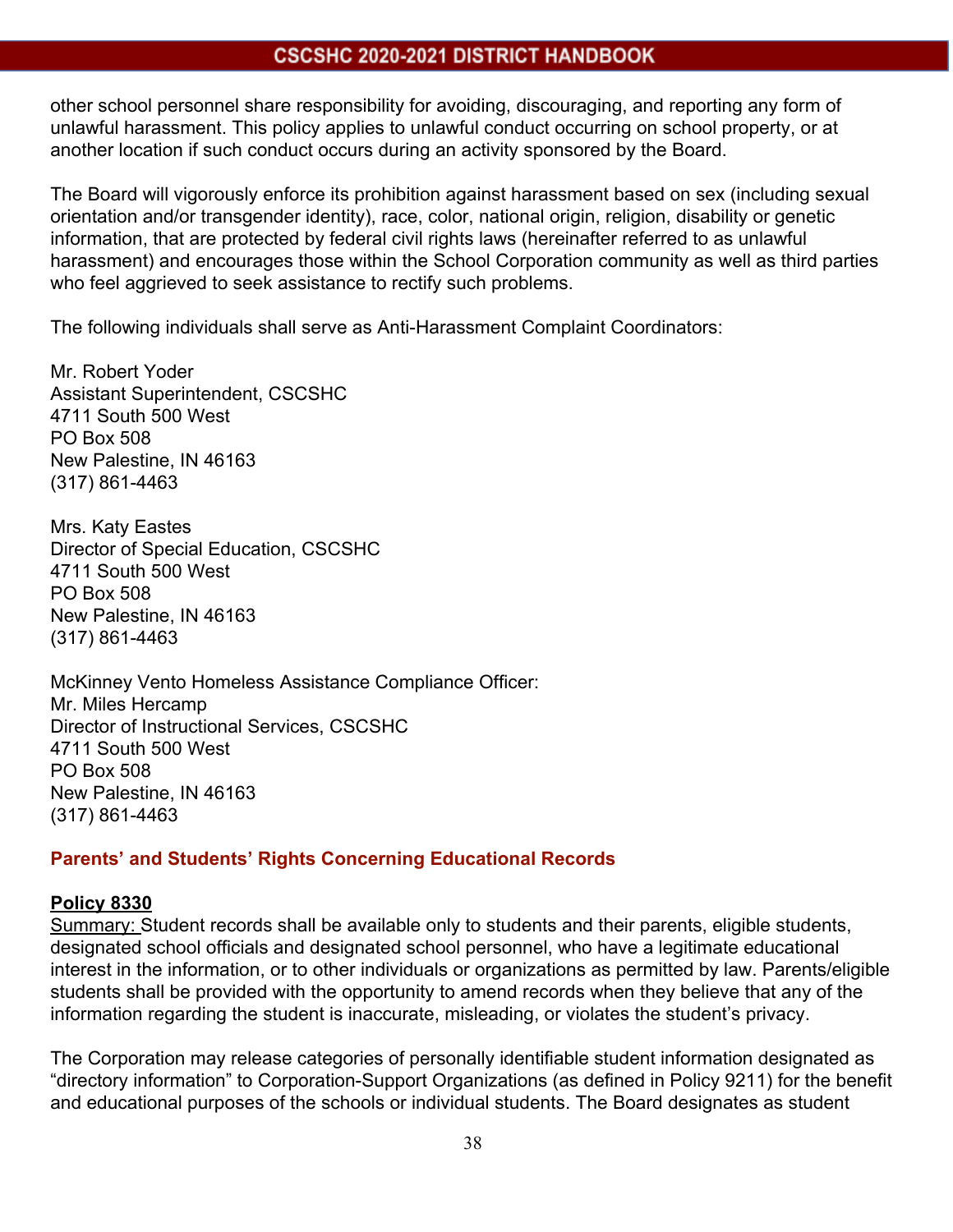"directory information": a student's name; address; telephone number, if it is a listed number; date of birth; major field of study; participation in officially recognized activities and sports; height and weight, if a member of an athletic team; dates of attendance; date of graduation; awards received; listing on an honor roll; or scholarships. Directory information shall not be provided to any organization for profit-making purposes.

The Superintendent may allow access to a school campus or give students' directory information to organizations that make students aware of educational or occupational options. Parents and eligible students may refuse to allow the Corporation to disclose any or all of such "directory information" by submitting written notification of refusal to the Corporation. This refusal shall be placed in the student file and will remain in effect until changed by the parent or eligible student.

Photographs of athletic events or other student performances which are open to the public, and group photographs (two (2) or more students) of a general nature, may be used for public relations, media press releases, and web page display; however, individual photographs require a written approval from the parent prior to use.

### **Instruction on Human Sexuality**

### **Policy 2414**

Summary: Parents (and students over 18 or who are emancipated minors) have the right under Indiana law to review all materials used in connection with instruction on human sexuality and to consent or decline instruction in this area.

The Corporation shall make available for inspection by the parent of a student any instructional materials, including teachers' manuals, curricular materials, films or other video materials, tapes, and other materials, used in connection with instruction on human sexuality. Before providing instruction on human sexuality, the Corporation shall comply with state law requirements to provide a written request for consent of instruction to a parent of a student or the student, if the student is an adult or an emancipated minor.

The following individual should be contacted with any questions on instructional materials or consent:

Mr. Miles Hercamp Director of Instructional Services P.O. Box 508 4711 S. 500 W New Palestine, IN 46163 (317) 861-4463

# **Student Privacy and Parental Access to Information**

# **Policy 2416**

Summary: No student shall be required as a part of the school program or the Corporation's curriculum, without prior written consent of the student (if an adult, or an emancipated minor) or, if an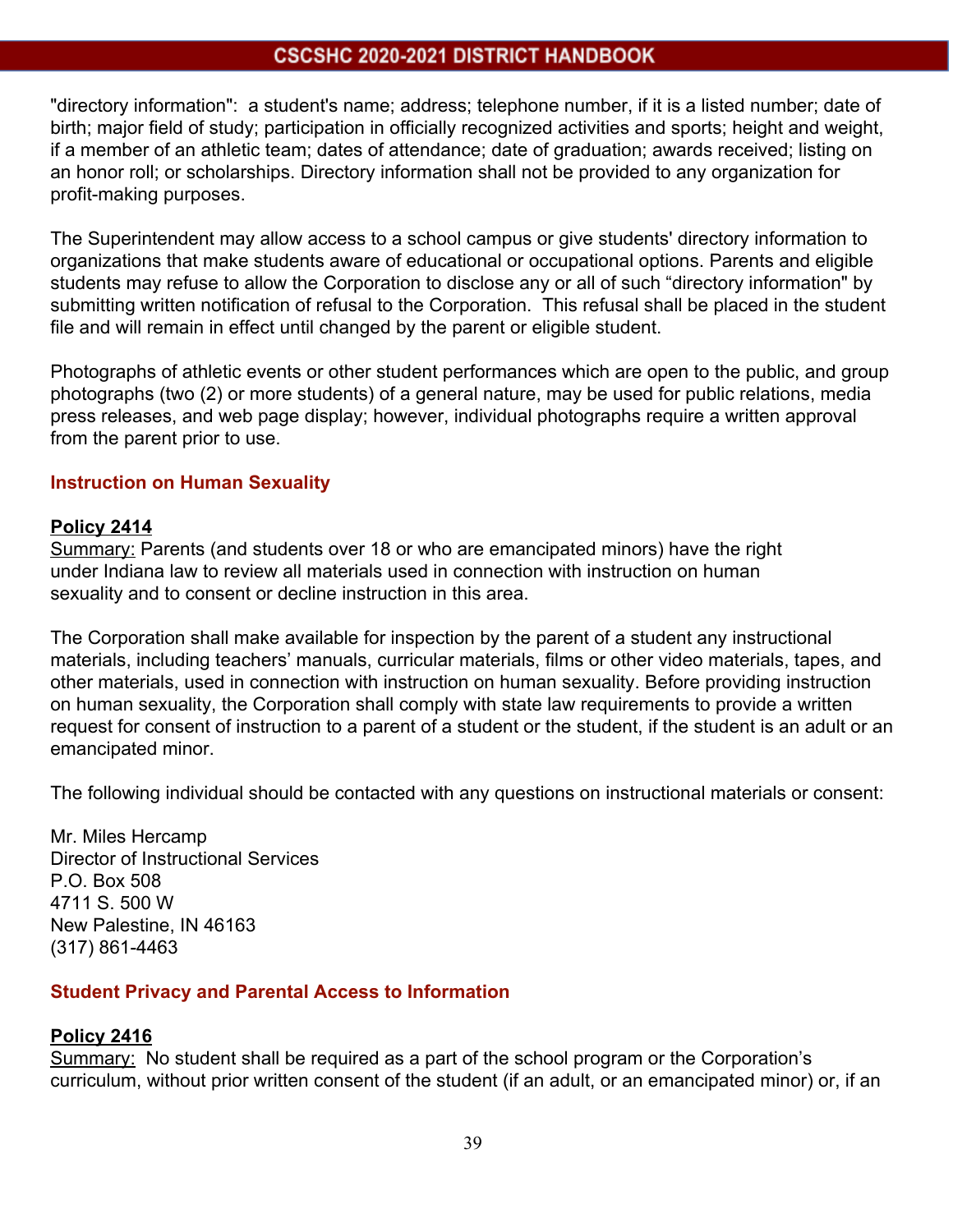unemancipated minor, his/her parents, to submit to or participate in any survey, analysis, or evaluation that reveals information concerning:

- A. political affiliations or beliefs of the student of his/her parents;
- B. mental or psychological problems of the student or his/her family
- C. sex behavior or attitudes;
- D. illegal, anti-social, self-incriminating, or demeaning behavior;
- E. critical appraisals of other individuals with whom respondents have close family relationships;
- F. legally recognized privileged and analogous relationships, such as those of lawyers, physicians, and ministers;
- G. religious practices, affiliations, or beliefs of the student or his/her parents; or
- H. income (other than that required by law to determine eligibility for participation in a program or for receiving financial assistance under such a program).

Parents may inspect any materials used in conjunction with any such survey, analysis, or evaluation before the survey/evaluation is administered or distributed by the school to the student.

Additionally, parents have the right to inspect, upon request, any instructional material used as part of the educational curriculum of the student. The parent will have access to the instructional material within a reasonable period of time after the request is received by the building principal.

The Board will not allow the collection, disclosure, or use of personal information collected from students for the purpose of marketing or for selling that information (or otherwise providing that information to others for that purpose).

For purposes of this policy, the term "parent" includes a legal guardian or other person standing in loco parentis (such as a grandparent or stepparent with whom the child lives, or a person who is legally responsible for the welfare of the child).

# **Notice of Parental Rights/Section 504**

The following rights are those afforded to the parent/guardian of a student who is believed to be disabled under Section 504 of the Rehabilitation Act of 1973:

- A. Your child will be evaluated before any decision is made regarding the initial placement or a subsequent significant change in placement in a regular or special education program. You have the right to an independent evaluation at your expense.
- B. Any placement decision will be made by a group of persons who are knowledgeable about your child, the meaning of the evaluation data, and the placement options within the school corporation.
- C. In addition to any evaluation data, the group will consider such other information as aptitude and achievement tests, teacher recommendations, physical condition, social or cultural background, and adaptive behavior when making any placement decision.
- D. Any placement of the student will be with persons who are not disabled to the maximum extent appropriate to the needs of your student.
- E. You have the right to examine your child's education records and to exercise all other rights granted to you in The Family Educational Rights and Privacy Act (FERPA).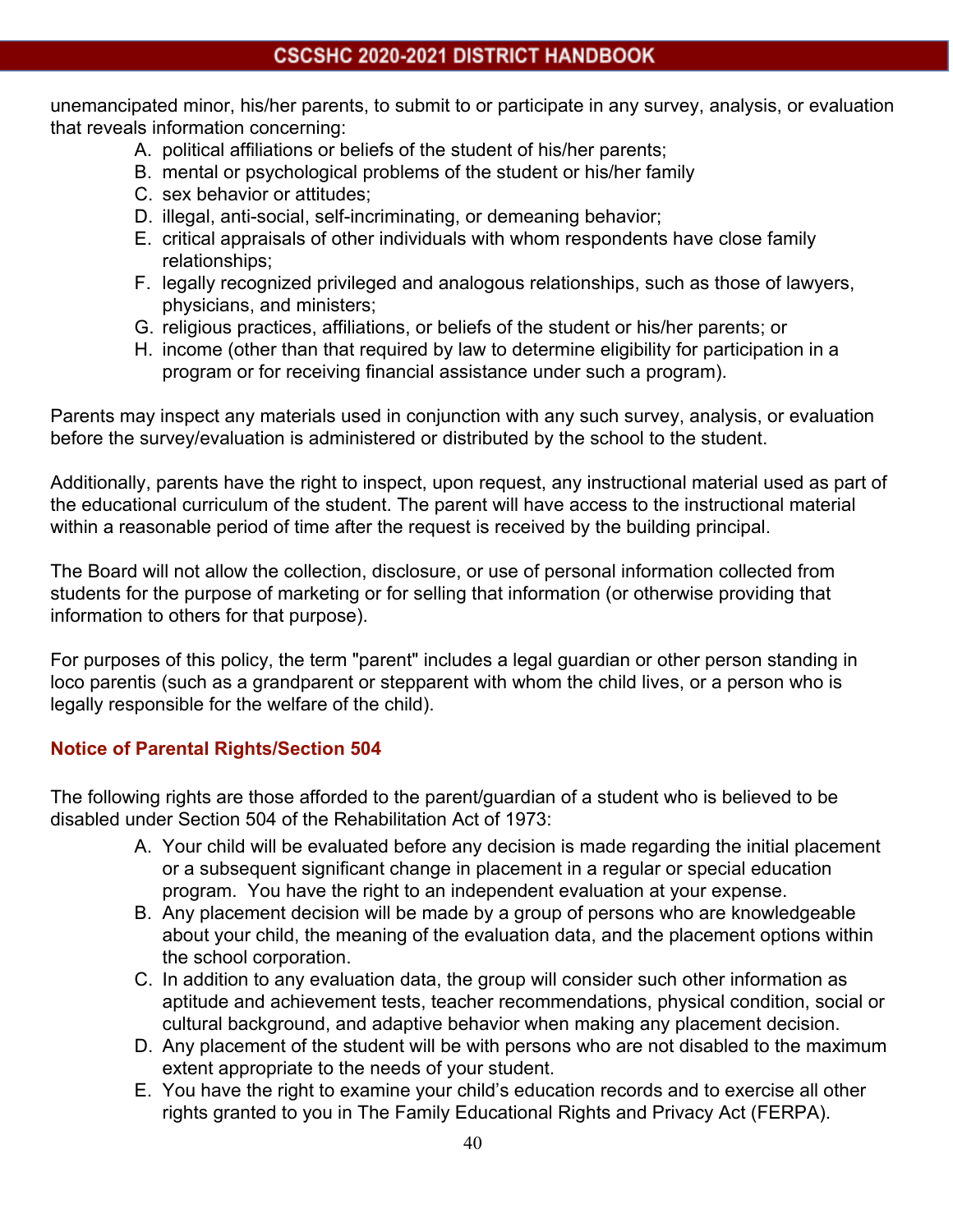- F. You have the right to request a hearing regarding any decision made by the school corporation with respect to the identification, evaluation, or educational placement of your child.
- G. Upon receipt of a request for a hearing, the school corporation will appoint an impartial hearing officer (one who is knowledgeable about Section 504 and who is not an employee of the school corporation). The hearing officer will advise you within a reasonable period of time of the date, time, and place for the hearing. You have the right to be represented by legal counsel or any other representative at this hearing.

A copy of the Section 504 regulations will be given to you along with this notice. Any questions regarding your rights should be directed to the assistant superintendent of this school corporation.

**Suspension**: for students with disabilities, a temporary cessation (pause) of educational or related services constitutes a suspension. Before a student can be suspended, the student must be afforded an informal hearing, wherein the student is entitled to a written or oral statement of the charges against him/her; if requested, a summary of the evidence against him/her; and an opportunity to explain his/her conduct. This informal hearing shall precede the suspension of a student unless the nature of the misconduct requires immediate removal of the student. For students with disabilities, suspensions shall not exceed five (5) consecutive instructional days or ten (10) cumulative instructional days in a school year.

**Expulsion:** Before a student can be expelled from school, the student's parent shall be afforded the opportunity for a hearing before an appointed hearing examiner. For a student with disabilities, the hearing must be preceded by a case conference committee meeting. At such meeting, the case conference committee shall review the student's behavior and determine whether the behavior is caused by, or is a manifestation of, the student's disability. If the committee determines there is such a causal relationship between the student's behavior and the student's disability, the student may not be expelled. If, however, the committee determines there is no causal relationship between the student's behavior and the student's disability, the expulsion hearing may be initiated. In the event of the expulsion of a student with disabilities, educational and related services shall not cease. The case conference committee shall determine the educational services that will be provided during the expulsion period.

# **Parent Participation**

A parent (including a guardian and custodian) of a dependent student shall be required to participate in any disciplinary action authorized under the Student Due Process Code, I.C.20-8.1-5.1, as well as the student discipline handbook of this school corporation, at the discretion of and upon notice by a school official.

Parent participation includes, but is not limited to meetings, conferences, hearings, supervising after-school home study time, reviewing homework, and assuring regular school attendance and attendance after school if necessary.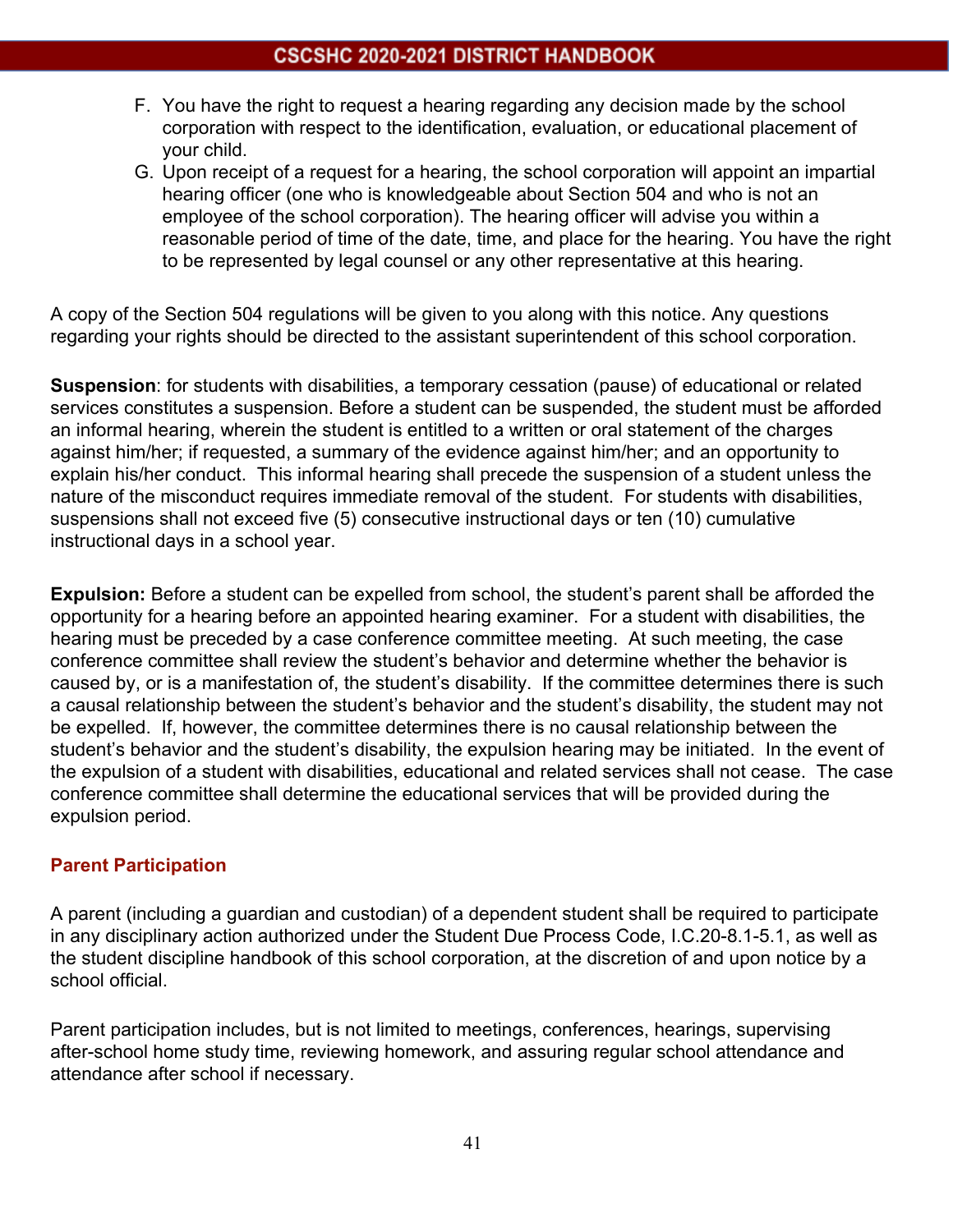When a school official deems it necessary to require parent participation to resolve behavioral problems of a student, the parent shall be notified in the following manner: Written or telephone contact by a school official in advance of the meeting, conference, or hearing, followed by a letter of confirmation.

Upon receipt of proper notice, any parent, guardian, or custodian who fails to comply with the requirements of a school official to participate in the resolution of behavioral problems of a student whose conduct is repeatedly or seriously disruptive to the student's own educational progress or to the progress of others may be referred to the Hancock County Office of Family and Children and the child may be considered to be a "child in need of services" in accordance with I.C.31-6-4-3(s)(7).

### **Students/Parents Pesticide Application Notice**

Periodically throughout the year, it may be necessary that pesticides will be applied to internal areas of the school building and grounds. Whenever possible, pesticides will be applied during non-instructional time or school vacation periods when students and staff members are not present. For more information concerning the kinds of pesticides used, the procedures for application, and/or an application schedule, please contact the Director of Buildings and Grounds at (317) 861-2129.

### **Indoor Air Quality**

#### **Policy 8405**

Summary (Indoor Air Quality): The Indoor Air Quality (IAQ) Coordinator shall serve as the lead contact person for matters related to indoor air quality in the facilities operated by the Corporation. The following individual shall serve as Indoor Air Quality Coordinator:

Mr. Miles Hercamp Corporation Safety Officer 4711 S. 500 W New Palestine, IN 46163 (317) 861-4463

#### **Animals in the Classroom**

Live animals shall be allowed in the classroom for educational purposes with the prior approval of the principal. Animals brought into a classroom must be humanely and properly housed in cages or leashed. Animals brought into the classroom must be known to be in good health. Animals that are poisonous, venomous, or dangerous will not be allowed in the classroom.

In advance of the animal being brought to school, a notification will be sent home with the students in that class informing parents of the type of animal that will be coming into the classroom. Parents will have an opportunity to notify the teacher or the principal if their child is allergic to the animal. If a parent responds about a concern regarding a possible allergic reaction to the animal, the principal and teacher shall discuss options that may be considered.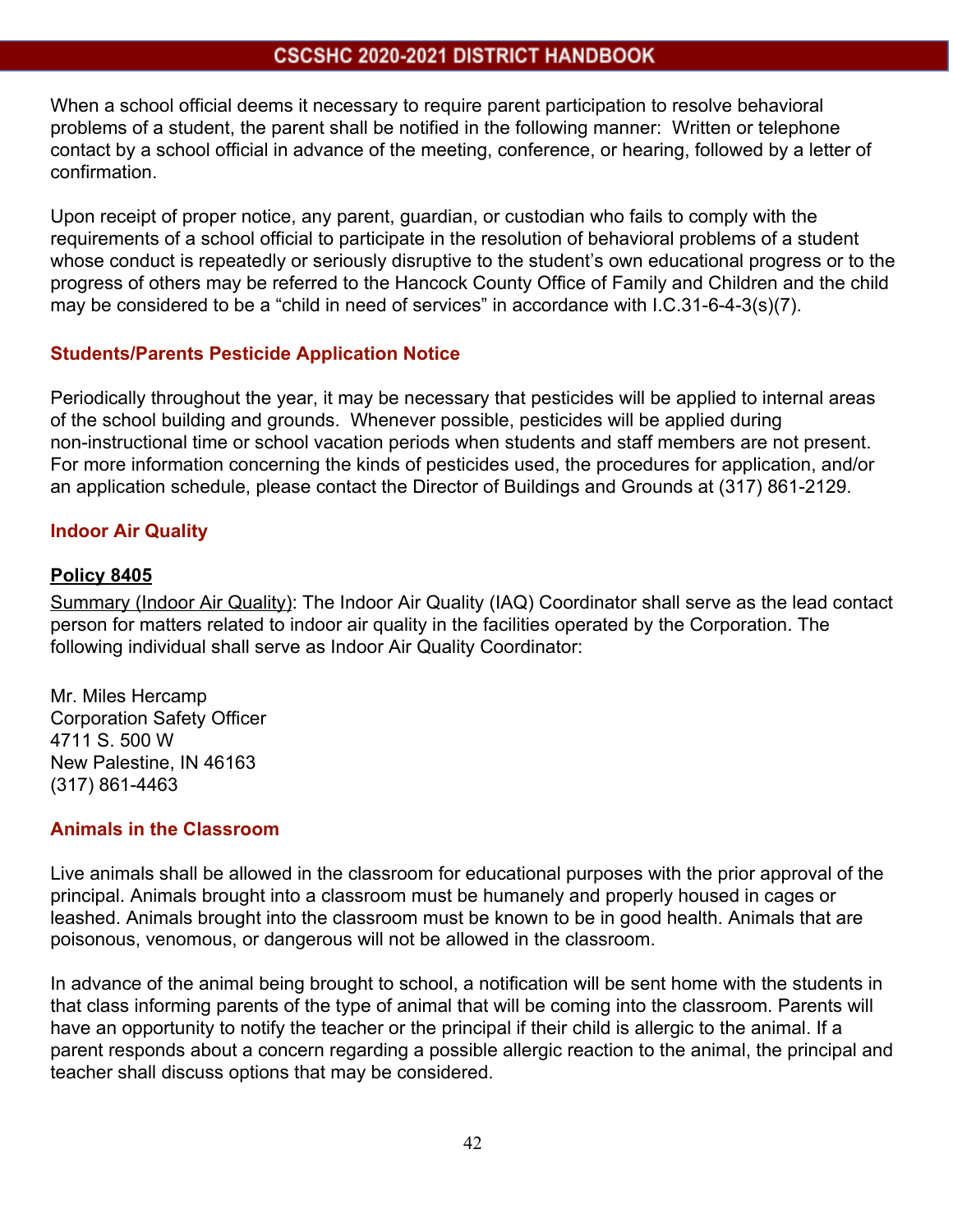#### **Idling School Buses and Other Vehicles on School Property**

#### **Policy 8615**

Summary: The Board seeks to limit vehicle emissions that might be brought into school corporation buildings to reduce exposure to these emissions and to improve indoor air quality for students, staff, and visitors. This policy applies to all public and private vehicles on any school property. Drivers of vehicles are to turn off the engine if the vehicle is to be stopped for more than five (5) minutes with few exceptions.

#### **Response to Instruction (RtI)**

Response to Instruction is a multi-step approach to providing services and interventions to all students who may experience learning and/or behavioral challenges. The progress students make at each stage of intervention is closely monitored. The results of this monitoring are used to make decisions about the need for further research-based instruction and/or intervention in general education, in special education, or both. Due to the comprehensive and sequential nature of the process, RtI can take several months to complete.

**Notification** *-* If the screenings indicate that a student would benefit from interventions the parents will be notified of the school's intent to initiate an intervention. Additionally, parents will be updated on the student's progress. If the student does not progress as anticipated the school may suggest a referral for special education evaluation, which requires a parent's written permission. Parents are an important part of a student's education and questions or concerns are welcomed. These initiatives are provided in the school at no cost to you.

**Benchmark Data & Progress Monitoring -** To implement the RtI process the student's current levels of performance are determined using screening tests (Benchmark Data) and goals are identified for learning that will take place over time. The student's academic and/or behavioral progress is then monitored on a regular basis (weekly, bi-weekly, or monthly). Progress toward meeting the student's goals is measured by comparing expected and actual rates of learning. Based on these measurements, interventions are adjusted as needed.

**Intervention** - Using the results of the screening measures, a scientifically proven intervention is initiated to address the student's needs. Following well-developed guidelines, decisions are made concerning a student's academic and/or behavioral progress or lack of progress. Frequent progress monitoring helps determine the length and type of intervention the struggling student receives. This process insures that the intervention is accurately and consistently administered.

**Special Education Referral** *-* At any point in an RtI process a parent may request a formal evaluation to determine eligibility for special education. A multi-disciplinary team of qualified professionals would conduct the evaluation with input from the student's parent. The multi-disciplinary team can include a building administrator, school counselor, general and special education teachers, school psychologist, speech/language pathologist or other specialists. As stated earlier, the RtI process is an integral part of any formal evaluation procedure. For those students who have been through the RtI process, there is a 20 school day timeline for evaluation and conference to determine special educational eligibility.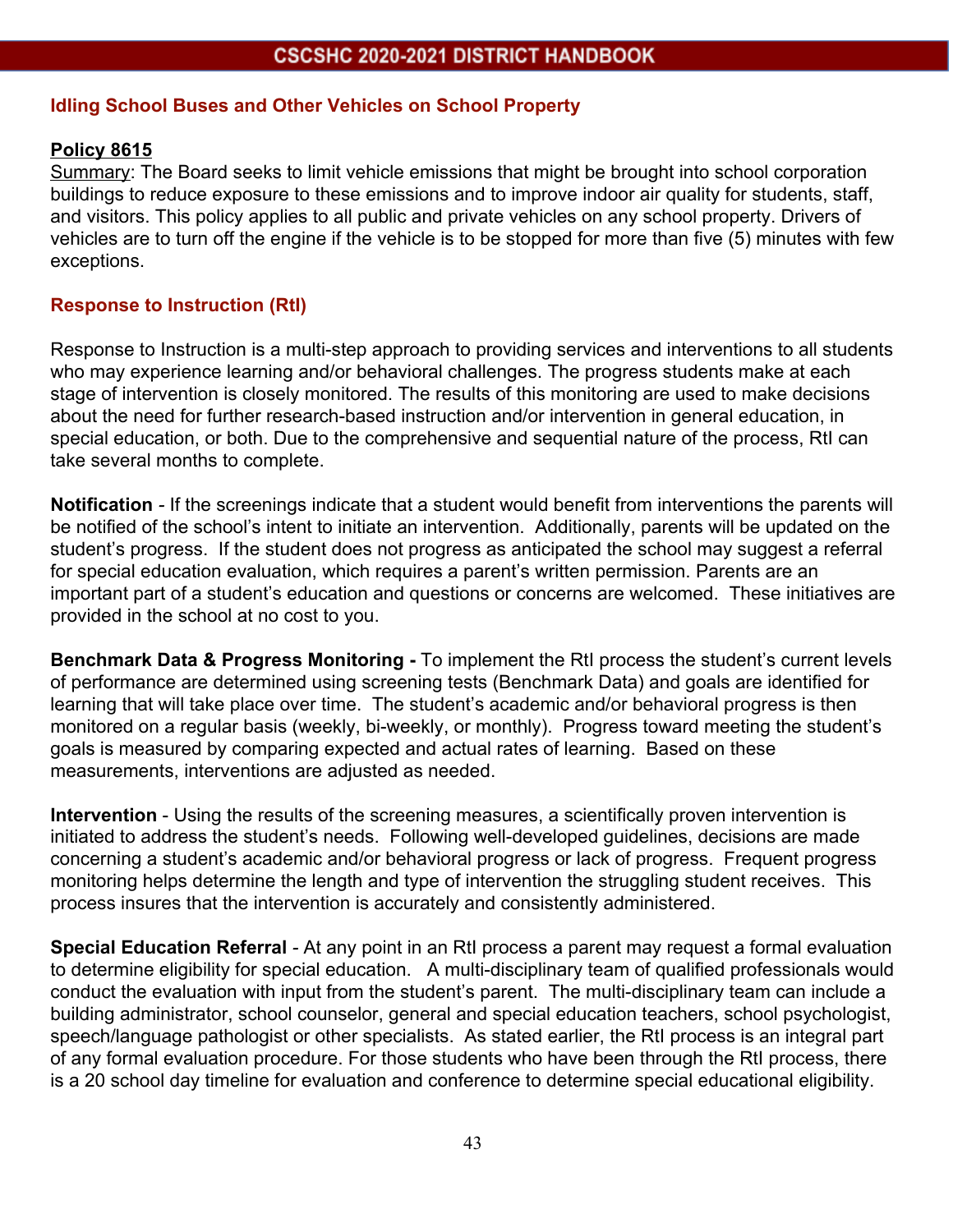For those students who have not completed the RtI process, there is a 50 school day timeline for evaluation and conference to determine special education eligibility.

# **EMERGENCY PROCEDURES**

Each school in the Community School Corporation of Southern Hancock County (CSCSHC) has a school safety plan that prepares for incidents, and mitigates against their occurrence, directs how the school will react to an incident, and provides a means of recovering from the incident. Such plans shall also address preparedness for natural disasters, hazardous materials or radiological accidents, acts of violence, and acts of terrorism.

Each CSCSHC school has a certified School Safety Officer that regularly inspects facilities, schedules, implements, and records all readiness exercises, and coordinates resources. State law mandates a fire evacuation readiness exercise each month, and a tornado readiness exercise twice a semester, as well as one readiness exercise per semester for man-made situations. In addition to these mandated exercises, CSCSHC schools also participate in readiness exercises that train staff and students in lockdowns and emergency responses.

During all emergency responses and exercises, students are expected to remain orderly, and quiet, and to follow all directions for the staff. Any student that interferes with the safe function of the school, or the successful implementation of a readiness exercise, may face disciplinary action. Any student that falsely reports an emergency (bomb threat, pulled fire alarm, etc.) may be suspended or expelled. In addition, school personnel will regularly meet with local, county, state, and federal first responders to plan out emergency responses. Student volunteers, with parental permission, may be used in realistic emergency simulations.

Each school's emergency operation plans are reviewed and, if necessary, updated annually.

#### **School Closing Announcements**

In case of school closings due to severe weather, the official announcement may be heard on local TV stations. Notification will also be made using the parent alert system. Students and parents should not call the school, CSCSHC office, or individual school employees.

#### **School Closing/Delay Decision Process**

CSCSHC is aware of the impact that a school closing or delay poses on families so our goal is to make this as manageable for families as possible. While inclement weather is out of our control, how we manage delays and closures is well within our control. Our administrators do not take weather decisions lightly. Each delay or closure is made with the safety of our children being the top priority. At the beginning of each school year, families are reminded that there is always a potential for weather-related changes in the child's school day. Families are encouraged to have a plan for these situations.

The Superintendent of the school corporation is always monitoring threatening weather that could result in a delay or closure of the school. All of the Hancock County Superintendents talk to one